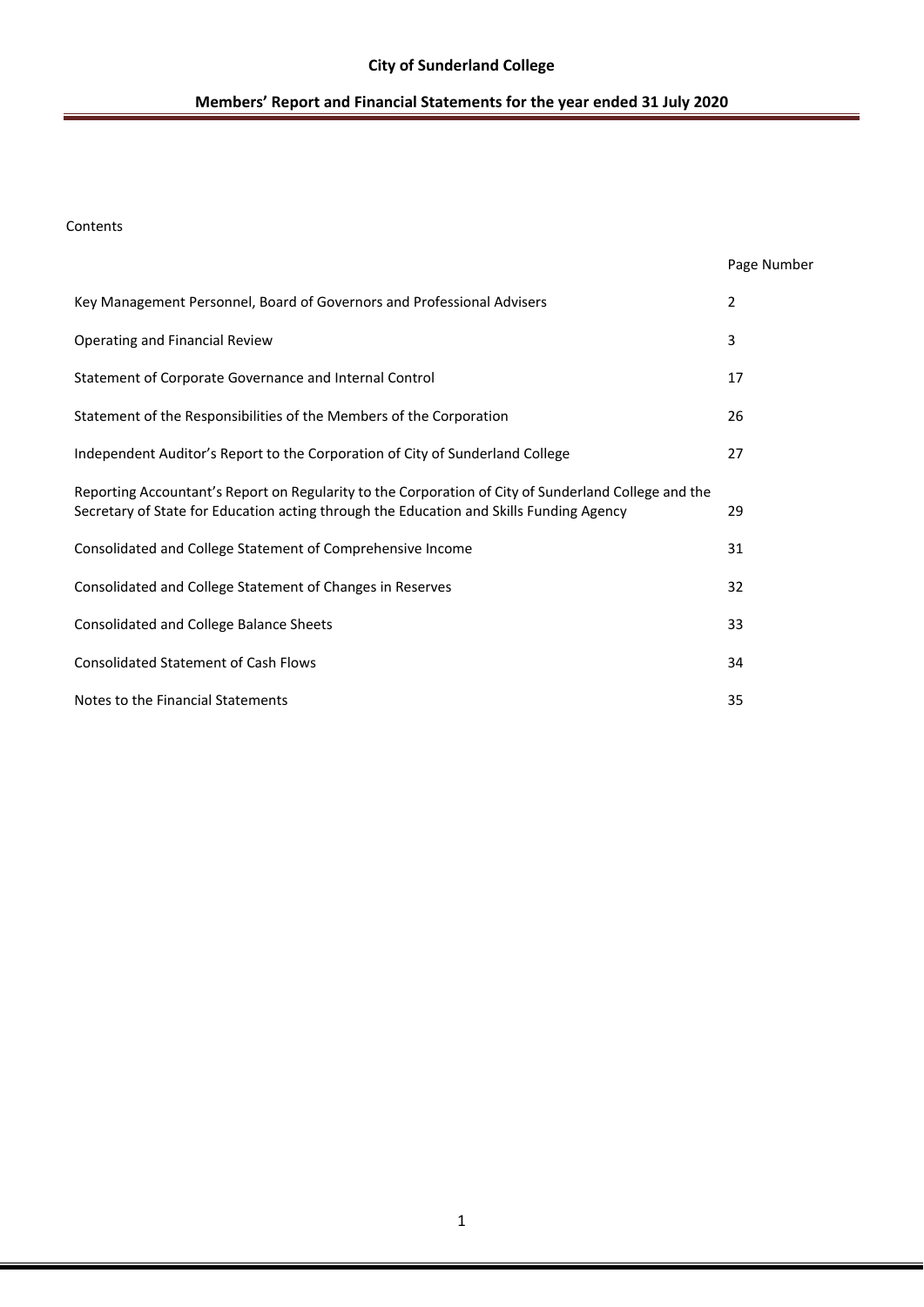#### **KEY MANAGEMENT PERSONNEL, BOARD OF GOVERNORS AND PROFESSIONAL ADVISERS**

#### **Key management personnel**

Key management personnel are defined as members of the Group's Leadership Team and were represented by the following in 2019/20:

| Ellen Thinnesen | Chief Executive Officer and Accounting Officer                                     |
|-----------------|------------------------------------------------------------------------------------|
| Nigel Harrett   | Principal of Northumberland College                                                |
| David Howells   | Vice Principal Finance and Resources (Chief Operating Officer from 1 October 2019) |

#### **Board of Governors**

A full list of Governors is given on pages 18 to 21 of these financial statements.

C Stretesky acted as Clerk to the Corporation for the period from 24th April 2019 to 31st July 2020.

#### **Professional advisers**

#### **Financial statement and regularity auditor**

MHA Tait Walker Chartered Accountants and Statutory Auditor Bulman House Regent Centre Gosforth Newcastle upon Tyne NE3 3LS

#### **Bankers**

Bank of Scotland 300 Lawnmarket Edinburgh EH1 2PH

#### **Solicitors**

Womble Bond Dickinson St Ann's Wharf 112 Quayside Newcastle upon Tyne NE1 3DX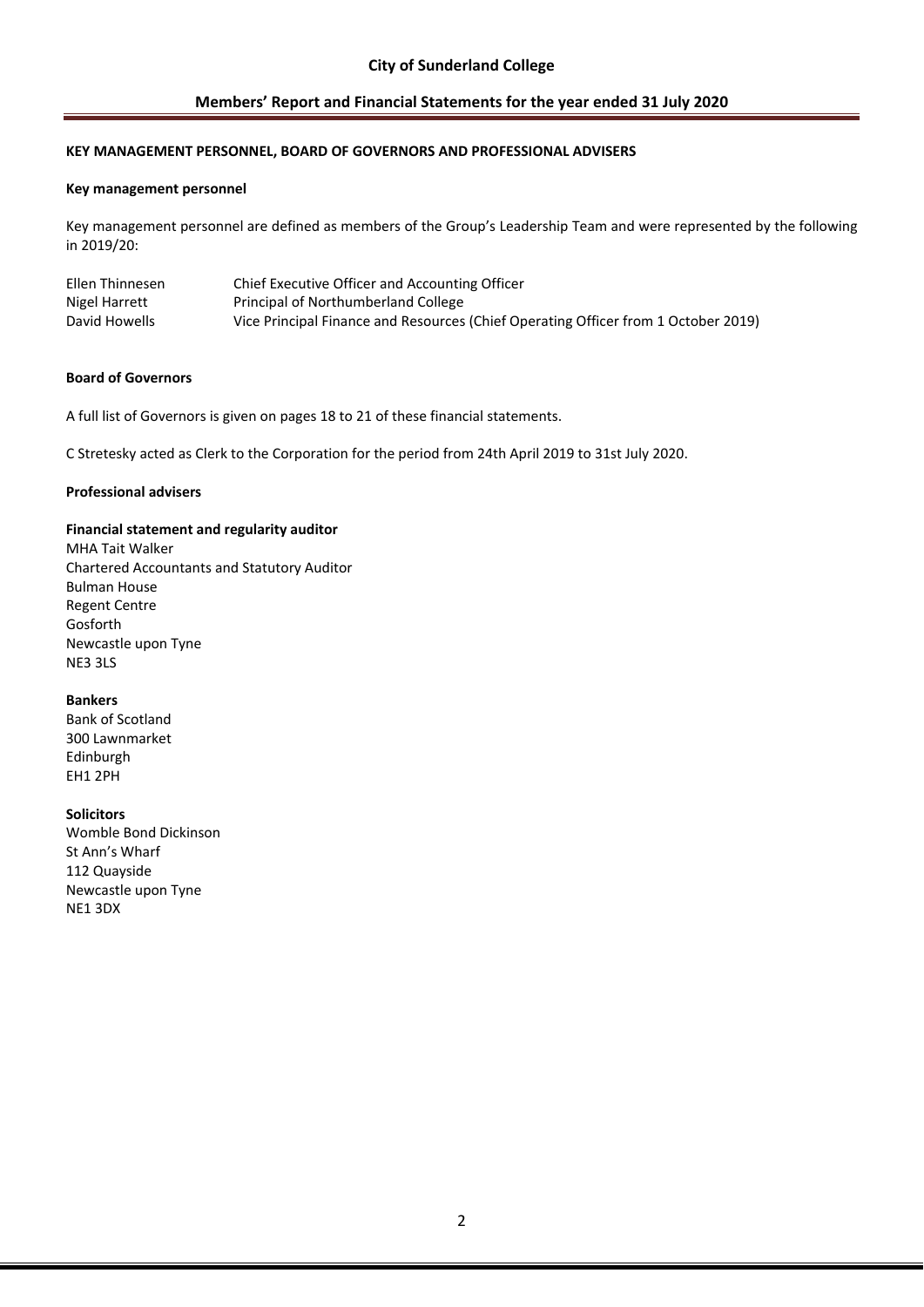#### **OPERATING AND FINANCIAL REVIEW**

#### **Nature, objectives and strategies**

The members present their report and the audited financial statements for the year ended 31 July 2020.

#### **Legal status**

City of Sunderland College ("the College") was formed in 1996 from the merger of Monkwearmouth and Wearside colleges which were Corporations established under the Further and Higher Education Act 1992. The College is an exempt charity for the purposes of Part 3 of the Charities Act 2011.

The Corporation was incorporated in 1996 as City of Sunderland College.

On 1 August 2017 City of Sunderland College merged with Hartlepool Sixth Form College and more recently, on 22March 2019, with Northumberland College. The College has re-branded and is trading as Education Partnership North East (EPNE), as Sunderland College, Hartlepool Sixth Form College and Northumberland College.

#### **Public benefit**

City of Sunderland College is an exempt charity under Part 3 of the Charities Act 2011 and is regulated by the Secretary of State for Business, Innovation and Skills as Principal Regulator for all FE Corporations in England. The members of the Governing Body are disclosed on pages 18 to 21.

In setting and reviewing the College's strategic objectives, the Governing Body has had due regard for the Charity Commission's guidance on public benefit and particularly upon its supplementary guidance on the advancement of education. The guidance sets out the requirement that all organisations wishing to be recognised as charities must demonstrate, explicitly, that their aims are for the public benefit.

In delivering its mission, the College provides the following identifiable public benefits through the advancement of education:

- High‐quality teaching
- Widening participation and tackling social exclusion
- Excellent positive destination results for students
- Strong student support systems
- Strong links with employers, industry and commerce.

The delivery of public benefit is covered throughout the Members Report.

#### **Vision**

The 2019‐2023 Strategic Plan, launched during the course of the 2018‐19 financial year aspires to put "Excellence at the heart of everything we do".

We aspire to be the best in all that we do and to enable our employees and students to reach their full potential. We know that a culture of strong values means strong results for all of our stakeholders. This is why our professional values are fundamental to our pursuit for excellence and why they must underpin all of our activities.

Our Professional Values and Behaviours provide a valuable framework for use by people at every level of our organisation. They help us to evaluate our decisions and be confident in the choices we make.

To realise our vision we will excel in our pursuit of excellence to enable us to grow our student population and the College's performance by uniting our people and culture and strengthening our reputation locally, regionally and nationally.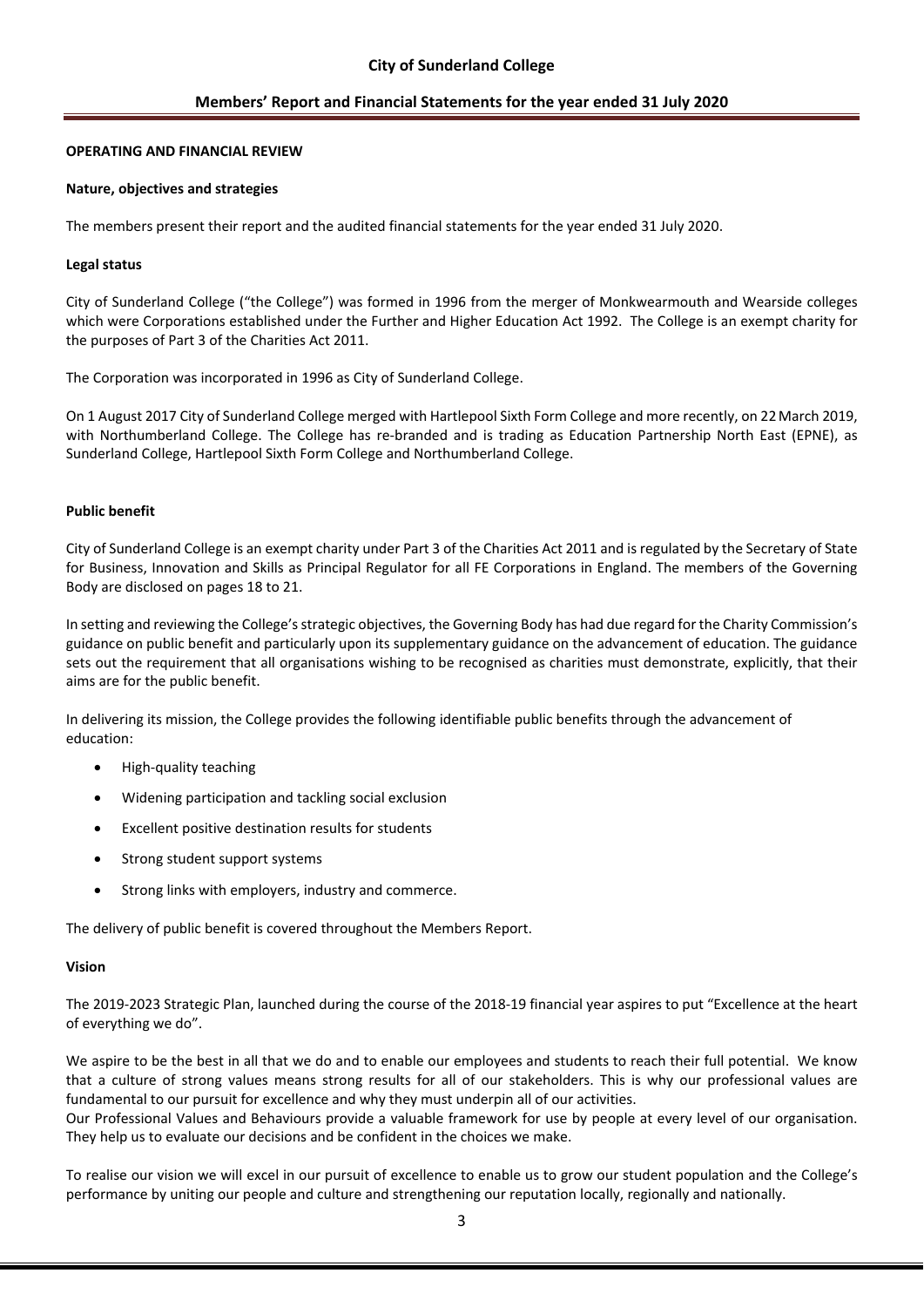Purposefully bold and challenging, we aspire to be:

- In the top 10 Colleges nationally for student achievement.
- In the top 25% Colleges nationally for financial health.

We know our passion is our strength, we have demonstrated this continuously and this is why we will pursue our vision with enthusiasm and determination.

#### **Strategic ambitions**

Our vision and mission will be achieved through the pursuance of five strategic ambitions which will direct all of our activity over the next three years – the remaining life of the plan:

- 1. Shape & evolve a careers focused curriculum;
- 2. Create outstanding learning opportunities for students;
- 3. Unite our culture & empowering our people;
- 4. Strengthen our financial resilience & invest in our resources;
- 5. Engage locally, regionally and nationally and build our reputation.

These ambitions have been developed and shaped with the production of individual plans for each goal, in order to set out further the key elements of the Groups ambitions over the remaining life of the plan

### **Goal 1: Shape and evolve a careers focussed curriculum**

Our focus is providing curriculum pathways that meet the current and future demands of the region's labour market.

We will:

- Partner with employers to co-design and co- deliver a career-focussed curriculum within academic, technical and professional pathways;
- Strengthen our specialisms in growing areas of our regional economy, investing in digital industries, advanced manufacturing and engineering, construction, health and life sciences, and finance, professional, and business services;
- Innovate and support the development of the creative industries through cross-disciplinary working with colleagues from across the College and externally;
- Specialise in special educational needs and disability ensuring access to a broad and balanced curriculum;
- Grow our apprenticeship and higher education offer producing job ready apprentices and graduates with the skills needed to progress into and through the labour market;
- Positively influence the English, maths and digital skills of our communities;
- Deliver an innovative and accessible offer that supports upskilling and retraining to support labour market needs;
- Develop and articulate a refreshed 'adult' offer and increase accessibility for those on the lowest income and aged 50+ in order to address labour market changes.

#### **Goal 2: Create outstanding learning opportunities for our students**

An unwavering and relentless focus on developing our students through outstanding teaching, learning, support and assessment.

We will:

- Ensure the interests, aspirations and needs of our students are at the centre of all that we do;
- Develop inspiring, safe, accessible and supportive learning and physical environments across all of College campuses;
- Develop and embed innovative approaches to teaching, learning and assessment including investing in technologies;
- Promote a culture of high expectation that is underpinned by quality and enable students to achieve and make progress;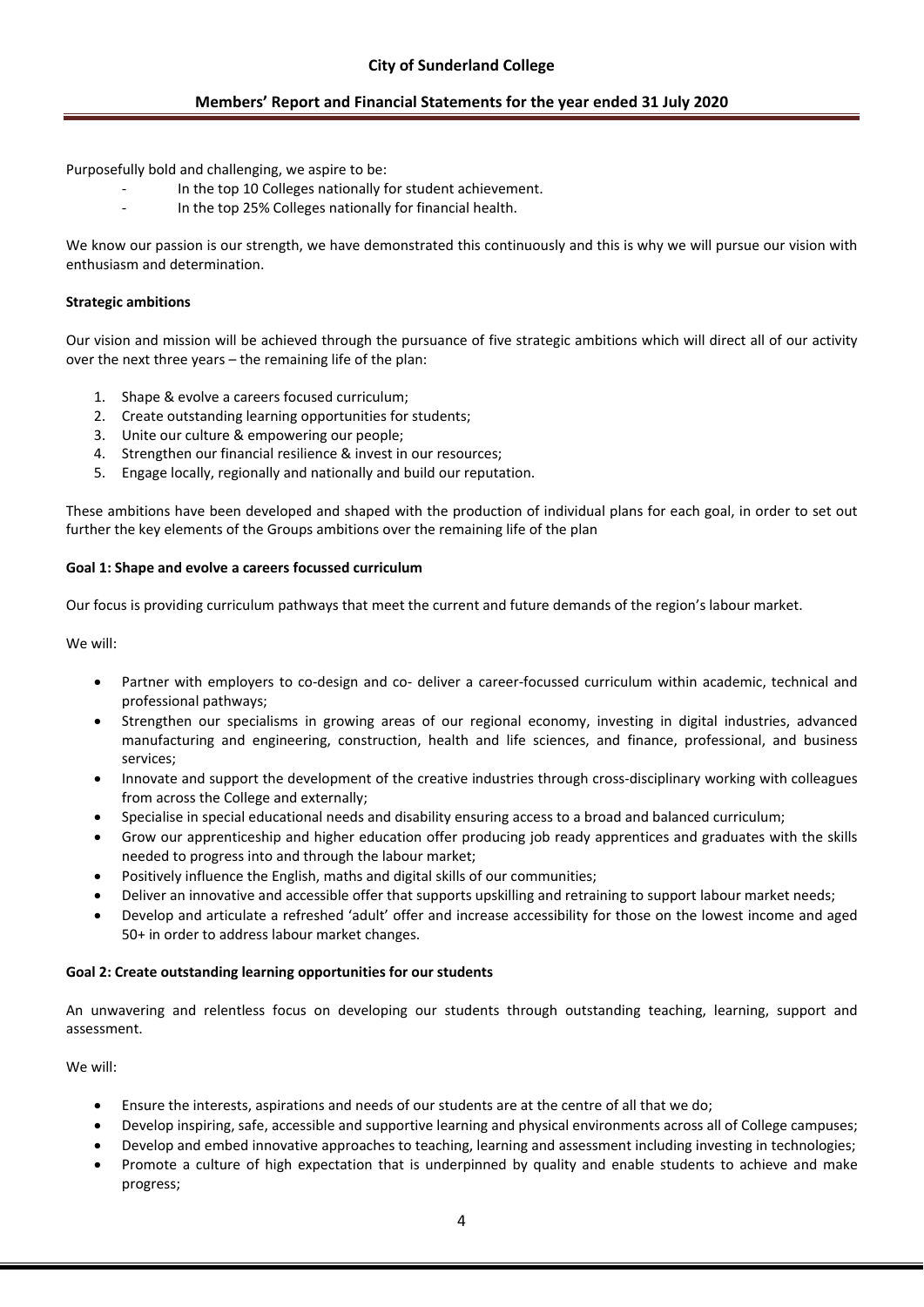- Ensure our students can identify routes into work, supported through experience and exposure to the world of work and inspiration;
- Provide the best student experience possible through outstanding approaches to personal development, the development of employability skills and citizenship.

#### **Goal 3: Unite our culture and empower our people**

We will build our culture and develop high performing people, empowered to lead, innovate and take ownership.

We will:

- Full integration and utilisation of our HR systems;
- Ensure we have a diverse and inclusive workforce;
- Enhance our people engagement in order to further develop the fulfilment and performance of our workforce;
- Develop, design and deliver programmes to support and enhance the skills of our staff and to support the next generation of our leaders and managers;
- Enable leaders and managers to proactively assess and manage staff wellbeing and safety within their teams and across the whole college;
- Use workforce planning to attract and retain the best people, and plan for succession.

#### **Goal 4: Strengthen our financial resilience and invest in our resources**

We will build our financial resilience and strengthen our resourcesto ensure all stakeholders benefit from outstanding learning environments.

We will:

- Grow income and learner numbers across school leavers, apprenticeships, higher education and adult provision;
- Further invest in our estate to ensure that it remains a high-quality, safe, accessible learning environment, and providing state of the art facilities;
- Innovate and invest in our digital infrastructure to continue developing excellent learning technologies and information systems;
- Continue to diversify our income sources;
- Innovate and optimize our management information systems to improve and strengthen access to information ensuring services meet the needs of the business;
- Minimise our environmental footprint and promote sustainable working practices.

#### **Goal 5: Engage locally, regionally and nationally and build our reputation**

We will be an engaged and influential sector leader with a strong reputation and winning partnerships.

We will:

- Collaborate on innovative employer‐led projects and a wide range of social responsibility activities, in order to continually enhance the student experience;
- Nurture strong mutually beneficial partnerships with industry and community organisations;
- We will extend our influence by collaborating with strategic partners to support and sustain mutually beneficial activities;
- Raise the profile of our expertise and our specialist areas;
- Celebrate the positive impact we have had on our communities;
- Contribute positively to social, cultural and economic regeneration.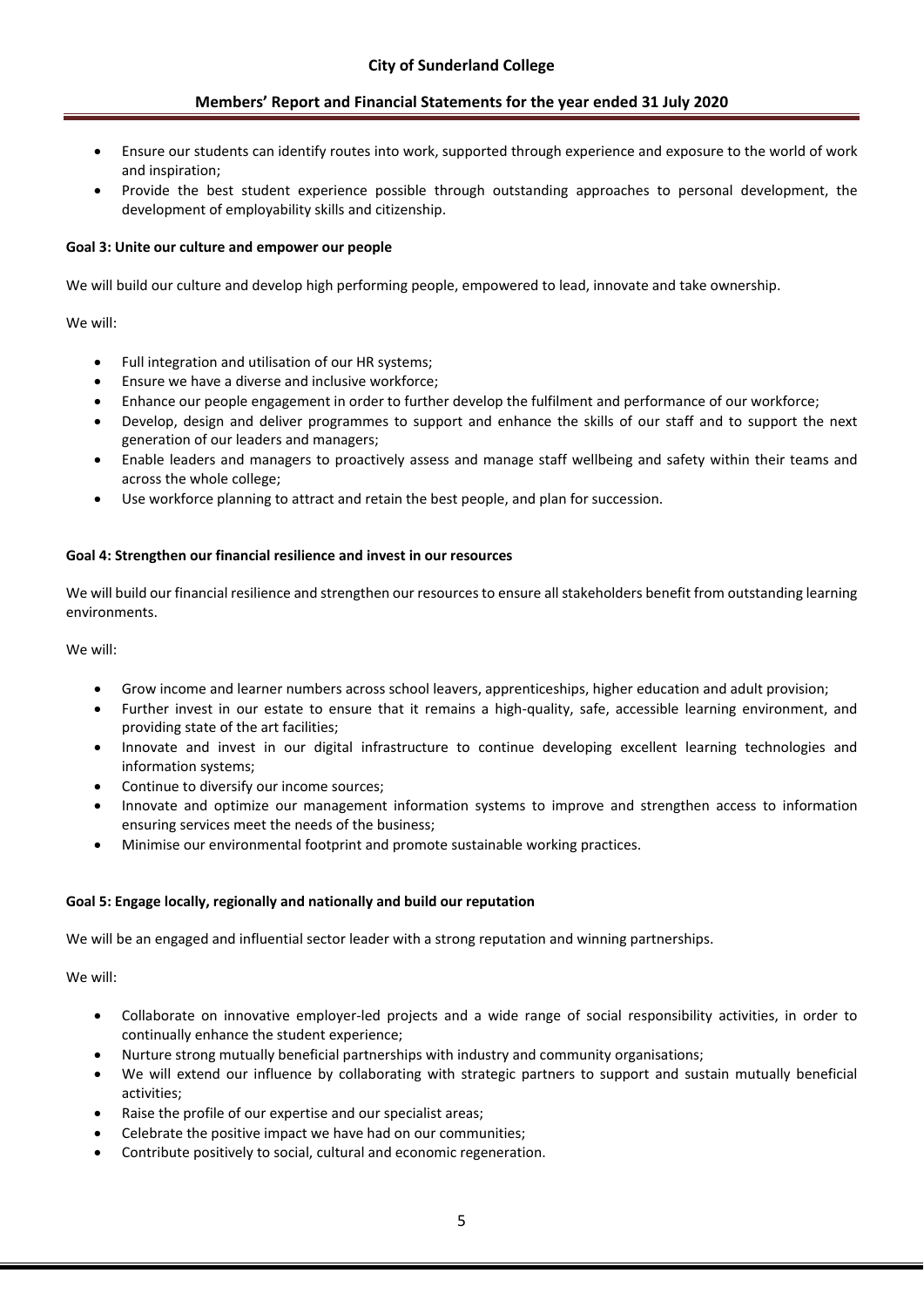#### **Our professional values & behaviours**

We aspire to be the best in all that we do and to enable our employees and students to reach their full potential. We know that a culture of strong values means strong results for all of our stakeholders. This is why our professional values are fundamental to our pursuit for excellence and why they must underpin all of our activities.

Our Professional Values and Behaviours provide a valuable framework for use by people at every level of our organisation. They help us to evaluate our decisions and be confident in the choices we make.

| <b>Professional Values</b> | <b>Professional Behaviours</b>                                 |
|----------------------------|----------------------------------------------------------------|
| Authentic                  | We are who we say we are, we do what we say we will do.        |
| Respectful                 | We value the opinion of others and the contribution they make. |
| Innovative                 | We work hard to create a dynamic, forward-looking culture.     |
| Ambitious                  | We are determined to achieve our vision and goals.             |

#### **Covid‐19**

With effect from Friday 20 March 2020, under Government Orders, FE Colleges closed to all learners except for the children of key workers and vulnerable learners. This had a significant impact on both the income and expenditure of the Group, in particular commercial activity and apprenticeships. There was a requirement in February and early March to implement significant planning in order to shift all functions, including delivery to students to a digital, off-site approach. This approach continued to the end of the financial year. Additionally the Group worked with key suppliers in line with the Procurement Policy Note 02/20.

Significant planning was undertaken in preparation for the 2020‐21 academic year with a significant shift in student delivery to a blend of classroom and digital delivery. Additionally there was a need to offset reductions in income with corresponding cost savings and a transformation exercise was announced in July in order to counter projected impacts of reduced income forecasts on Group viability.

#### **Financial objectives**

Funding performance against targets for Sunderland is shown below. The shortfall on achievement of the 2019/20 Classroom Funded target was due to the impact of the Covid‐19 pandemic. The College achieved 71.4% of its funded target which was above the ESFA threshold for funding clawback:

| <b>Objectives</b>                                      | <b>Target</b> | Achievement |
|--------------------------------------------------------|---------------|-------------|
| To meet its 16-19 funded target                        | £24,290,000   | £21,713,000 |
| To meet its Adult Classroom Learning<br>funded target  | £6,896,000    | £4,988,000  |
| Education specific EBITDA in excess of<br>8% of income | 8%            | 8.4%        |
| Borrowings as % of income                              | 27%           | 26.1%       |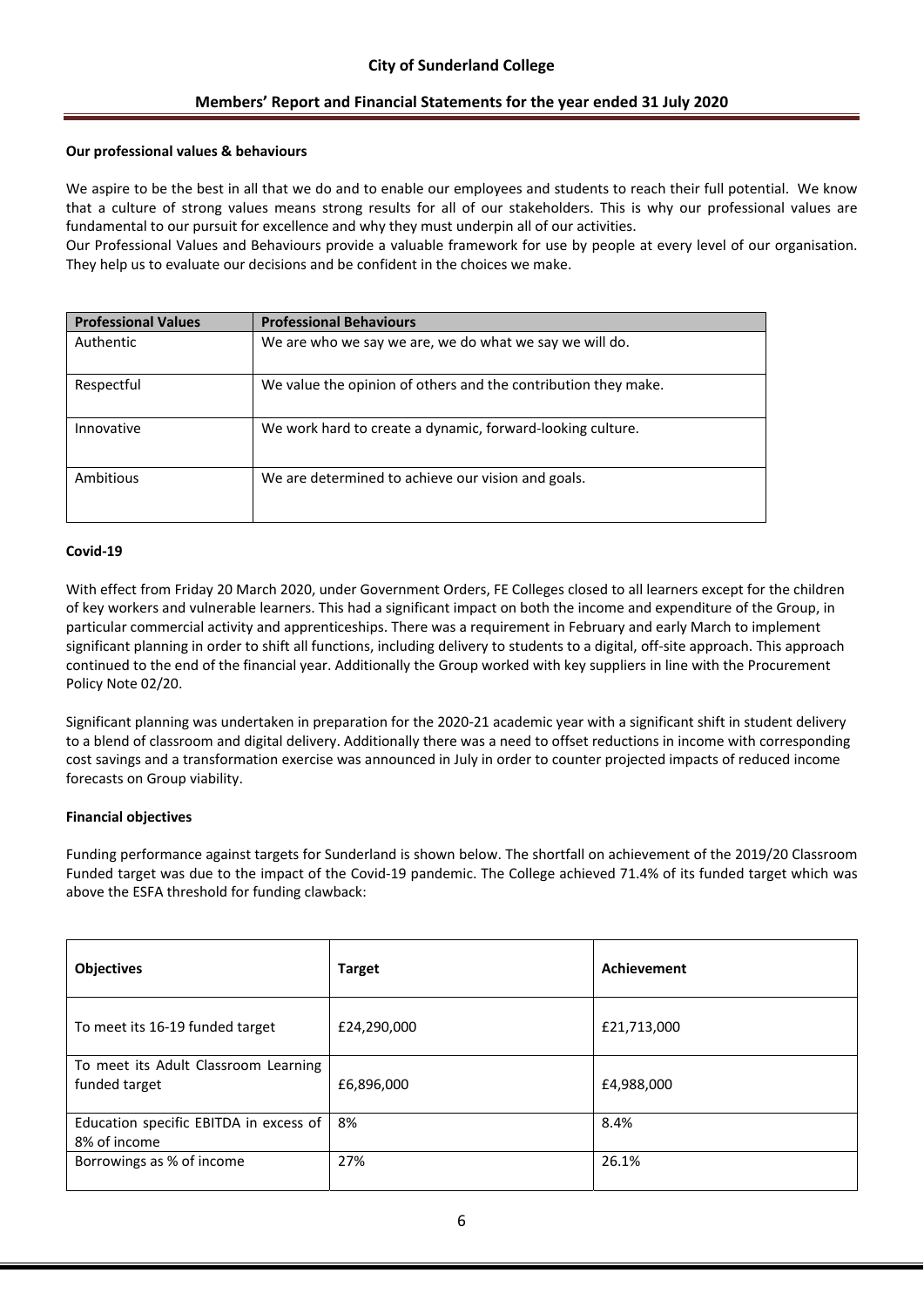### **Performance indicators**

The Group is committed to observing the importance of sector measures and indicators and use the FE Choices data available on the GOV.UK website which looks at measures such as success rates for General Further Education organisations (GFE). The FE Choices learner and employer view national surveys did not run in 2019/20 as a result of COVID 19 and hence outcomes are shown below as N/A.

The latest information available with regards to the Group against these indicators is:

| <b>Group Achievement rates</b>              | 2017/18<br>% | 2018/19<br>% | 2019/20<br>% | <b>National Average</b><br>(2018/19) |  |
|---------------------------------------------|--------------|--------------|--------------|--------------------------------------|--|
| Education and<br>Training (All<br>ages)     | 87.4         | 88.9         | 87.5         | 86.0                                 |  |
| Apprenticeships (All ages)                  | 71.4         | 62.3<br>64.5 |              | 64.7                                 |  |
| <b>Survey Data</b><br>Sunderland/Hartlepool | 2017/18      | 2018/19      | 2019/20      | Latest Average of<br><b>GFE Orgs</b> |  |
| Learner Views                               | 87.9         | 86.8         | N/A          | 80.5                                 |  |
| <b>Employer Views</b>                       | 86.7         | 91.4         | N/A          | 82.4                                 |  |
| <b>Survey Data</b><br>Northumberland        | 2017/18      | 2018/19      | 2019/20      | Latest Average of<br><b>GFE Orgs</b> |  |
| Learner Views                               | 71.4         | 72.6         | N/A          | 80.5                                 |  |
| <b>Employer Views</b>                       | 54.5         | 62.1         | N/A          | 82.4                                 |  |

The overall Ofsted Inspection grade for Overall Effectiveness at the last inspection in June 2016, prior to the mergers with Hartlepool and Northumberland, was "Good".

The table above shows that the Group has made significant positive steps towards improving and maintaining positive outcomes for our students and that Sunderland is well above the sector average. The Group will utilise its' experience in driving forward quality outcomes for students, to make improvements in outcomes for Northumberland students.

The Group is required to complete the annual Finance Record for the Education and Skills Funding Agency ("ESFA"). The Finance Record produces a financial health grading. The current rating of "Requires Improvement" is considered an acceptable outcome, given the significant adverse impact of the Property Strategy and the prior‐year merger with Northumberland College, on the financial position.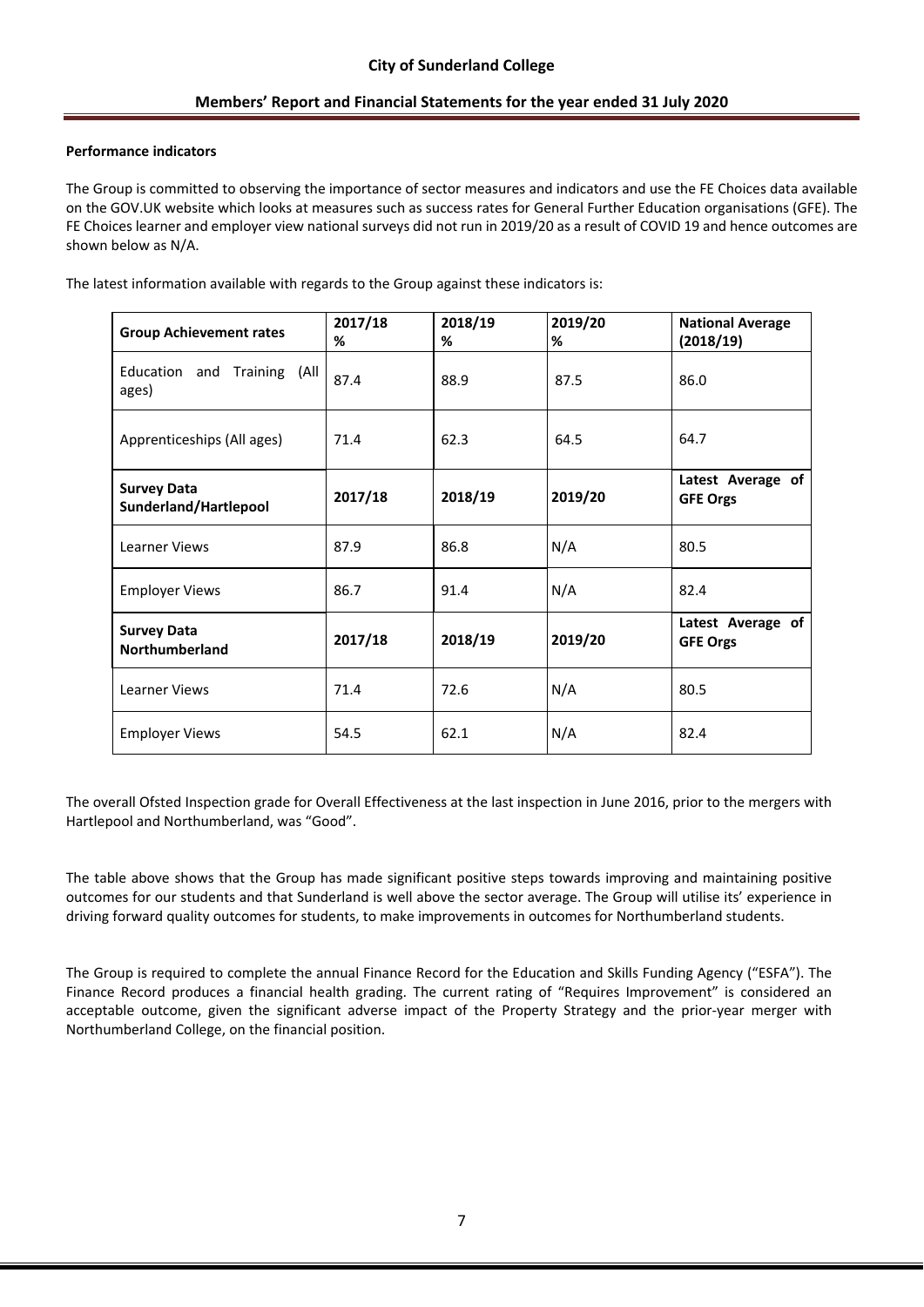#### **FINANCIAL POSITION**

#### **Financial results**

The Group made an overall deficit of £2,381,000 in the year (2018/19 surplus: £11,108,000). The statement of comprehensive income includes a number of non-recurring items. The reconciliation below excludes these non-recurring items and pension adjustments to arrive at an 'adjusted surplus' which reflects the underlying performance of the Group.

| <b>Financial result reconciliation</b>        | £'000    |
|-----------------------------------------------|----------|
| Deficit for the year                          | (2, 381) |
| Restructuring costs                           | 414      |
| Unfunded pension arrangement charges          | 352      |
| Pension charges (FRS102(28) charges)          | 1,792    |
| Pension interest expense (FRS102(28) charges) | 505      |
| Loss on fixed asset disposal                  | 37       |
| <b>Underlying surplus</b>                     | 719      |

The under-achievement on the 16-19 funded target, as indicated in the financial objectives table above, is as a result of lower than funded recruitment of 16‐19 students. Due to the lagged funding methodology, this did not result in a clawback of funding, however there will be a reduction in the level of funding for these 16‐19 students in the 2020/21 financial year. This reduction is factored into the financial plan.

For the financial year 2019/20, the financial outturn was not significantly impacted by the ongoing COVID situation. The confirmed suspension of clawback on adult budget for the year, coupled with the nature of contractual  $16 - 18$  funding and other loan related payments, meant that many of the key income lines remained secure. Whilst income from apprenticeships and commercial activities was collectively expected to be approximately lower than previous expectations, the College has been able to achieve significant mitigation by applying a sharp brake on expenditure during lockdown and undertaking some limited furloughing of commercial staff where income streams are not funded through the public purse.

During the year the Group implemented a restructuring programme to address forthcoming cuts in funding body income and the deficits generated by Northumberland College. This led to a programme of transformation, resulting in restructuring costs of £414,000 (2018/19: £1,290,000). A further phase of transformation was announced in July 2020.

Accumulated reserves are £6,498,000 (after accounting for a pension liability of £56,615,000) with cash balances available for immediate withdrawal of £475,000.

Tangible fixed asset additions during the year amounted to £7,288,000. The majority of the additions relate to capital investment works at Northumberland College. In addition, upgrades to the Group estate, systems and equipment base has seen further investment.

The largest single sources of income for the Group in the year were the Education and Skills Funding Agency, which accounted for 84% (2018/19: 83%).

The Group has five subsidiary companies, as disclosed in note 11. During the year the trade and assets of Kirkley Hall Limited were hived up into the College and subsequently Kirkley Hall Limited, as a separate entity, has ceased trading. Business Solutions Recruitment Services Limited has made an application to be struck off the registrar at Companies House. The remaining three subsidiaries have been dormant throughout the year.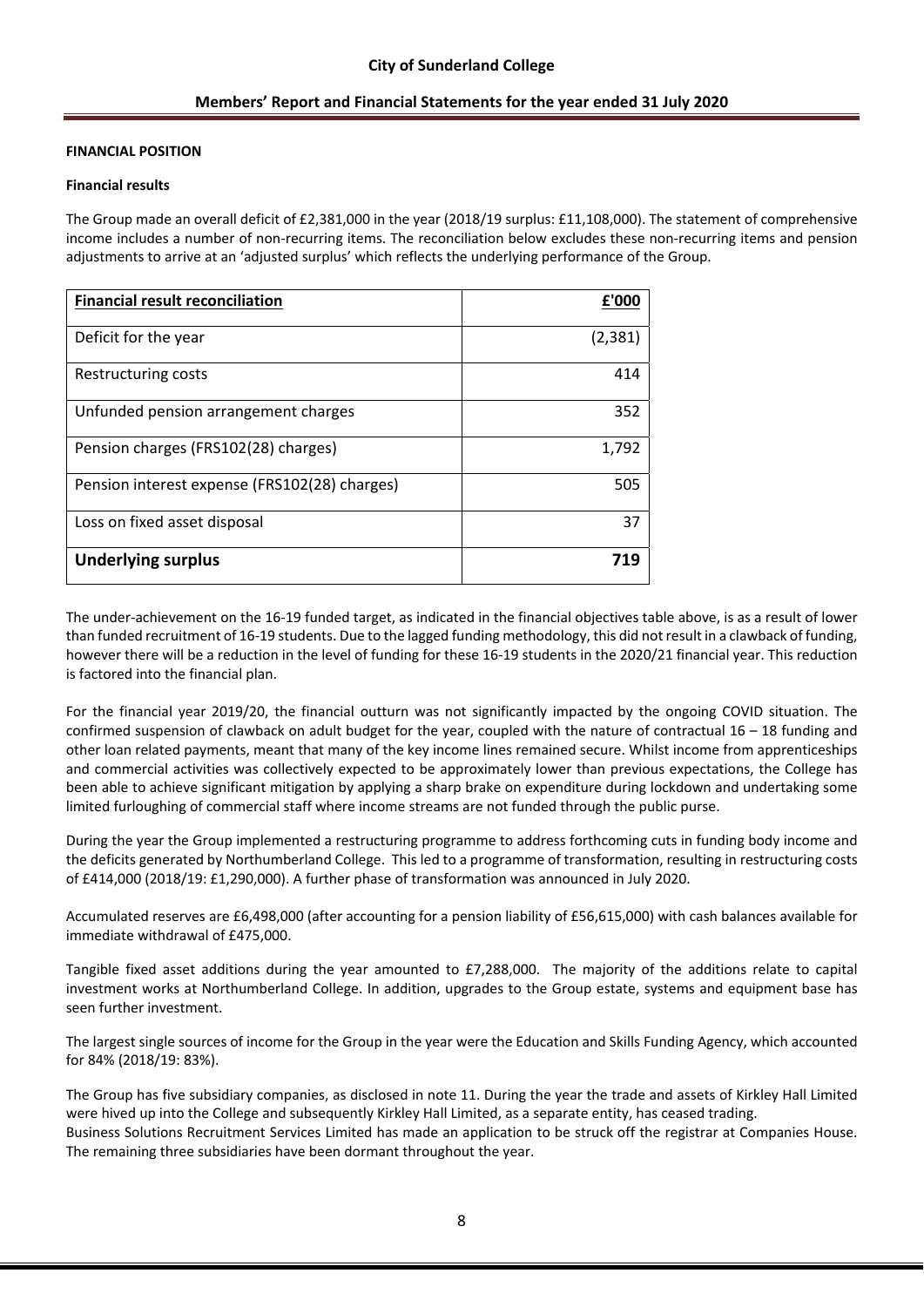#### **Treasury policies and objectives**

Treasury management is the management of the Group's cash flows, its banking, money market and capital market transactions; the effective control of the risks associated with those activities and the pursuit of optimum performance consistent with those risks.

The Group has a separate treasury management policy and a review of the application of that policy is undertaken annually and reported to Governors.

Short term borrowing for temporary revenue purposes is authorised by the Accounting Officer. All other borrowing requires the authorisation of the Corporation and shall comply with the requirements of the Financial Memorandum.

#### **Cash flows**

The Group had a net cash inflow from operating activities of £1,287,000 in 2019/20 (*2018/19: £562,000*). There was a net decrease in cash balances in the year of £876,000 (*2018/19: decrease of £544,000*), the movements of which are disclosed in the cash flow statement.

#### **Liquidity**

The Group has six term loans. All loans are secured on Group Land & Buildings.

The first loan of £4,237,000 is repayable over twenty years, with interim reviews every five years, at which time the term can be extended, on agreement by both parties. No element of this loan is currently secured on a fixed rate.

The second loan is a revolving facility of £273,000 repayable on 30 July 2022. This loan incurs interest on a floating basis.

The third and fourth loans transferred to the Group and College on the acquisition of Hartlepool Sixth Form Group on 1 August 2017. One of these loans is fixed, has an outstanding balance of £1,172,000 is repayable by 28 March 2035 and bears interest at 7.05%. The other loan is floating, repayable by 28 December 2022 and has an outstanding balance of £62,000.

The fifth and sixth loans transferred to the Group and College on the acquisition of Northumberland College on 22 March 2019 and both of these are fixed. One of these loans has an outstanding balance of £1,245,000, is repayable by 31 March 2026 and bears interest at 3.72%. The other loan has an outstanding balance of £5,688,000, is repayable by 31 March 2055 and bears interest at 4.55%.

At the end of the year total loans outstanding are £12,677,000, of which £561,000 is repayable within one year.

### **CURRENT AND FUTURE DEVELOPMENT AND PERFORMANCE**

#### **Student numbers**

In 2019/20 the Group received £42,235,000 in funding body recurrent grants (2018/19 - £35,869,000). The Group has supported 16,076 students in their studies throughout the course of the year.

#### **Curriculum developments and student achievements**

The Group continues to develop a careers focused curriculum to ensure that it is aligned to local, regional and skills priorities and based on relevant Labour Market Intelligence (LMI). The Group offers academic, vocational/technical education and training to adults and 16-19 year olds from entry level to higher education. EPNE offers a wide range of apprenticeship delivery, across a range of frameworks and standards, levels, ages and occupational areas. The Group also offers an extensive range of Higher Education courses, Foundation Degrees and Higher Nationals. The Pearson HNC or HND courses offered through Office for Students funding and HE programmes were franchised from the Universities of Sunderland, Newcastle and Cumbria during 2019‐20. HE partnerships are being reviewed since merger. The Group's quality and approach to curriculum planning is the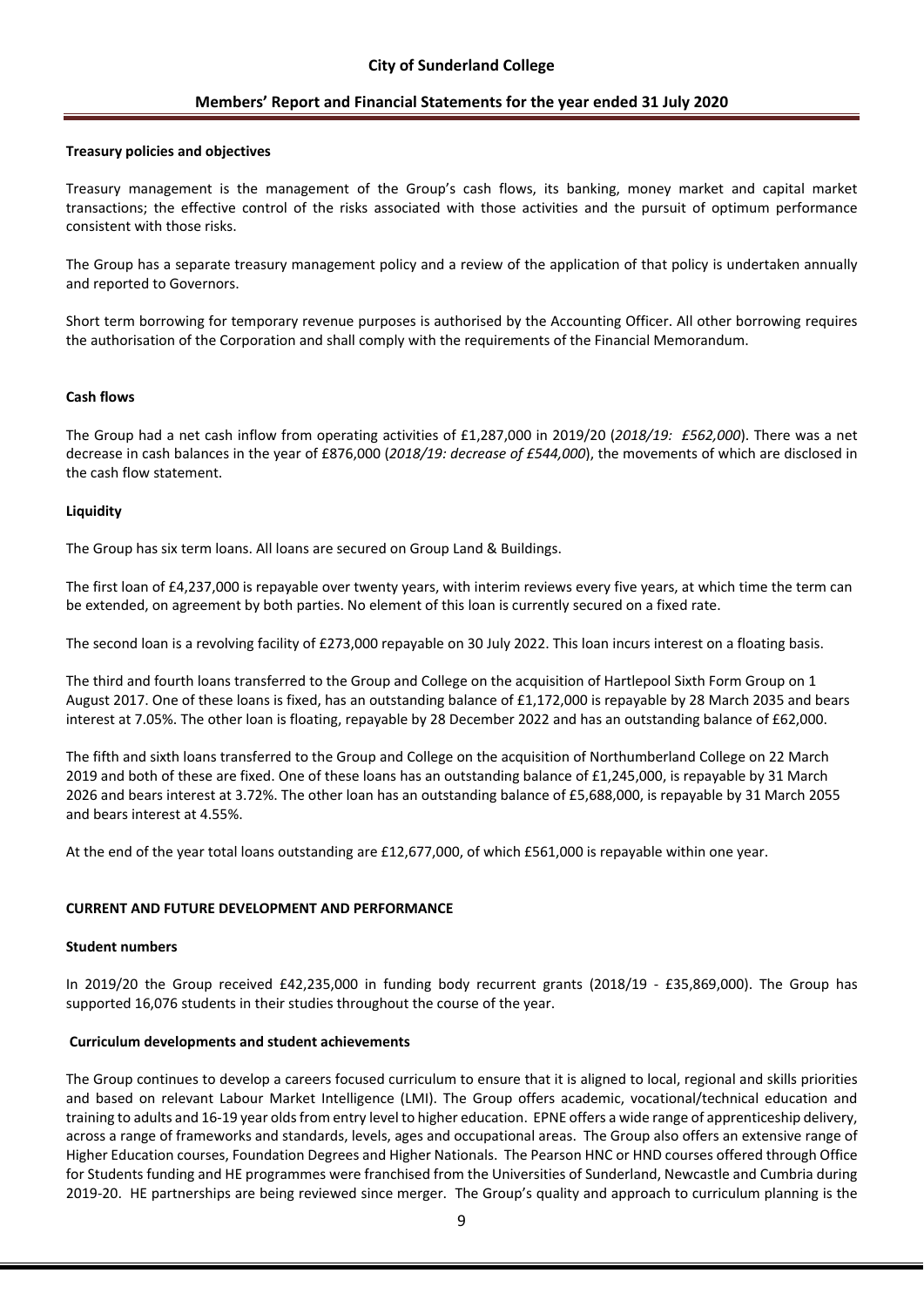primary driver shaping curriculum design and intent. The Group's strategic plan and vision for striving for excellence underpins the curriculum's future focus and direction.

The Group recognises its responsibility of contributing to reduce the high number of learners Not in Education, Employment or Training and works with subcontracted partners, to ensure appropriate provision is accessible throughout the year, in the community and for example at our City Campus through our Pathways provision. There are strong sixth form academic based provision within Sunderland Sixth Form based at the Bede Campus and Hartlepool Sixth Form College. The Group's school liaison and curriculum teams work closely with secondary schools across the North East. The Group has developed strong partnerships with employers, particularly in the areas of specialism and across the region. Sunderland College won BTEC College of the Year in 2019. The Group has had national recognition as an AoC Beacon Awards finalist for its careers work. The Group works closely with key stakeholders of the region including the city councils, Sunderland BID, key strategic partners and the North East LEP.

Across Education Partnership North East, volumes of students across levels are:

- 7% Higher Education
- 45% Level 3
- 37% Level 2
- 7% Level 1
- 4 % Entry level

Teaching, learning and assessment is good with areas of outstanding practice and supports students to develop knowledge, skills and attitudes which are aligned to their ambitions and aspirations. Achievement rates for young people are good, 3.4% above the national rate with a 3 year upward trend in achievement. Achievement rates for education and training provision (all ages) have a 3 year upward trend at 87.5%. Adult achievement rate hasslightly declined from the previous year from 91.6% to 88.9% due to the pandemic lockdown. The majority of provision across EPNE is above national rates. Achievement rates for students with disadvantaged backgrounds is good, they make sustained progress from their starting point. 16‐18 year old students with a learning difficulty or disability have an improving 3 year improving trend on retention.

Quality of education is not yet outstanding because further development is required in a small number of curriculum areas to improve the impact on students, as well as the requirement the reduce the achievement gaps of students who are care leavers, young parents and students who are looked after children. Also, achievement rates of apprenticeship programmes at Northumberland College need to improve. The achievement rates and progress made by young people on English and maths provision requires improvement.

The broad and balanced 16‐19 study programmes are well‐developed for all students with the aim to develop the skills and knowledge to allow learners to progress and achieve a positive destination to employment and/or further/higher education. Breadth including skills for employment, attitudes and behaviours and personal development including students taking part in work experience and industry placements.

The Group's strong Directions/foundation learning provision at Bede Campus and Kirkley Hall teaches and supports students with a LLDD within a supportive environment. The Group provides a variety of opportunities for these students to enable them to develop their English, maths, communication skills, improve their independence, personal, social skills as appropriate to the individual.

The Group has a broad range of adult learning programmes, which successfully prepare students for career progression and skills development.

Students continue to have high positive sustained destinations. 94% of students progress into a positive destination which includes employment, further study, higher education and/or an apprenticeship.

Much emphasis is placed on LMI, Sunderland's Economic Master Plan, TeesValley and NELEP priorities that inform and influence the curriculum offer, which successfully meets the needs of employers and the local community. The Group specialism's includes Advanced Manufacturing, Construction, Engineering, Digital Technology, Creative Industries, Health and Science, land based and cross cutting business professional services.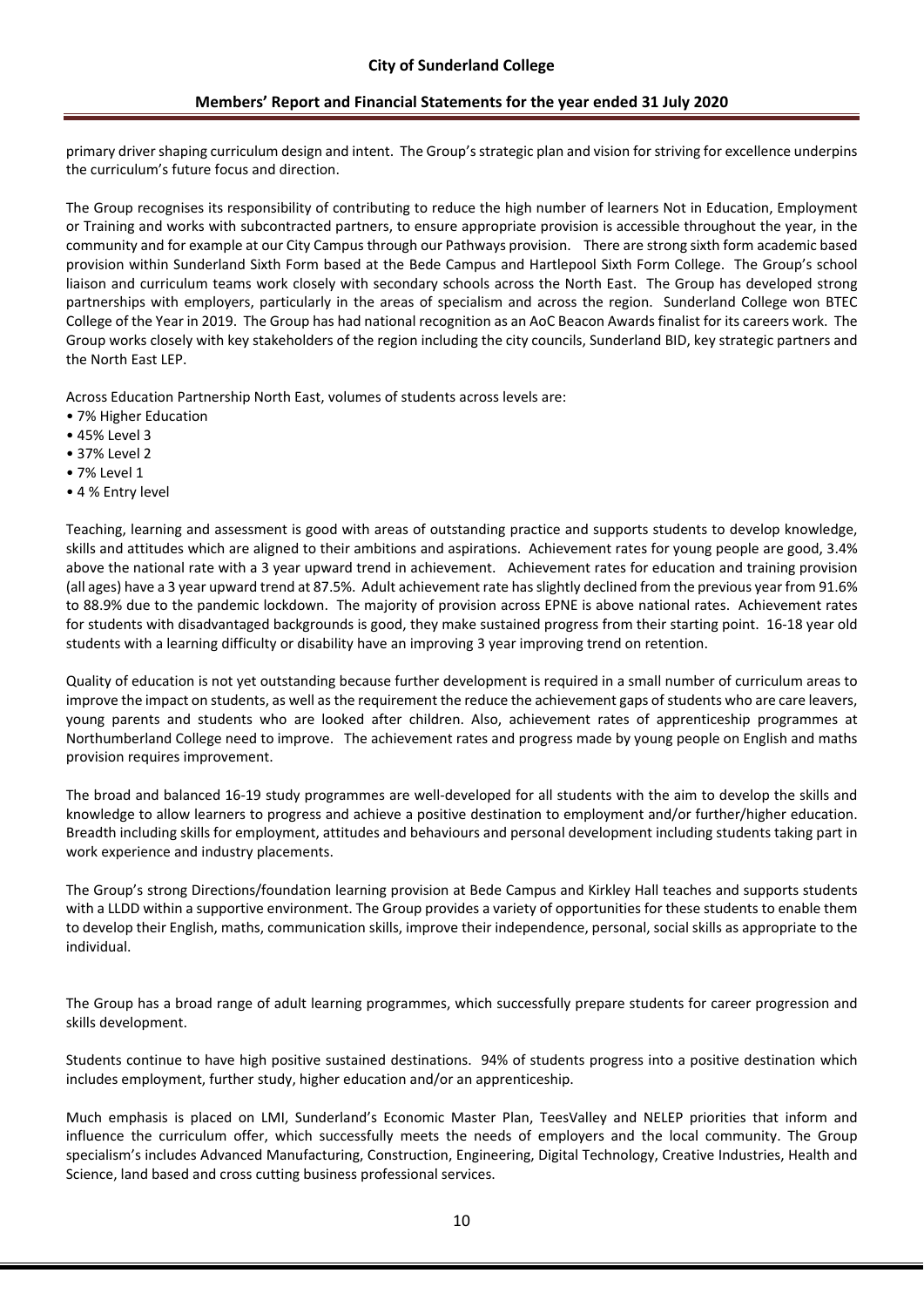Work with stakeholders including employers forms a key part of the curriculum planning process and uses LMI (Labour Market Intelligence) to inform decisions and help shape the offer and progression opportunities. Links to industry and workplace experience and placements are organised where appropriate and enterprise and innovation remain key priorities. The Group has a large distance learning and employability provision linked to pre-employment programmes.

Key sectors for apprenticeships are aligned with the national and local priorities, align to the needs of the key industry and employment sectors, as identified by the Tees Valley and North East LEP economic plans. In addition, the Group offers a range of sector independent standards and frameworks covering professional services.

The Group has had an HE Quality review in December 2019, the first since merger. The Group did not meet 2 of the 4 core practices reviewed. It did meet the core practices of student engagement and supporting student achievement. It did not meet the core practices of a fair and transparent admissions process and complaints. Swift actions have been taken across EPNE to ensure these are now addressed. The Group achieved a TEF Silver award, in recognition of the quality of the Group's HE teaching excellence.

#### **Payment performance**

The Late Payment of Commercial Debts (Interest) Act 1998, which came into force on 1 November 1998, requires Colleges, in the absence of agreement to the contrary, to make payments to suppliers within 30 days of either the provision of goods or services or the date on which the invoice was received. The target set by the Treasury for payment to suppliers within 30 days is 95 per cent.

#### **Future developments**

The Corporations Strategic Plan to inform the Group strategy for the period 2019‐2023, putting "Excellence at the heart of everything we do". The plan was launched in November 2018 and has been developed further to include individual plans for each of the five strategic goals.

The Group is committed to improving the condition of its estate and facilities, with a view to increase student numbers and improve the overall student experience. The Finance and Resources Plan for the period to 2023 sets out details of work completed to date and future plans, with over £60m of investment in the estate between 2014 and 2023. New facilities are expected to open at the Kirkley Hall campusin 2020‐21, consisting of a Special Educational Needs and Disabilities(SEND) centre and Equine facilities. In addition the Halls of Residence have seen significant refurbishment.

The Group has been successful in obtaining Institute of Technology funding and will be investing in the region of £500,000 in state of the art engineering equipment.

The Group is committed to strengthening financial health and liquidity. In light of anticipated future funding allocation reductions and to address inflated staff and non‐staff costs at Northumberland College the Group is undergoing a period of transformation. It is envisaged that the efficiencies resulting from this and previous re‐organisations will see the Group well placed to improve financial health, although the extent of these will depend on the Group's ability to retain student numbers and adapt its curriculum delivery model to meet the new funding requirements.

The Group reverted to onsite activity from August 2020, in accordance with government advice. Delivery plans have been adapted and there is a blended approach to learning in place, whereby there are elements of classroom and online delivery available to students. The financial impact on curriculum plans have been reviewed in light of enrolments and additional requirements around ensuring the safety of staff and students have been reflected in an updated plan completed in November 20. The net impact on the overall forecast financial outturn for 20‐21 were minimal.

The impact of Brexit is expected to be minimal on the activities of the Group. The Group will continue to monitor potential impacts, particularly upon procurement activities of the Group.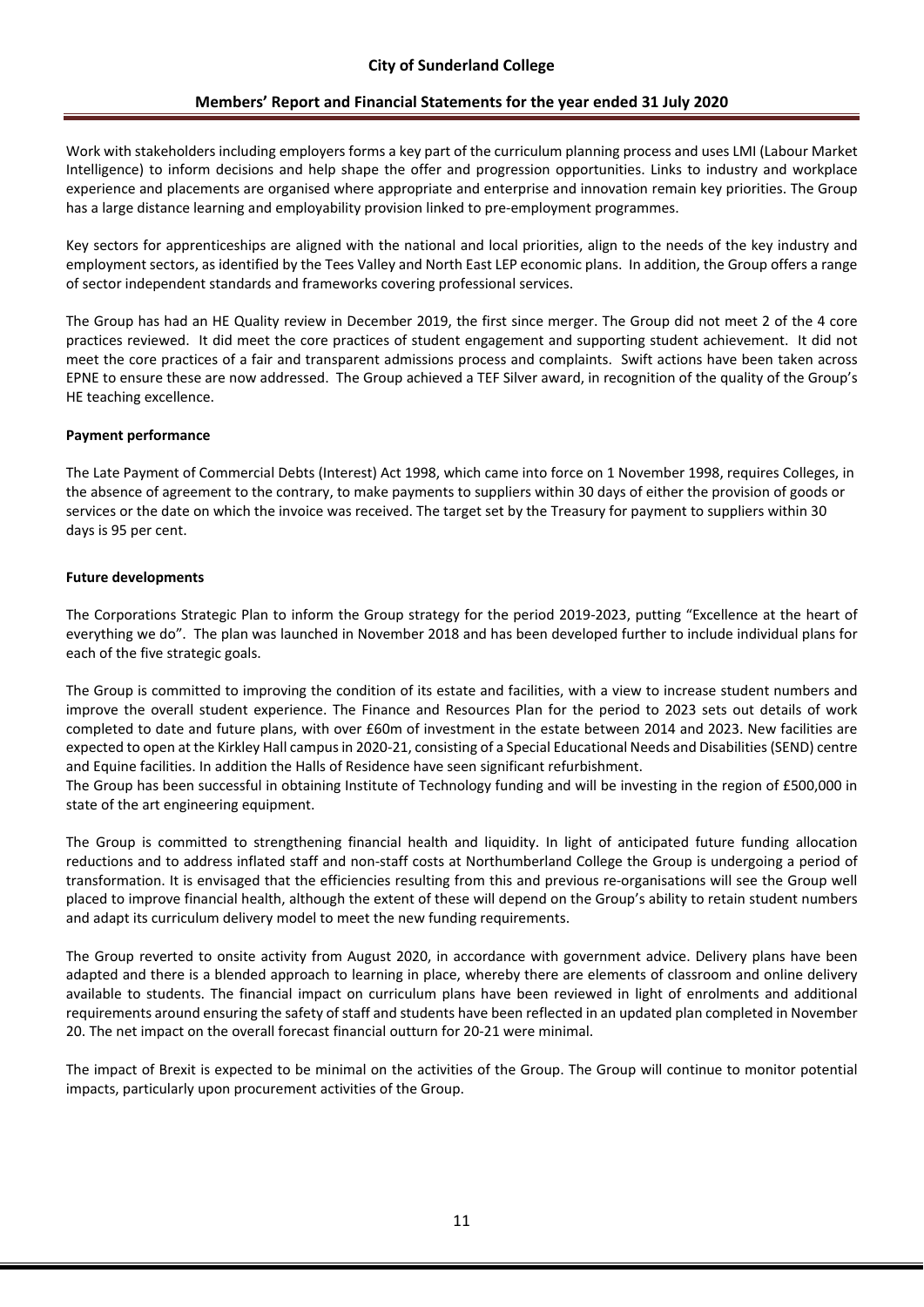#### **RESOURCES**

The Group's vision and strategic aims, set out on pages 3 to 5 are currently supported by a strong resource base. The Group;

- has specialised centres distributed from the Scottish Borders through to the Tees Valley;
- has invested £57m in state of the art facilities over the course of its Property Strategy and following the merger with Northumberland College;
- has £63.1m of net assets (excluding £56.6m pension liability) and loan debt of £12.7m; net assets as per the balance sheet are £6.5m;
- ‐ employs 773 people (expressed as full time equivalents), of which 573 are teaching staff; and
- has a good reputation locally and nationally. Maintaining a quality brand is essential for the Group's success at attracting students and external relationships.

#### **PRINCIPAL RISKS AND UNCERTAINTIES**

The Group has undertaken further work during the year to develop and embed the system of internal control, including financial, operational and risk management which is designed to protect the Group's assets and reputation.

Based on the strategic plan, the Group undertakes a comprehensive review of the risks to which the Group is exposed. It identifies systems and procedures, including specific preventable actions which should mitigate any potential impact on the Group. The internal controls are then implemented and the subsequent year's appraisal will review their effectiveness and progress against risk mitigation actions. In addition, the Group will also consider any risks which may arise as a result of a new area of work being undertaken.

The Group's risk register sets out the principal risks to which the Group is exposed, identifies controls to mitigate those risks and provides sources of evidence and assurance that those risks are being appropriately managed. Those risks and the effectiveness of controls are reviewed annually by the Group's Senior Management Team, Audit Committee and Corporation.

This is supported by a risk management training programme to raise awareness of risk amongst managers within the Group.

Each risk is considered to be sufficiently likely to occur or of sufficient impact on the Group as a whole, should it occur, to warrant the particular attention of the Corporation. The principal risks are within the following areas:

- Government policy;
- Finance;
- Governance;
- Management;
- Curriculum;
- People and Development (P&D);
- Estates and Physical Resources;
- Business Systems and IT; Brand and Reputation; and
- Covid‐19.

If, despite the efforts to manage and mitigate risks, the Group suffers a significant loss of revenue, its strategy for mitigating the loss is as follows:

- ‐ To help it cope with in‐year reductions in net income the Group will, each year
	- a) Plan to make an underlying operational surplus;
	- b) Provide for a contingency of at least £100,000 (pre pension adjustments) within its budgeted spending.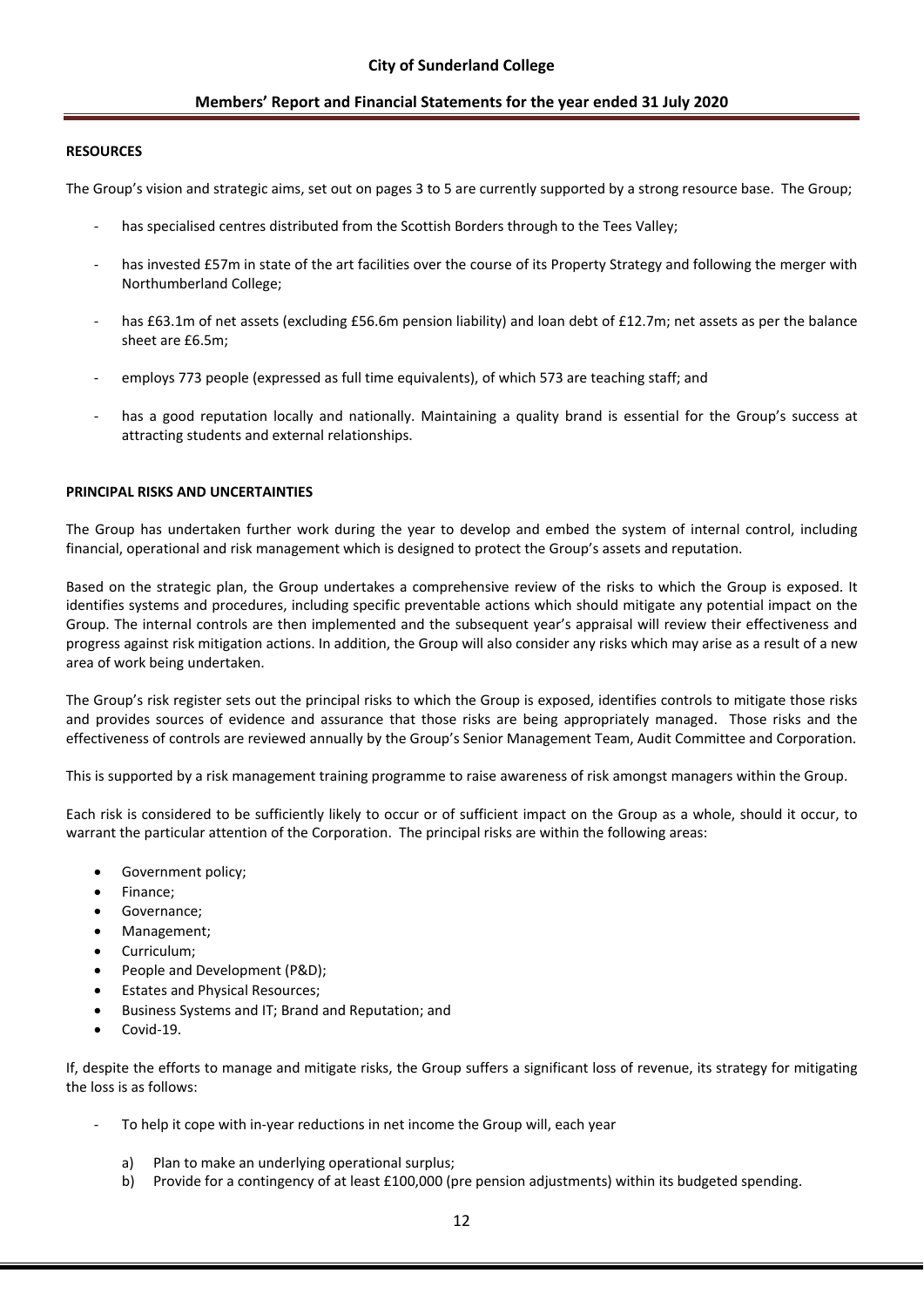- ‐ The Group will maintain a ratio of permanent to temporary and agency staff sufficient to ensure an annual temporary and agency academic staffing budget of at least £400,000. In extremis, this budget will be reduced in‐year and the curriculum will be remodelled.
- ‐ If this is not sufficient, capital projects will be delayed and funds set aside for the funding capital projects will be deployed to address the mid‐year adjustment.
- In the extreme case the Group will utilise its reserves. Those reserves will be replaced as necessary to maintain or regain strong financial health.

The Group will ensure that appropriate insurances are in place and that they are reviewed regularly.

The Group will ensure that it regularly reviews the risks which it faces and take action to address them.

### **Government Funding**

The Group has considerable reliance on continued government funding through the education sector funding bodies and via delivery of courses funded via student loans. In 2019/20, 83% of the Group's revenue was ultimately public funded and this level of requirement is expected to continue. There can be no assurance that government policy or practice will remain the same or that public funding will continue at the same levels or on the same terms.

The Group is aware of several issues which may impact on future funding:

- ‐ Changes to funding methodologies, in particular in respect of 16‐18 provision;
- Set up of local school sixth forms;
- ‐ Changes to co‐funding of provision on which fees are charged, including eligibility criteria for fee remission;
- ‐ Changes in Apprenticeship funding and the impact on demand;
- Minimum contract values for and increased responsibility for subcontracted delivery on all adult delivery;
- Reductions in higher education funding and the impact of significant increases in fees charged;
- ‐ Failure to maintain market share;
- ‐ Failure to maintain reputation
- ‐ Failure to maintain quality, and;
- ‐ Ongoing impact of Covid‐19

The risk is mitigated in a number of ways:

- Seeking to diversify income streams by expanding, for example, full‐cost, apprenticeship and international activity
- Ensuring the Group is rigorous in delivering high quality education and training
- Considerable focus and investment is placed on maintaining and managing key relationships with the various funding bodies
- Ensuring the Group is focused on those priority sectors which will continue to benefit from public funding
- Regular dialogue with the regional funding bodies
- Increased investment in Group estate and infrastructure.

#### **Tuition fee policy**

Ministers have confirmed that the assumed learner contribution towards tuition fees remains at 50%. In line with the majority of other colleges, the Group will seek to increase tuition fees in accordance with the fee assumptions. The risk for the Group is that demand falls off as fees increase. This will impact on the growth strategy of the Group.

This risk is mitigated in a number of ways:

- By ensuring the Group is rigorous in delivering high quality education and training, thus ensuring value for money for students
- Close monitoring of the demand for courses as prices change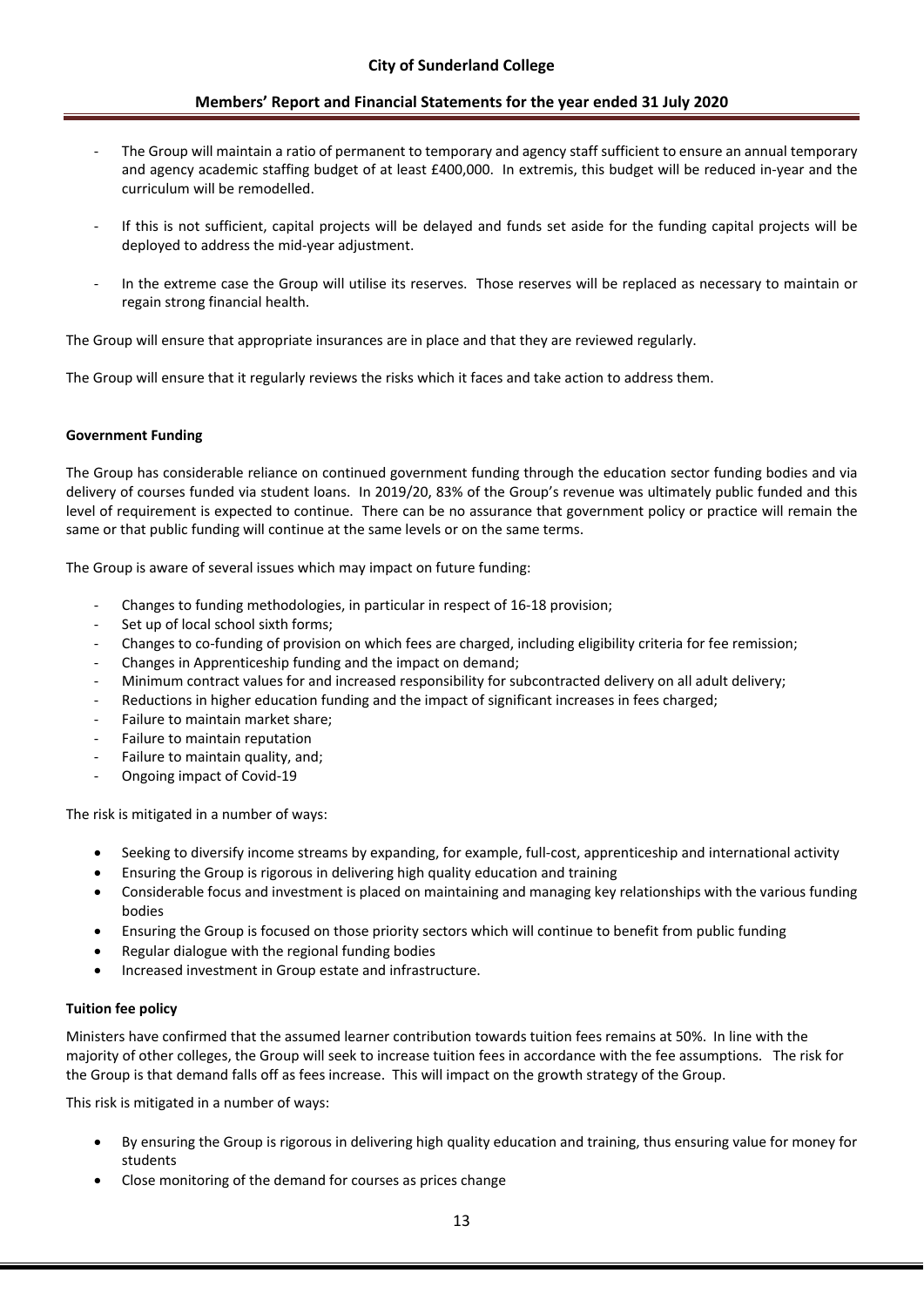### **Maintain adequate funding of pension liabilities**

The financial statements report the share of 2 Local Government Pension Schemes deficits on the Group's balance sheet in line with the requirements of FRS 102.

### **STAKEHOLDER RELATIONSHIPS**

In line with other colleges and universities, the Group has many stakeholders. These include:

- Students;
- Education sector funding bodies;
- FE Commissioner;
- Staff;
- Local employers (with specific links);
- Local authorities;
- Combined authorities;
- The local community;
- Other FE institutions;
- Trade unions;
- Professional bodies; and
- Banks.

The Group recognises the importance of these relationships and engages in regular communication with stakeholders.

### **Equal opportunities and employment of disabled persons**

The Group actively promotes equality and diversity in all aspects of its work and aims to provide an environment where all individuals have the opportunity to achieve their full potential with a feeling of self‐esteem. It will eliminate unfair discrimination through a zero tolerance approach, regular target setting and monitoring and the development of positive action programmes. In exercising its functions as a public authority, the Group welcomes its duty towards those individuals sharing one or more of the protected characteristics.

The Group is mindful of the need for it to:

- Eliminate unlawful discrimination, harassment and victimisation and other conduct prohibited by the Equality Act  $2010<sup>1</sup>$
- Advance equality of opportunity between people who share a protected characteristic and those who do not; and
- Foster good relations between people who share a protected characteristic and those who do not.

As part of its commitment to advancing equality, the Group will endeavour to:

- Remove or minimise disadvantage experienced by people due to their protected characteristics.
- Take measures to fulfil the needs of individuals from protected groups where these are different from the needs of other persons.
- Support and encourage individuals with protected characteristics to participate in the public life of the organisation, especially where participation is disproportionately lower.

The Group equality and diversity policy and annual report are published on its website and intranet sites.

The Group is a 'Positive about Disabled' employer and has committed to the principles and objectives of the Positive about Disabled standard. The Group considers all employment applications from disabled persons, bearing in mind the aptitudes of the individuals concerned, and guarantees an interview to any disabled applicant who meets the essential criteria for the post. Where an existing employee becomes disabled, every effort is made to ensure that employment with the Group continues.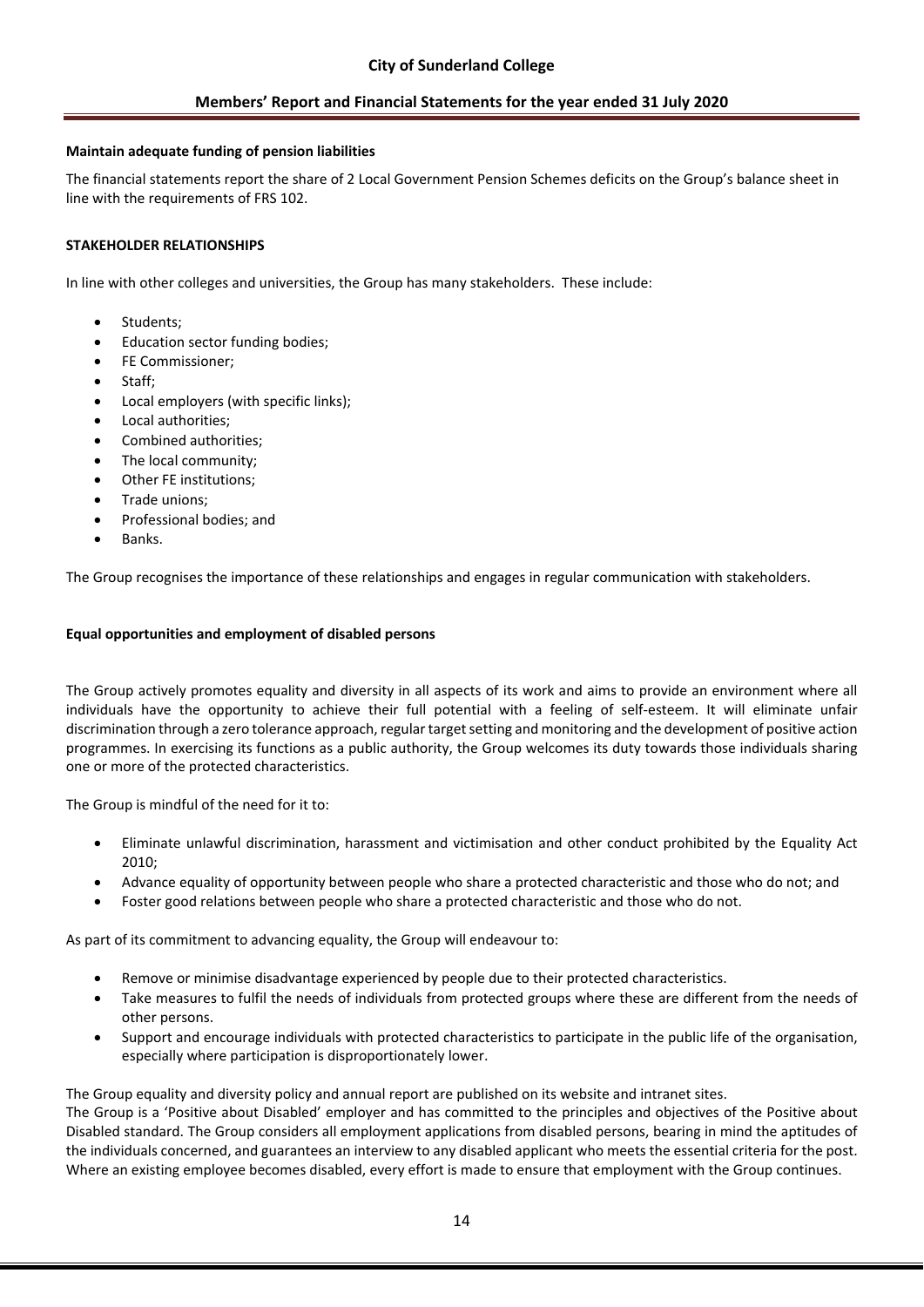The Group's policy isto provide training, career development and opportunitiesfor promotion which, asfar as possible, provide identical opportunities to those of non‐disabled employees.

#### **Special Education Needs and Disabilities (SEND)**

The Group is committed to promoting and embedding Equality & Diversity and inclusion in all areas of our work to prevent discrimination. The Group seeks to achieve the objectives set down in the Equality Act 2010 and the Special Education Needs Code of Practice 2014.

The Learning Support Department organises and oversees in year surveys and live forums of students with Special Education Needs and Disabilities (SEND). Such consultation with, and involvement of individuals with SEND are now regular features of the Group Learning Support strategy. These procedures are designed to gain insight and information on issues and barriers faced by individuals with SEND in the Group context. Topics covered include accessibility and mobility around Group campuses and suggested improvements, the quality and effectiveness of support, and the promotion of disability equality.

In its efforts to continue to develop high quality support and promote d Equality & Diversity and Inclusion across the Group, the Learning Support Department maintains a Disability Support Team. Whilst all of the department personnel are members of the support team there is a core team of Specialist Support Lecturers (SSL's) deployed across all Group centres. All SSLs are qualified teachers who deliver specialist support to learners with identified needs for a range of areas of disability/learning difficulty. SSLs also contribute significantly to CPD (Continuing Professional Development) for all Group staff in matters related to disability and maintain a portfolio of staff development/awareness raising modules. Disability Awareness training delivered by the Learning Support Department remains a compulsory element for all Group staff in their continuing professional development.

The Learning Mentor team are also deployed across all Group campuses following enrolment, initial assessment and observation, Learning Support Co‐ordinators liaise with all faculty management teams for all declared support needs. Learning Mentors and Academic Mentors are deployed for a variety of needs including moderate learning difficulties, challenging behaviours, ASD (Autistic Spectrum Disorders), support for Social Emotional Mental Health (SEMH) and support for both Maths and English.

There are numerous opportunities to declare a disability/learning difficulty at Pre entry stage through the SEN Transition officer who works closely with Admissions and Guidance, conducting joint interviews to determine support needs and follow up strategies prior to enrolment. All public enrolment sessions also include a learning support help desk to further encourage declaration.

#### **Trade union facility time**

The Trade Union (Facility Time Publication Requirements) Regulations 2017 require the Group to publish information on facility time arrangements for trade union officials at the Group.

| Number of employees who were relevant union<br>officials during the relevant period | Full-time equivalent employee number |  |  |
|-------------------------------------------------------------------------------------|--------------------------------------|--|--|
|                                                                                     |                                      |  |  |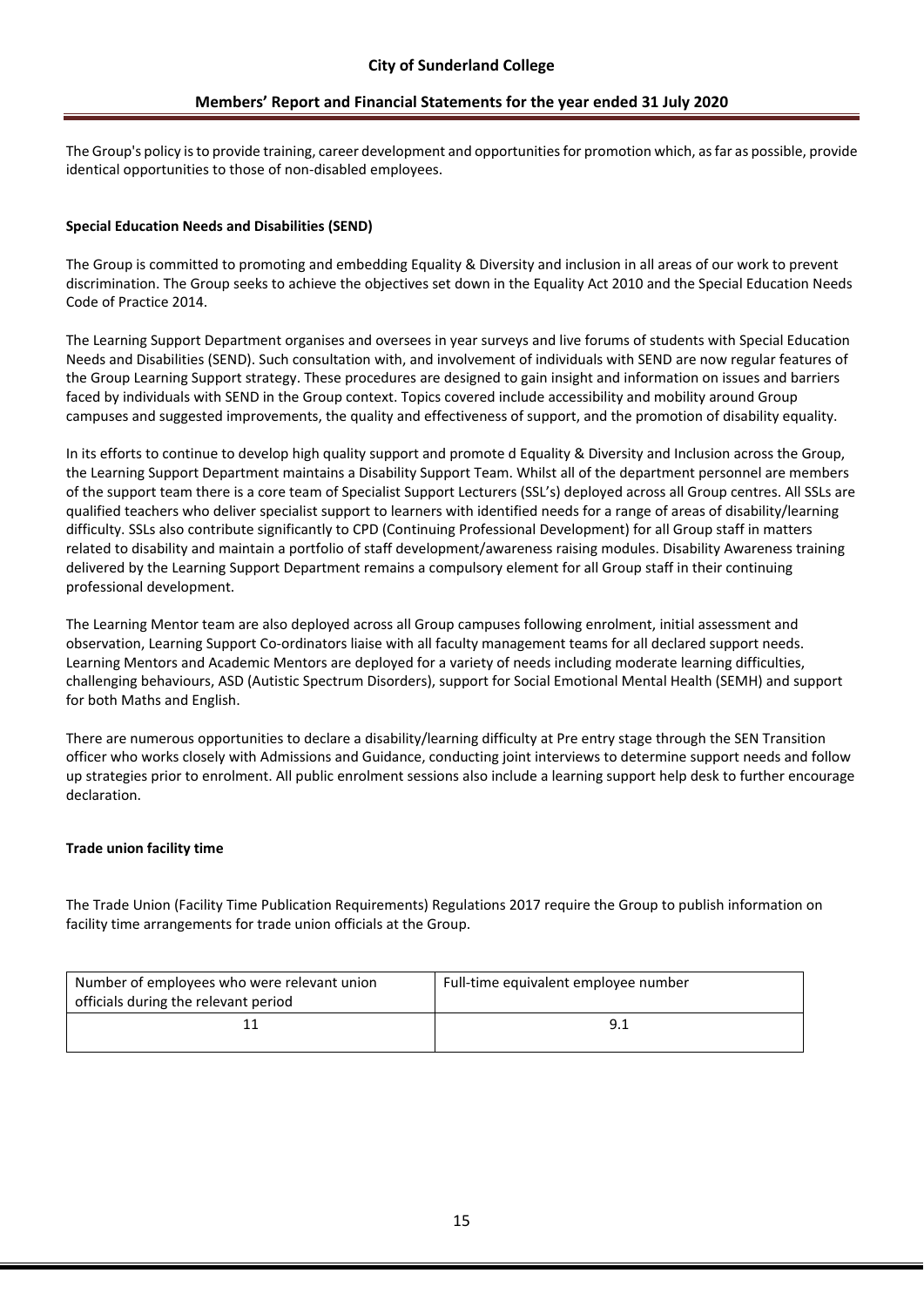| Percentage of time | Number of Employees |
|--------------------|---------------------|
| 0%                 | 0                   |
| 1-50%              | 11                  |
| 51-99%             | 0                   |
| 100%               | 0                   |

| Total cost of facility time                                                              | £22,802     |
|------------------------------------------------------------------------------------------|-------------|
| Total pay bill                                                                           | £29,723,000 |
| Percentage of total pay bill spent on facility time                                      | 0.08%       |
| Time spent on paid trade union activities as a<br>percentage of total paid facility time | 0           |

### **Disclosure of information to auditor**

The members who held office at the date of approval of this report confirm that, so far as they are each aware, there is no relevant audit information of which the Group's auditor is unaware; and each member has taken all the steps that he or she ought to have taken to be aware of any relevant audit information and to establish that the Group's auditor is aware of that information.

R.W. Lawson

Mr R Lawson Chair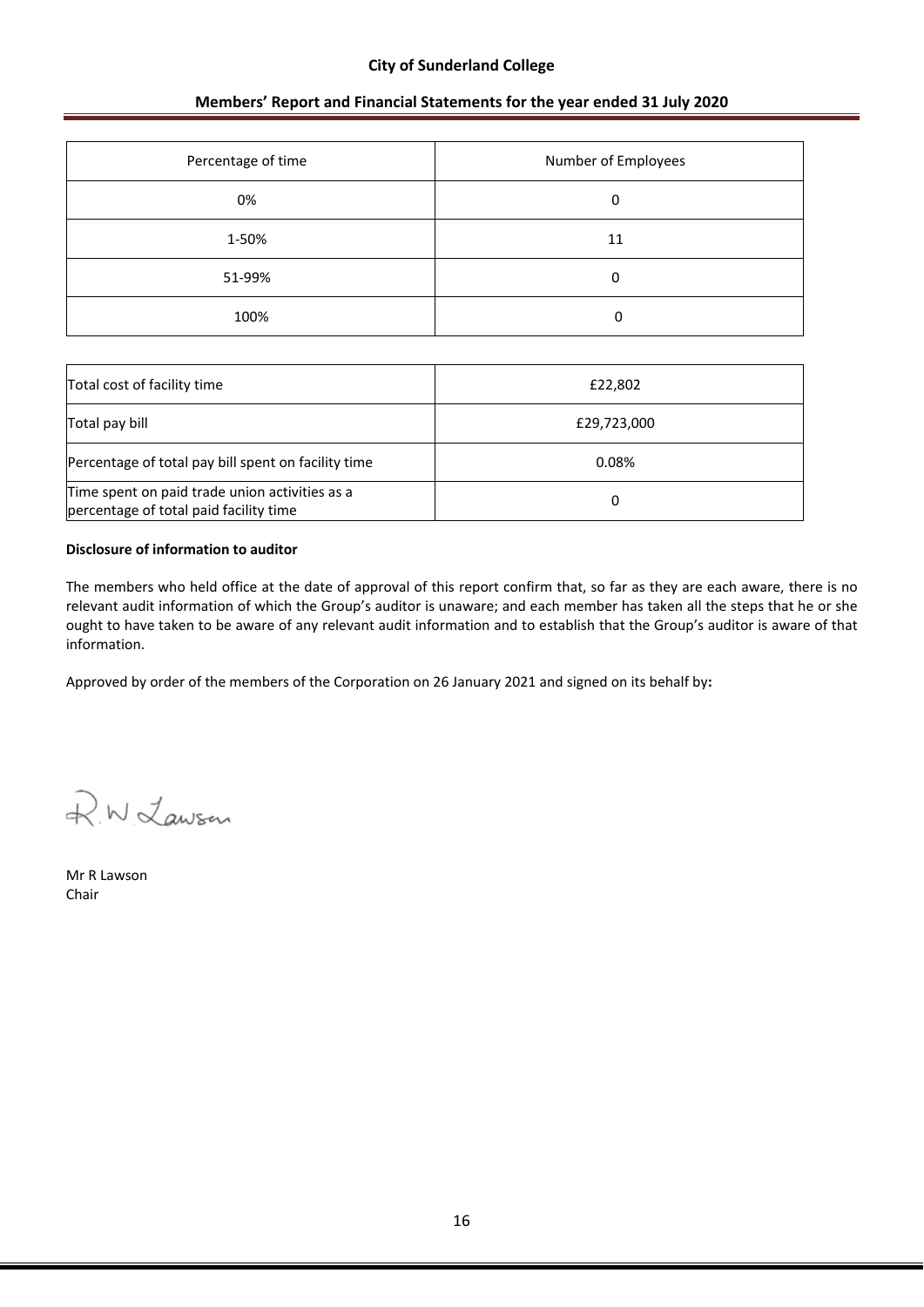#### **Statement of Corporate Governance and Internal Control**

The following statement is provided to enable readers of the annual report and accounts of the Group to obtain a better understanding of its governance and legal structure.

The Group endeavours to conduct its business:

- In accordance with the seven principles identified by the Committee on Standard in Public Life (selflessness, integrity, objectivity, accountability, openness, honesty and leadership);
- In full accordance with the guidance to colleges from the Association of Colleges in The Code of Good Governance for English Colleges ("the Code") and the Office For Students Public Interest Governance Principles ("the Principles"); and
- Having due regard to the UK Corporate Governance Code 2018 insofar as it is applicable to the further education sector.

The Group is committed to exhibiting best practice in all aspects of corporate governance and in particular the Group has adopted and complied with the Code and meets the Principles. We have not adopted and therefore do not apply the UK Corporate Governance Code. However, we have reported on our Corporate Governance arrangements by drawing upon best practice available, including those aspects of the UK Corporate Governance Code we consider to be relevant to the further education sector and best practice.

In the opinion of the Governors, the Group complies with all the provisions of the Code and the Principles and it has complied throughout the year ended 31 July 2020. The Governing Body recognisesthat, as a body entrusted with both public and private funds, it has a particular duty to observe the highest standards of corporate governance at all times. In carrying out its responsibilities, it takes account of the Code which it first adopted in September 2014. The governing body has assessed its performance against the mandatory criteria of the Code and the Principles.

The Group is an exempt charity within the meaning of Part 3 of the Charities Act 2011. The Governors, who are also the Trustees for the purposes of the Charities Act 2011, confirm that they have had due regard for the Charity Commission's guidance on public benefit and that the required statements appear elsewhere in these financial statements.

#### **The Corporation**

The members who served on the Corporation during the year and up to the date of signature of this report were as listed in the table below.

#### **Governors serving on the Group Board during 2019/20**

The merger with Northumberland College resulted in a new governance structure which was put in place with effect of 1 July 2019. This new structure included the Board of Corporation and seven sub‐committees: Audit, Finance, Resources & Projects, Governance, Northumberland Local Governing Board, Northumberland Curriculum & Quality, Sunderland Local Governing Board, and Sunderland Curriculum & Quality. Members are appointed to the Board of Corporation or a Local Governing Board (or both). The Local Governing Boards are responsible for ensuring the mission, vision, values and key strategic priorities for the College Group are being met by the local college, through effective monitoring, evaluation and compliance.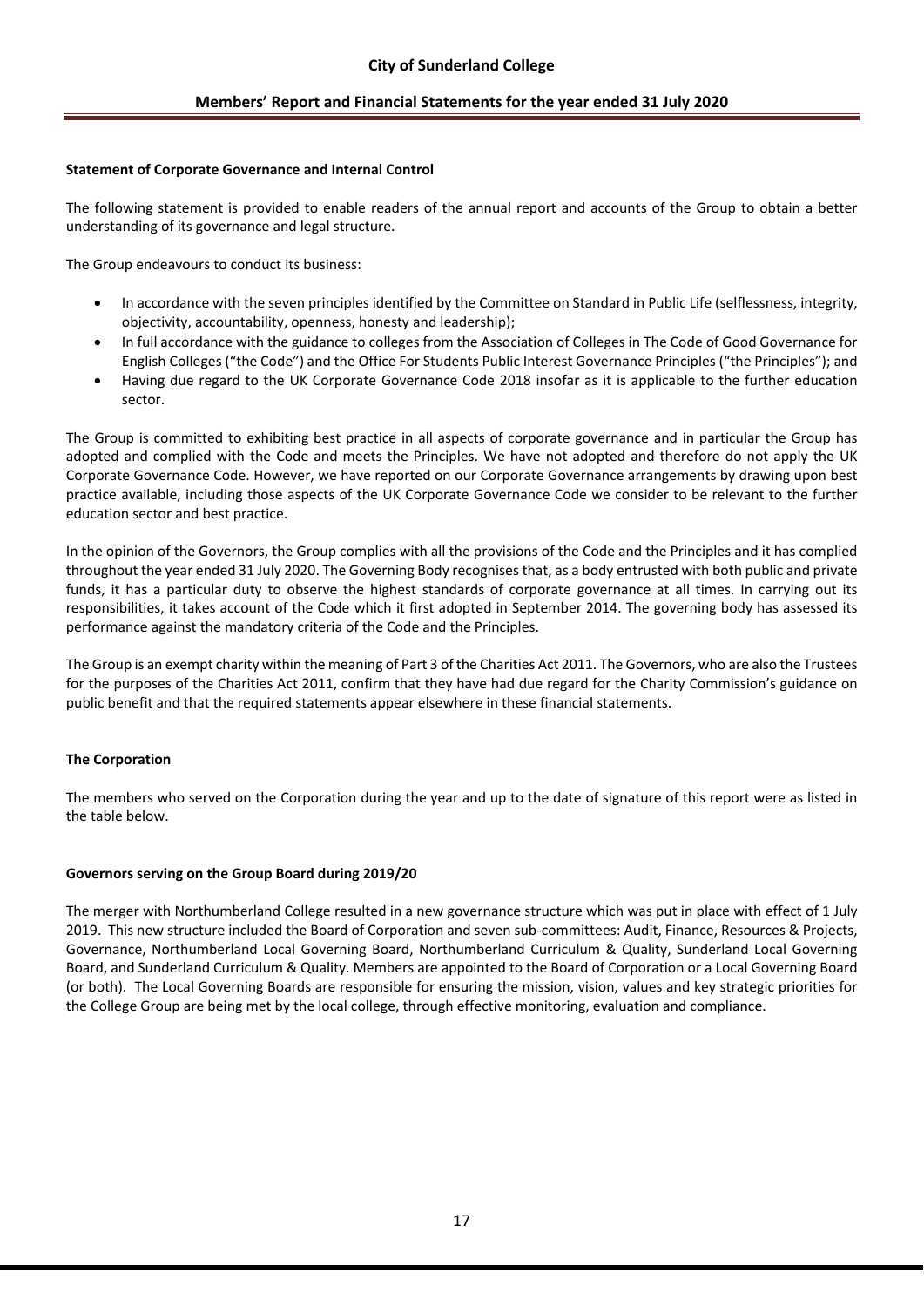# Membership through to 31 July 2020

| Name                                                                | Date of most<br>recent<br>appointment          | Term of<br>office | Date of<br>resignation   | Status of<br>appointment         | <b>Local Board/Committees served</b>                                                                                                                                      |  |  |
|---------------------------------------------------------------------|------------------------------------------------|-------------------|--------------------------|----------------------------------|---------------------------------------------------------------------------------------------------------------------------------------------------------------------------|--|--|
|                                                                     | <b>Members of the Board of the Corporation</b> |                   |                          |                                  |                                                                                                                                                                           |  |  |
| Mr J Barnett                                                        | 18/10/16                                       | 4 years           | $\bar{a}$                | External                         | <b>Sunderland Local Governing</b><br>Board<br>Governance Committee                                                                                                        |  |  |
| Mr G Blyth                                                          | 05/02/19                                       | 31/07/20          | $\bar{\phantom{a}}$      | External                         | <b>Audit Committee</b><br>$\blacksquare$                                                                                                                                  |  |  |
| Mr D Cogle                                                          | 01/07/20                                       | 4 years           | $\Box$                   | External                         |                                                                                                                                                                           |  |  |
| Mr T Crompton                                                       | 17/10/17                                       | 4 years           | $\Box$                   | External                         | Northumberland Local<br>$\omega$<br>Governing Board<br>Governance Committee                                                                                               |  |  |
| Ms L Doyle                                                          | 01/07/19                                       | 4 years           | $\sim$                   | External                         | Northumberland Local<br>Governing Board                                                                                                                                   |  |  |
| <b>Cllr L Farthing</b>                                              | 03/12/18                                       | 4 years           | $\mathbb{Z}^2$           | External                         | $\mathbf{r}$<br><b>Audit Committee</b>                                                                                                                                    |  |  |
| Mr J Hope                                                           | 01/07/19                                       | 4 years           | $\sim$                   | External                         | Joined Board of Corp-<br>$\blacksquare$<br>01/07/20<br>Northumberland Local<br>Governing Board                                                                            |  |  |
| Ms L Kennedy                                                        | 03/12/19                                       | 4 years           | 02/09/20                 | External                         | Finance, Resources &<br>Projects Committee                                                                                                                                |  |  |
| Mr R Lawson                                                         | 5/07/16                                        | 4 years           | $\sim$                   | External<br>(Chair)              | Finance, Resources &<br>$\blacksquare$<br>Projects Committee<br>Governance Committee<br>$\blacksquare$                                                                    |  |  |
| Mr P McEldon                                                        | 03/07/17                                       | 4 years           | $\overline{\phantom{a}}$ | External                         | Finance, Resources &<br>$\blacksquare$<br><b>Projects Committee</b><br>Governance Committee                                                                               |  |  |
| Miss Z Nadeem                                                       | Elected<br>June<br>2019                        | 1 year            | 31/07/20                 | Student                          |                                                                                                                                                                           |  |  |
| Ms Susan Pollard                                                    | 01/10/19                                       | 4 years           | $\blacksquare$           | Staff                            |                                                                                                                                                                           |  |  |
| Mr R Saelzer                                                        | 05/07/16                                       | 4 years           | $\overline{a}$           | External                         | <b>Sunderland Local Governing</b><br>$\blacksquare$<br>Board<br>Sunderland Curriculum and<br><b>Quality Committee</b>                                                     |  |  |
| Ms A Shaw                                                           | 01/07/19                                       | 4 years           | $\overline{\phantom{a}}$ | External                         | Joined Board of Corp-<br>$\overline{\phantom{a}}$<br>01/07/20<br>Northumberland Local<br>Governing Board<br>Northumberland Curriculum<br>& Quality Committee              |  |  |
| Ms E Thinnesen                                                      | 11/01/16                                       | Ex Officio        | $\sim$                   | Principal/<br>Chief<br>Executive | Finance, Resources &<br>Projects Committee<br>Governance Committee<br><b>Sunderland Local Governing</b><br>Board<br>Sunderland Curriculum and<br><b>Quality Committee</b> |  |  |
| Members of Local Governing Boards (not on Board of the Corporation) |                                                |                   |                          |                                  |                                                                                                                                                                           |  |  |
| Mr Ian Brown                                                        | 01/07/19                                       | 4 years           |                          | External                         | Northumberland Local<br>Governing Board                                                                                                                                   |  |  |
| Ms L Bradford                                                       | 03/12/19                                       | 4 years           | $\overline{\phantom{a}}$ | External                         | <b>Sunderland Local Governing</b><br>Board<br>Sunderland Curriculum &<br>Quality                                                                                          |  |  |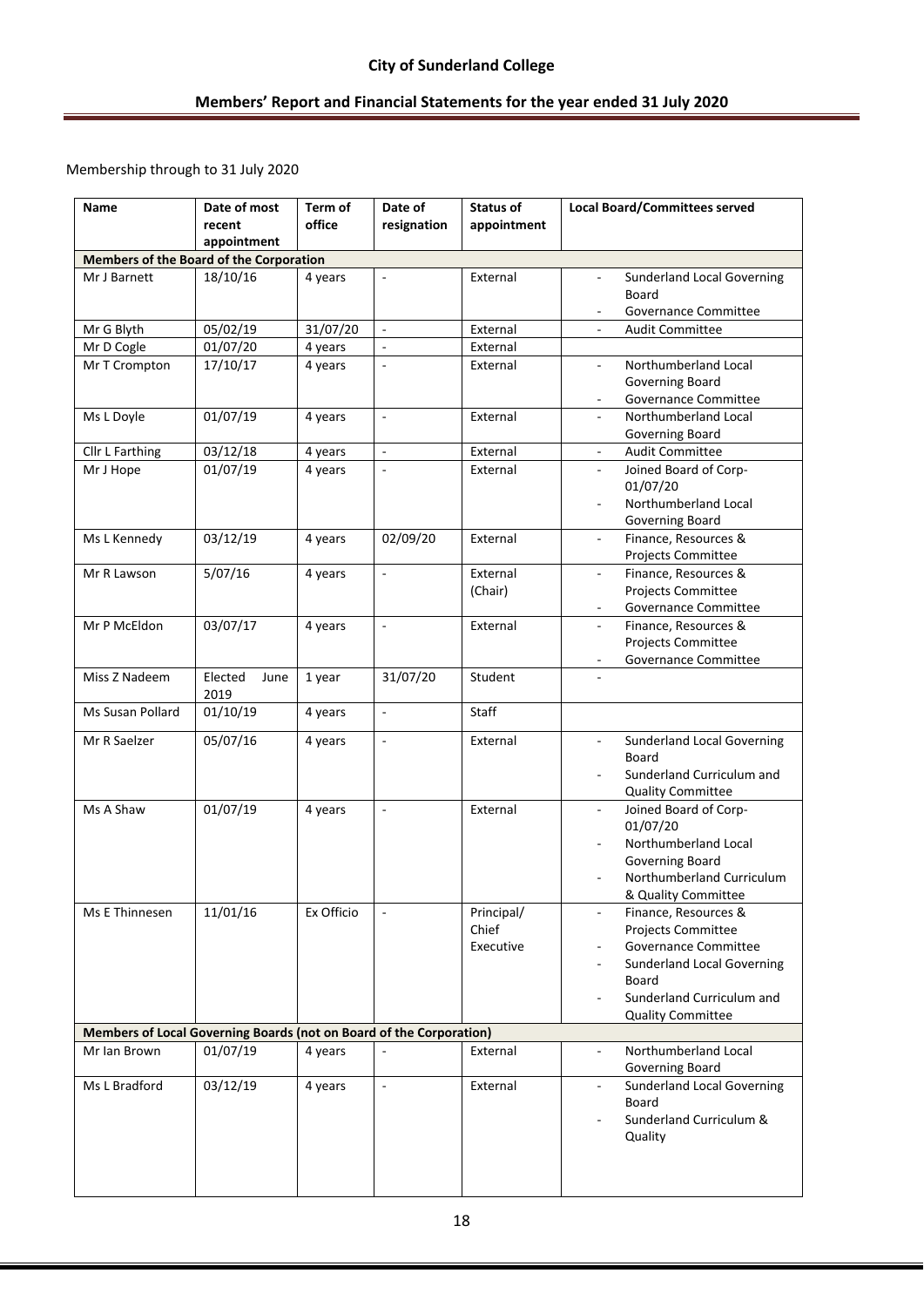| Ms D Chadwick         | 01/07/19 | 2 years    | 30/06/20                 | Student   | Northumberland Local<br>Governing Board<br>Northumberland Curriculum                                                                            |
|-----------------------|----------|------------|--------------------------|-----------|-------------------------------------------------------------------------------------------------------------------------------------------------|
| Ms J Colbert          | 01/07/19 | 4 years    | $\overline{\phantom{a}}$ | External  | & Quality Committee<br><b>Sunderland Local Governing</b><br>$\overline{\phantom{a}}$<br><b>Board</b><br>Sunderland Curriculum &                 |
| Ms E Cooper           | 01/10/19 | 2 years    | $\overline{\phantom{a}}$ | Student   | <b>Quality Committee</b><br><b>Sunderland Local Governing</b><br>$\blacksquare$<br>Board<br>Sunderland Curriculum &<br><b>Quality Committee</b> |
| Ms J Cramman          | 06/02/18 | 4 years    | 30/06/20                 | External  | <b>Sunderland Local Governing</b><br>$\blacksquare$<br>Board<br>Sunderland Curriculum &<br><b>Quality Committee</b>                             |
| Mr A Ferguson         | 01/07/19 | 4 years    | $\overline{\phantom{a}}$ | External  | Northumberland Local<br>$\overline{\phantom{a}}$<br>Governing Board<br>Finance, Resources &<br>Projects Committee                               |
| Ms J Fox              | 06/02/18 | 4 years    | ÷,                       | External  | <b>Sunderland Local Governing</b><br>Board<br>Finance, Resources &<br>Projects Committee                                                        |
| Mr N Harrett          | 01/07/19 | Ex officio | $\overline{\phantom{a}}$ | Principal | Northumberland Local<br>$\overline{\phantom{a}}$<br>Governing Board<br>Northumberland Curriculum<br>& Quality Committee                         |
| Mr J Holmes           | 01/07/19 | 4 years    | $\Box$                   | External  | Northumberland Local<br>ä,<br>Governing Board                                                                                                   |
| Mr C Jones            | 01/07/20 | 4 years    | $\blacksquare$           | External  | Northumberland Local<br>$\overline{\phantom{a}}$<br>Governing Board                                                                             |
| Mr N Jones            | 01/10/19 | 2 years    | $\overline{\phantom{a}}$ | Student   | <b>Sunderland Local Governing</b><br>$\overline{\phantom{a}}$<br>Board<br>Sunderland Curriculum &<br><b>Quality Committee</b>                   |
| Mrs C Magog           | 16/10/18 | 4 years    | $\overline{\phantom{a}}$ | External  | <b>Audit Committee</b><br>$\overline{\phantom{a}}$<br><b>Sunderland Local Governing</b><br>Board                                                |
| <b>Ms H Matterson</b> | 01/07/20 | 4 years    | ÷,                       | External  | <b>Sunderland Local Governing</b><br>Board                                                                                                      |
| Mr L Nixon            | 01/07/20 | 2 years    | $\sim$                   | External  | <b>Sunderland Local Governing</b><br>Board                                                                                                      |
| Ms K Patterson        | 01/07/19 | 4 years    | $\Box$                   | External  | Northumberland Local<br>$\overline{\phantom{a}}$<br>Governing Board                                                                             |
| Mr S Patterson        | 03/12/18 | 4 years    | $\bar{\phantom{a}}$      | External  | <b>Sunderland Local Governing</b><br>$\overline{\phantom{a}}$<br>Board<br>Finance, Resources &<br>Projects Committee                            |
| Mr M Patton           | 17/10/17 | 4 years    | 02/09/19                 | External  | Northumberland<br>Local<br>$\overline{\phantom{a}}$<br>Governing Board<br>Northumberland Curriculum<br>and Quality Committee                    |
| Mr K Ramanathas       | 07/02/17 | 4 years    | $\blacksquare$           | External  | Sunderland Local Governing<br>$\overline{\phantom{a}}$<br>Board                                                                                 |
| Mr N Salvesen         | 01/07/19 | 4 years    |                          | External  | Northumberland Local<br>Governing Board<br>Finance, Resources &<br>Projects Committee                                                           |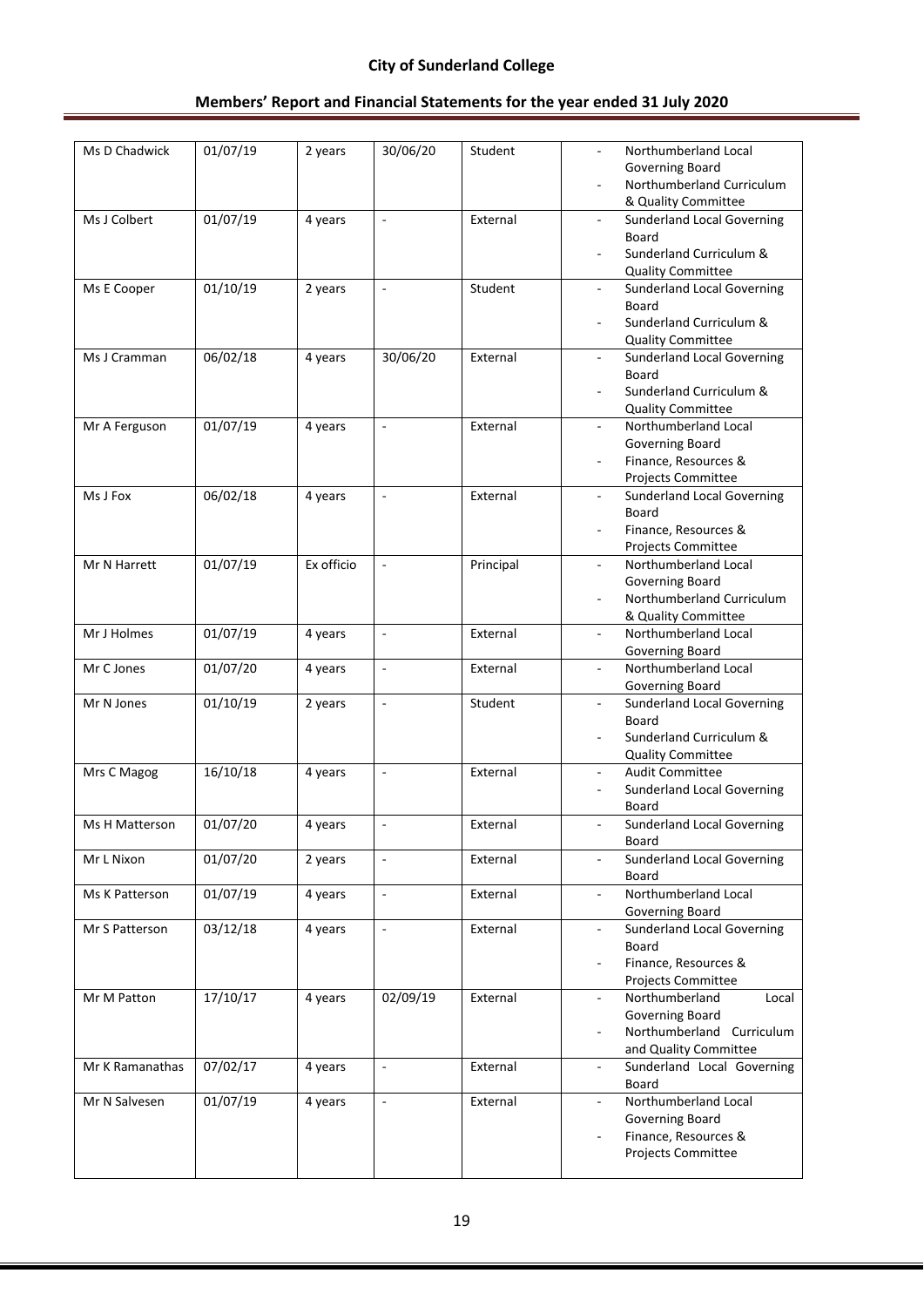| Ms S Sawyer    | 01/10/19 | 4 years |                          | <b>Staff</b> | Northumberland Local<br>Governing Board<br>Northumberland Curriculum<br>$\overline{\phantom{a}}$<br>& Quality Committee       |
|----------------|----------|---------|--------------------------|--------------|-------------------------------------------------------------------------------------------------------------------------------|
| Ms H Thompson  | 01/07/19 | 4 years |                          | External     | Northumberland Local<br>$\overline{\phantom{0}}$<br>Governing Board<br>Northumberland Curriculum<br>& Quality Committee       |
| Mr D Towns     | 01/07/19 | 4 years | $\overline{\phantom{a}}$ | External     | Northumberland Local<br>$\overline{\phantom{a}}$<br>Governing Board<br>Audit Committee<br>$\overline{\phantom{a}}$            |
| Ms A Whitehead | 01/10/19 | 4 years | 11/11/19                 | External     | <b>Sunderland Local Governing</b><br>٠<br>Board<br>Sunderland Curriculum &<br><b>Quality Committee</b>                        |
| Ms H Willey    | 01/10/19 | 4 years | ٠                        | <b>Staff</b> | <b>Sunderland Local Governing</b><br>$\overline{\phantom{0}}$<br>Board<br>Sunderland Curriculum &<br><b>Quality Committee</b> |

# **Governor attendance at meetings for 2019‐20 was as follows:**

| Name             | Corporation | <b>Local Board/Committees</b>          |
|------------------|-------------|----------------------------------------|
| Mr J Barnett     | 78%         | SLGB 80%; Gov 100%                     |
| Mr G Blyth       | 89%         | Audit 100%; Gov 100%                   |
| Mr D Cogle       | n/a         | n/a                                    |
| Mr T Crompton    | 89%         | NLGB 100%; Gov 100%                    |
| Ms L Doyle       | 78%         | <b>NLGB 100%</b>                       |
| Cllr L Farthing  | 78%         | Audit 75%                              |
| Mr J Hope        | n/a         | <b>NLGB 100%</b>                       |
| Ms L Kennedy     | 71%         | <b>FRP 67%</b>                         |
| Mr R Lawson      | 100%        | Gov 100%; FRP 80%                      |
| Mr P McEldon     | 89%         | Gov 100%; FRP 80%                      |
| Miss Z Nadeem    | 75%         | n/a                                    |
| Ms Susan Pollard | 100%        | n/a                                    |
| Mr R Saelzer     | 56%         | SLGB 100%; SCQ 100%                    |
| Ms A Shaw        | n/a         | NLGB 80%; NCQ 100%                     |
| Ms E Thinnesen   | 100%        | SLGB 100%; Gov 100%; FRP 100%; SCQ 33% |
| Mr Ian Brown     | n/a         | <b>NLGB 100%</b>                       |
| Ms L Bradford    | n/a         | <b>SLGB 100%</b>                       |
| Ms D Chadwick    | n/a         | NLGB 60%; NCQ 100%                     |
| Ms J Colbert     | n/a         | SLGB 100%; SCQ 100%                    |
| Ms E Cooper      | n/a         | SLGB 75%; SCQ 33%                      |
| Ms J Cramman     | n/a         | Sabbatical all year                    |
| Mr A Ferguson    | n/a         | NLGB 80%; FRP 60%                      |
| Ms J Fox         | n/a         | SLGB 80%; FRP 80%                      |
| Mr N Harrett     | n/a         | NLGB 100%; NCQ 100%                    |
| Mr J Holmes      | n/a         | <b>NLGB 80%</b>                        |
| Mr C Jones       | n/a         | n/a                                    |
| Mr N Jones       | n/a         | SLGB 50%; SCQ 100%                     |
| Mrs C Magog      | n/a         | SLGB 80%; Audit 100%                   |
| Ms H Matterson   | n/a         | n/a                                    |
| Mr L Nixon       | n/a         | n/a                                    |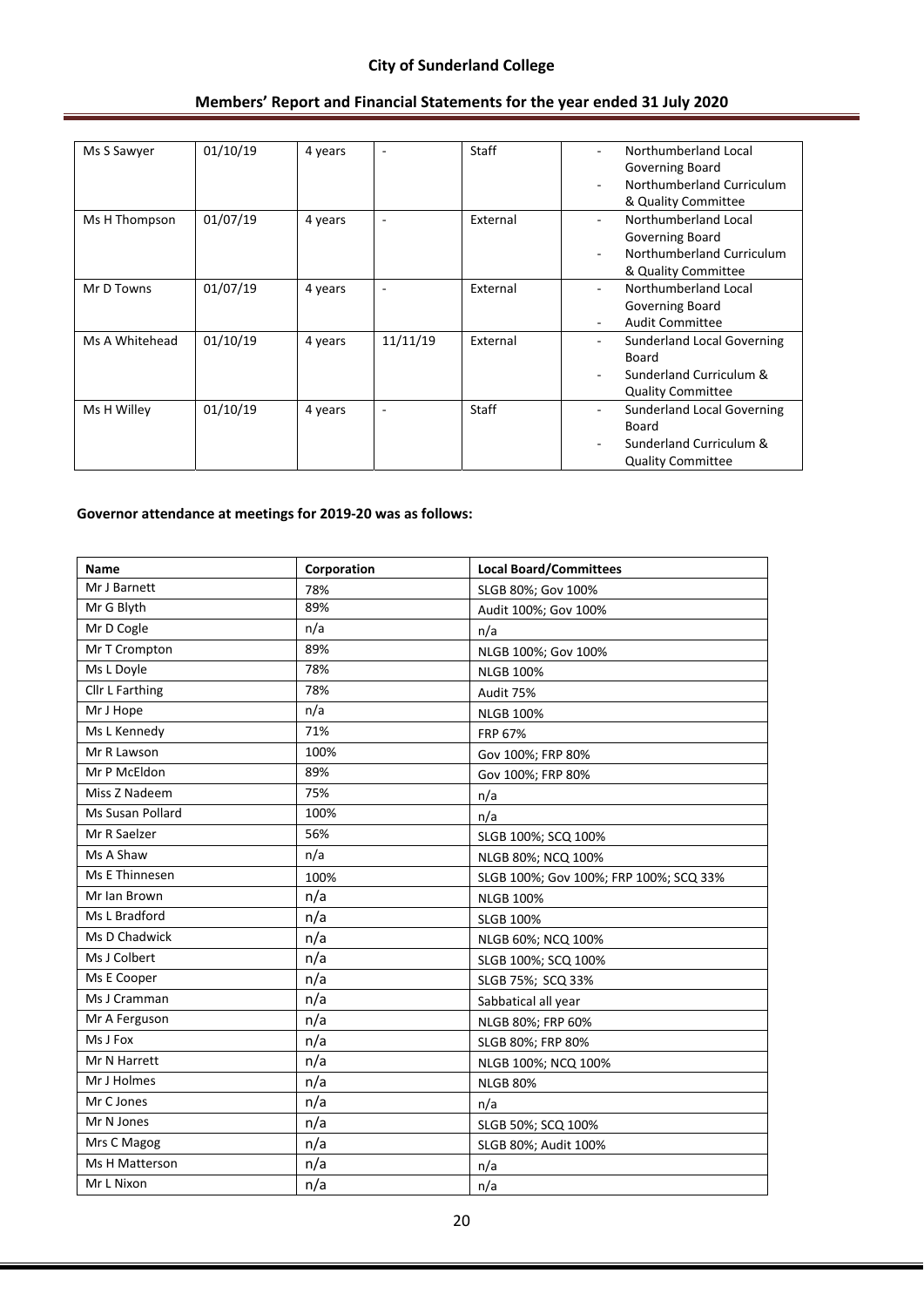| Ms K Patterson  | n/a | <b>NLGB 60%</b>         |
|-----------------|-----|-------------------------|
| Mr S Patterson  | n/a | SLGB 80%; FRP 80%       |
| Mr M Patton     | n/a | n/a                     |
| Mr K Ramanathas | n/a | <b>SLGB 100%</b>        |
| Mr N Salvesen   | n/a | NLGB 100%; FRP 100%     |
| Ms S Sawyer     | n/a | NLGB 80%; NCQ 100%      |
| Ms H Thompson   | n/a | <b>NLGB 20%; NCQ 0%</b> |
| Mr D Towns      | n/a | NLGB 60%; Audit 75%     |
| Ms A Whitehead  | n/a | SLGB <sub>0%</sub>      |
| Ms H Willey     | n/a | SLGB 50%; SCQ 100%      |

The Board, in presenting these statistics, acknowledges that from time to time, meetings are scheduled or re-arranged and this can impact upon governor availability/attendance.

It is the Corporation's responsibility to bring independent judgement to bear on issues of strategy, performance, resources and standards of conduct.

The Corporation is provided with regular and timely information on the overall financial performance of the Group together with other information such as performance against funding targets, proposed capital expenditure, quality matters and personnel related matters such as health and safety and environmental issues. The Corporation meets each term.

The Corporation conducts its business through a number of committees. Each committee has terms of reference, which have been approved by the Corporation. These committees are Audit, Finance, Resources & Projects, Governance, Northumberland Local Governing Board, Northumberland Curriculum & Quality, Sunderland Local Governing Board, and Sunderland Curriculum & Quality. Full minutes of all meetings, except those deemed to be confidential by the Corporation, are available from the Head of Corporate Governance & Policy at:

City of Sunderland College Bede Centre Durham Road Sunderland SR3 4AH

The Head of Corporate Governance & Policy to the Corporation maintains a register of financial and personal interests of the Governors. The register is available for inspection at the above address.

All Governors are able to take independent professional advice in furtherance of their duties at the Group's expense and have access to the Head of Corporate Governance & Policy, who is the Clerk of the Corporation and responsible to the Board for ensuring that all applicable procedures and regulations are complied with. The appointment, evaluation and removal of the Head of Corporate Governance & Policy are matters for the Corporation as a whole.

Formal agendas, papers and reports are supplied to governors in a timely manner, prior to Board meetings. Briefings are also provided on an ad hoc basis.

The Corporation has a strong and independent non‐executive element and no individual or group dominates its decision making process. The Corporation considers that each of its non‐executive members is independent of management and free from any business or other relationship which could materially interfere with the exercise of their independent judgement.

There is a clear division of responsibility in that the roles of the Chair and Accounting Officer are separate.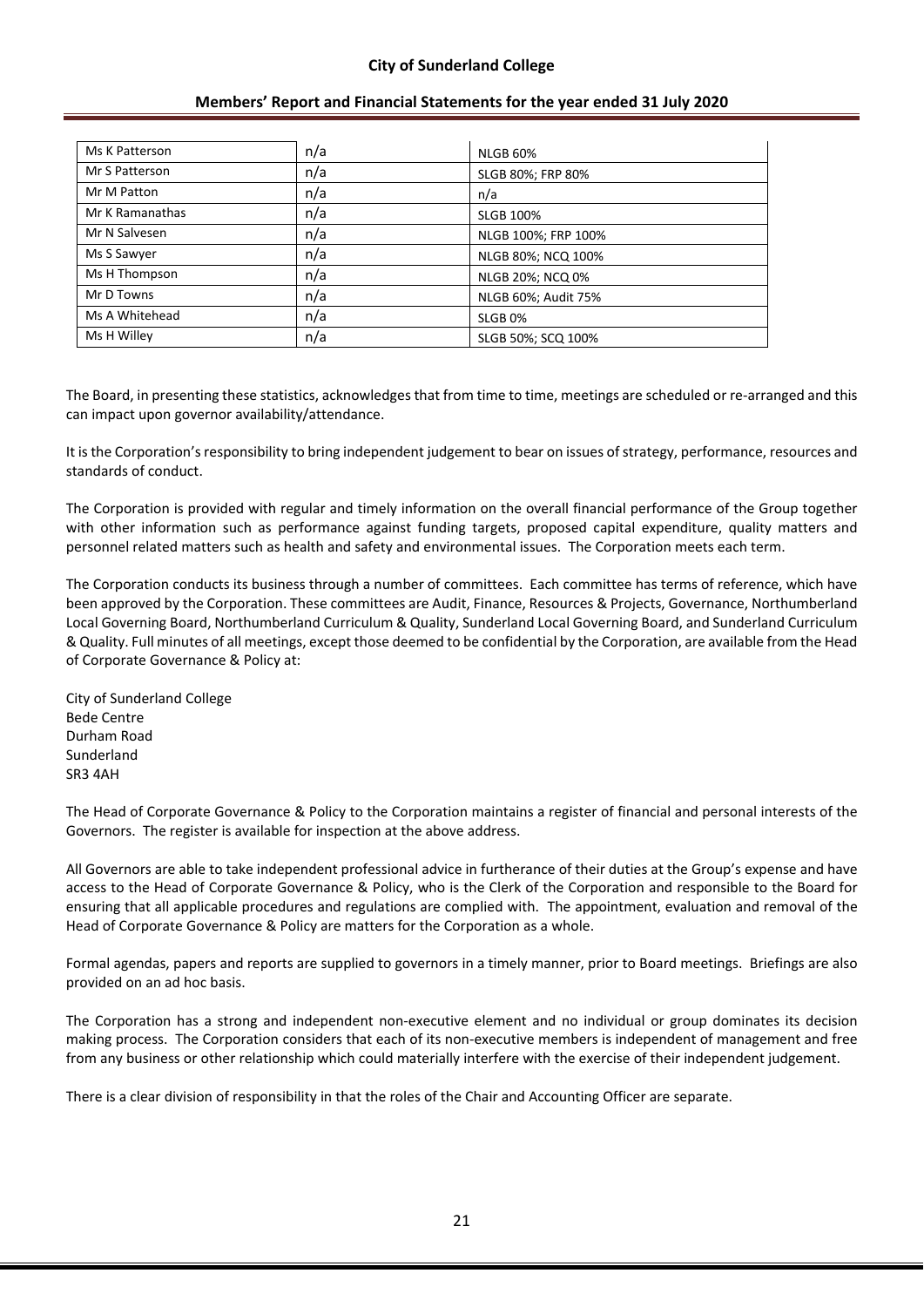#### **Governance Committee**

The Corporation has a Governance Committee, consisting of up to seven members of the Corporation, which is responsible for all governance matters including:

- the selection and recommendation of any new member, other than the staff and student member, for the Corporation's consideration;
- advising the Corporation on the remuneration, grade and contracts of employment of senior post holders including the Clerk as and when required; and
- ensuring that appropriate training is provided as required.

Members of the Corporation are appointed for a term of office not exceeding four years, unless there is an exceptional justification for doing so.

Details of remuneration for the year 31 July 2020 are set out in note 6 to the financial statements.

#### **Audit Committee**

The Audit Committee comprises up to five members of the Corporation (excluding the Accounting Officer and the Chair). The Committee operates in accordance with written terms of reference approved by the Corporation.

The Audit Committee meets on a quarterly basis and provides a forum for reporting by the Group's internal, regularity and financial statements auditors, who have access to the Committee for independent discussion, without the presence of Group management. The Committee also receives and considers reports from the main FE funding bodies as they affect the Group's business.

The Group's internal auditor monitors the systems of internal control, risk management controls and governance processes, in accordance with an agreed plan of input and reports their findings to management and the Audit Committee.

Management is responsible for the implementation of agreed audit recommendations and internal audit undertakes periodic follow-up reviews to ensure recommendations have been implemented.

The Audit Committee also advises the Corporation on the appointment of internal, regularity and financial statements auditors and their remuneration for both audit and non‐audit work. The Board appointed Wiley Bisset to provide Internal Audit Services with effect from 1 October 2019 and MHA Tait Walker to provide External Audit Services with effect from 25<sup>th</sup> September 2020.

#### **Internal control**

#### *Scope of responsibility*

The Corporation is ultimately responsible for the Group's system of internal control and for reviewing its effectiveness. However, such a system is designed to manage rather than eliminate the risk of failure to achieve business objectives, and can provide only reasonable and not absolute assurance against material misstatement or loss.

The Corporation has delegated the day-to-day responsibility to the Principal, as Accounting Officer, for maintaining a sound system of internal control that supports the achievement of the Group's policies, aims and objectives, whilst safeguarding the public funds and assets for which she is personally responsible, in accordance with the responsibilities assigned to her in the Financial Memorandum/Financial Agreement between City of Sunderland College and the Funding Bodies. The Accounting Officer is also responsible for reporting to the Corporation any material weaknesses or breakdown in internal control.

#### *The purpose of the system of internal control*

The system of internal control is designed to manage risk to a reasonable level rather than to eliminate all risk of failure to achieve policies, aims and objectives; it can therefore only provide reasonable and not absolute assurance of effectiveness.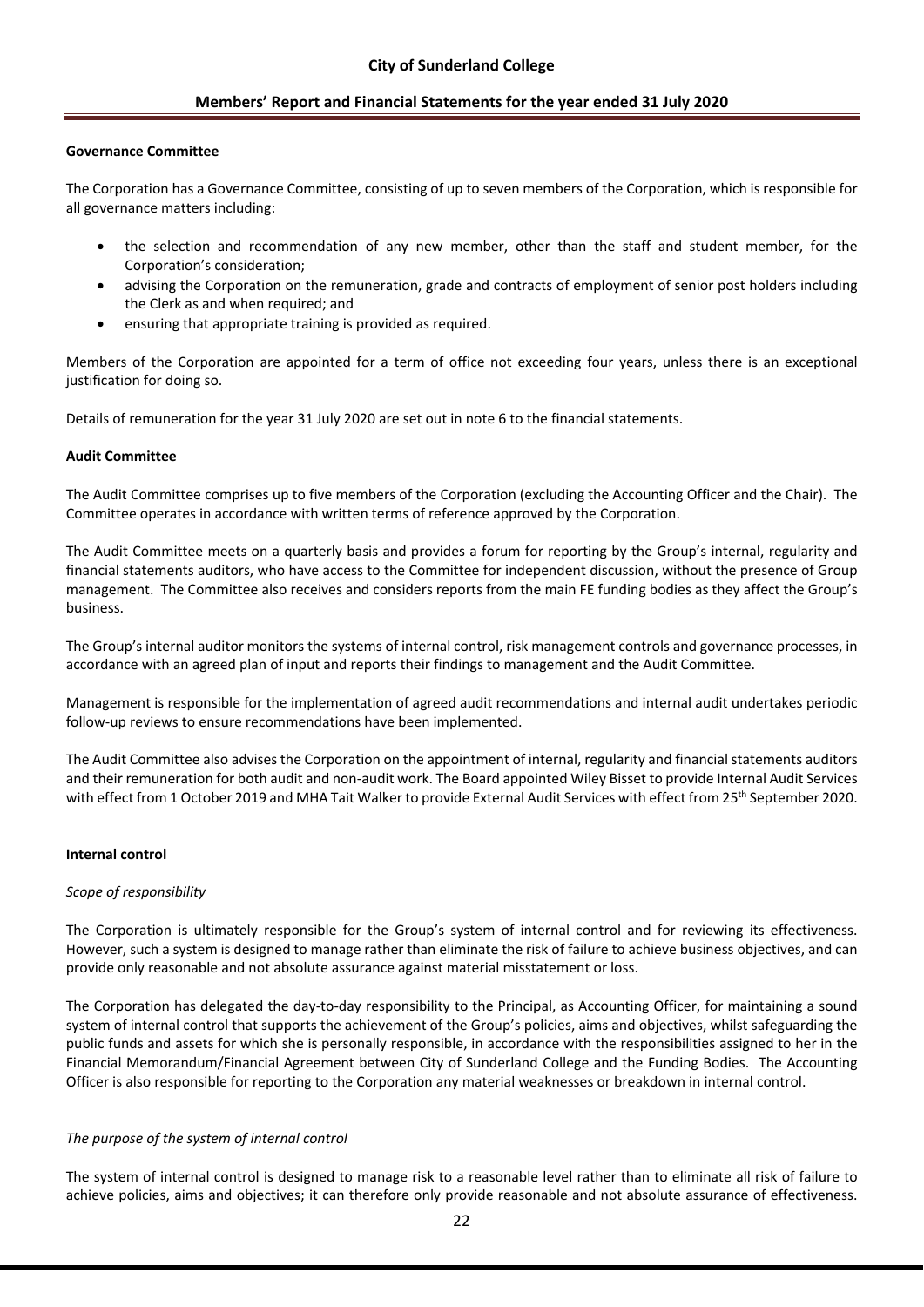The system of internal control is based on an on-going process designed to identify and prioritise the risks to the achievement of Group policies, aims and objectives, to evaluate the likelihood of those risks being realised and the impact should they be realised, and to manage them efficiently, effectively and economically. The system of internal control has been in place at City of Sunderland College during the year ended 31 July 2020 and up to the date of approval of the annual report and accounts.

### *Capacity to handle risk*

The Corporation has reviewed the key risks to which the Group is exposed together with the operating, financial and compliance controls that have been implemented to mitigate those risks. The Corporation is of the view that there is a formal on‐going process for identifying, evaluating and managing the Group's significant risks that has been in place for the period ending 31 July 2020 and up to the date of approval of the annual report and accounts. This process is regularly reviewed by the Corporation.

### *The risk and control framework*

The system of internal control is based on a framework of regular management information, administrative procedures including the segregation of duties, and a system of delegation and accountability. In particular it includes:

- 1. comprehensive budgeting systems with an annual budget, which is reviewed and agreed by the governing body;
- 2. regular reviews by the governing body of periodic and annual financial reports which indicate financial performance against forecasts;
- 3. setting targets to measure financial and other performance;
- 4. clearly defined capital investment control guidelines; and
- 5. the adoption of formal project management disciplines, where appropriate.

### *Review of effectiveness*

As Accounting Officer, the Principal has responsibility for reviewing the effectiveness of the system of internal control. Her review of the effectiveness of the system of internal control is informed by:

- the work of auditors;
- the work of the executive managers within the Group who have responsibility for the development and maintenance of the internal control framework; and
- comments made by the Group's financial statements auditor and the regularity auditor in their management letters and other reports.

The Accounting Officer has been advised on the implications of the result of her review of the effectiveness of the system of internal control by the Audit Committee, which oversees the work of the internal auditor and other sources of assurance, and a plan to address weaknesses and ensure continuous improvement of the system is in place.

The senior management team receives reports setting out key performance and risk indicators and considers possible control issues brought to their attention by early warning mechanisms, which are embedded within the departments and reinforced by risk awareness training. The senior management team and the Audit Committee also receive regular reports from internal audit, which include recommendations for improvement. The Audit Committee's role in this area is confined to a high‐level review of the arrangementsfor internal control. The Corporation's agenda includes a regular item for consideration of risk and control and receives reports thereon from the senior management team and the Audit Committee. The emphasis is on obtaining the relevant degree of assurance and not merely reporting by exception.

Based on the advice of the Audit Committee and the Accounting Officer, the Corporation is of the opinion that the Group has an adequate and effective framework for governance, risk management and control, and has fulfilled its statutory responsibility for "the effective and efficient use of resources, the solvency of the institution and the body and the safeguarding of their assets".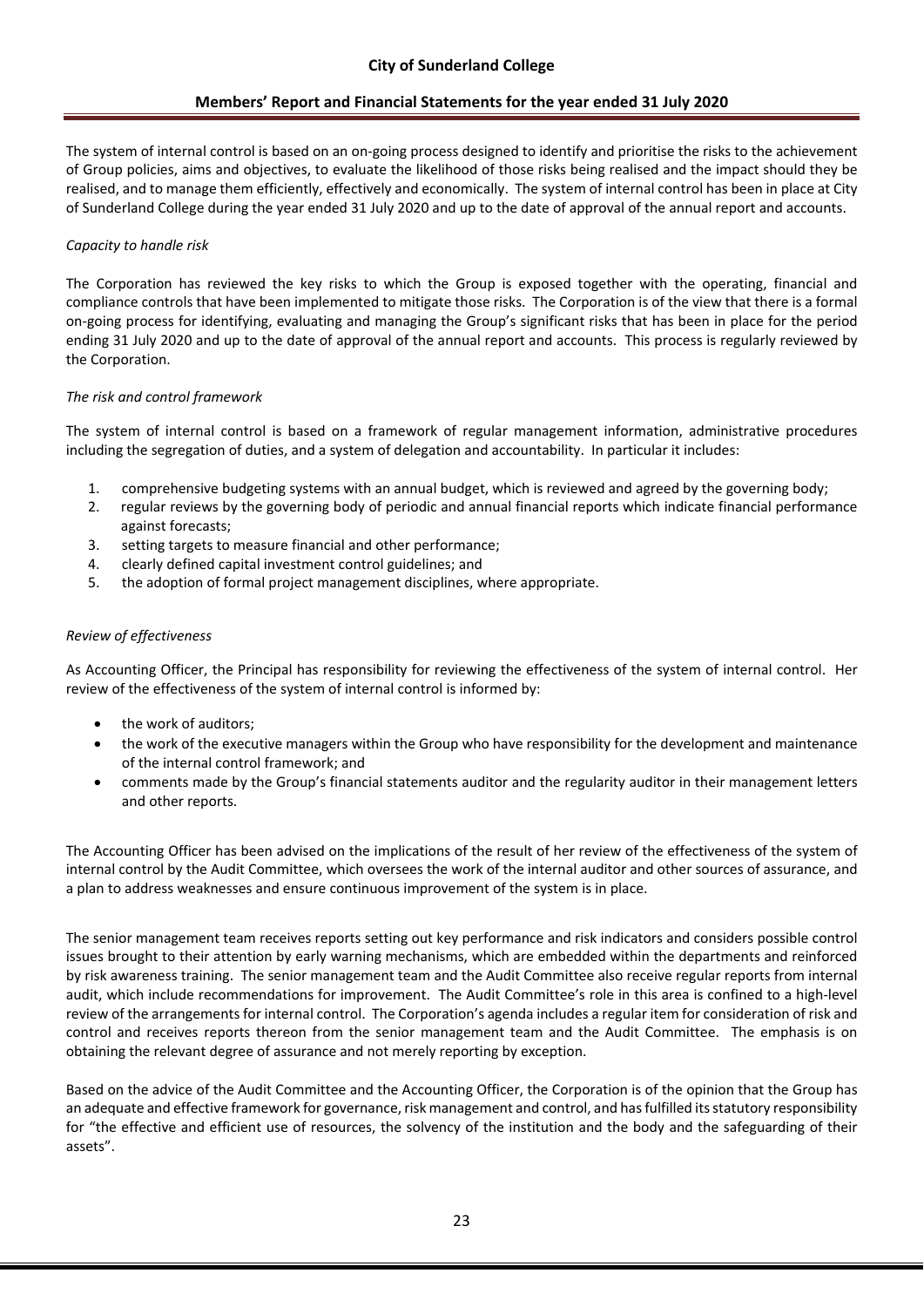#### **Going concern**

Financial forecasts have been reviewed to reflect the impact on Covid‐19 on commercial income streams, delivery plans, including apprenticeships and expenditure. Anticipated associated restructuring savings and non-staff savings have also been made. Despite the impact of Covid‐19 the Group is still forecasting a healthy Educational EBITDA position.

After making appropriate enquiries, the Corporation considers that the Group has adequate resources to continue in operational existence for the foreseeable future. For this reason, it continues to adopt the going concern basis in preparing the financial statements.

R.W. Lawson

Ellen Thirady

Mr R Lawson Ms E Thinnesen Chair **Chair 2008** Chair  **2008** Chair **2008** Chair **2008** 2009 2012 2013 2014 2015 2016 2017 2018 2019 2017 2018 2019 2017 2018 2019 2017 2018 2019 2019 2017 2018 2019 2019 2017 2018 2019 2017 2018 2019 2019 2017 2018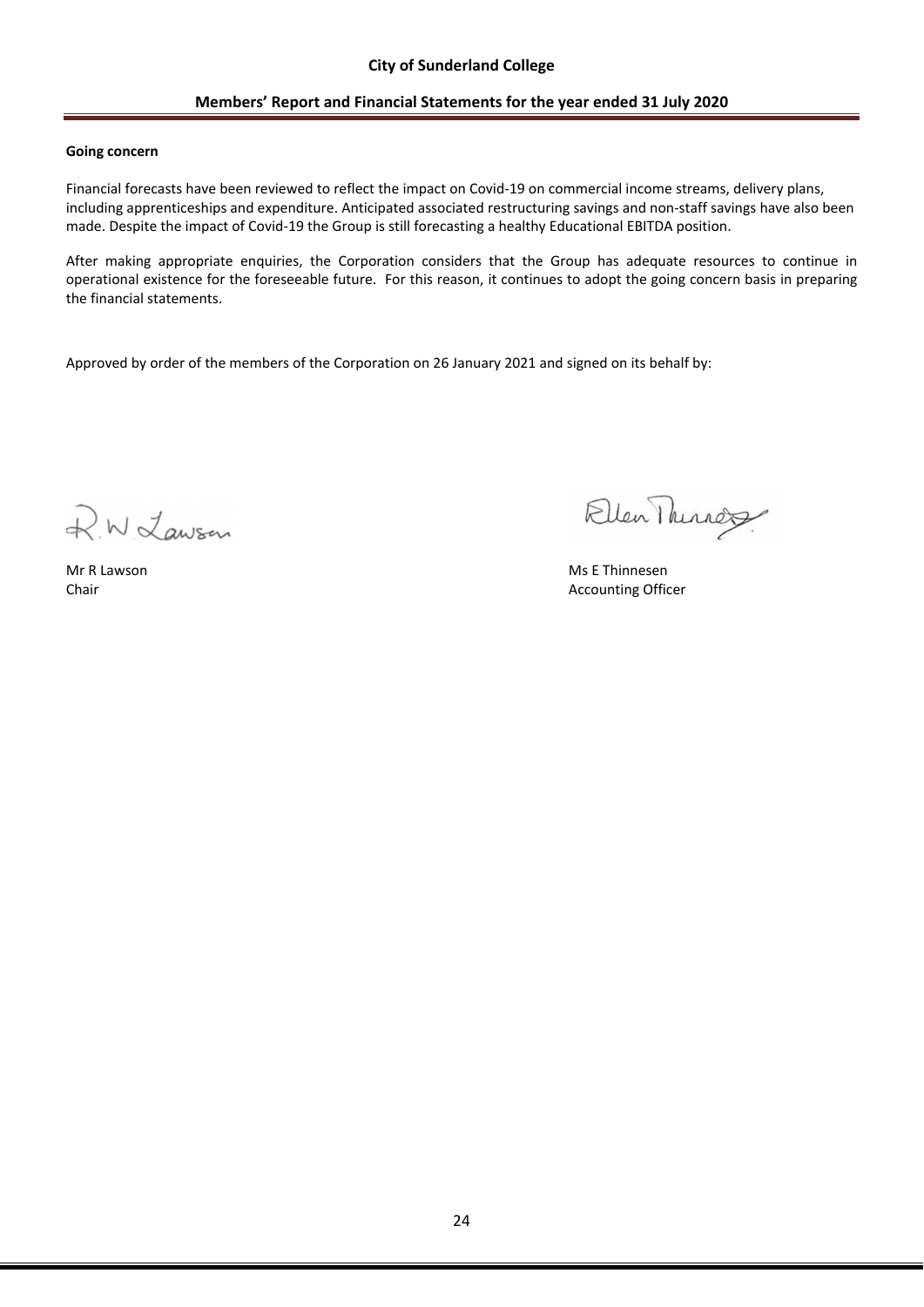#### Governing Body's statement on the Group's regularity, propriety and compliance with Funding body terms and conditions **of funding**

The Corporation has considered its responsibility to notify the Education and Skills Funding Agency (ESFA) of material irregularity, impropriety and non‐compliance with Education and Skills Funding Agency terms and conditions of funding, under the financial memorandum in place between the Group and the Education and Skills Funding Agency. As part of our consideration the Corporation has had due regard to the requirements of the grant funding agreements and contracts with the Education and Skills Funding Agency.

We confirm, on behalf of the Corporation and Group, that after due enquiry, and to the best of our knowledge, we are able to identify any material irregular or improper use of funds by the Corporation, or material non‐compliance with the terms and conditions of funding under the Corporation's grant funding agreements and contracts with ESFA or any other public funder.

We confirm that no instances of material irregularity, impropriety or funding non-compliance have been discovered to date. If any instances are identified after the date of this statement, these will be notified to the Education and Skills Funding Agency.

R.W. Lawson

Ellen Thirady

Mr R Lawson Ms E Thinnesen Chair Accounting Officer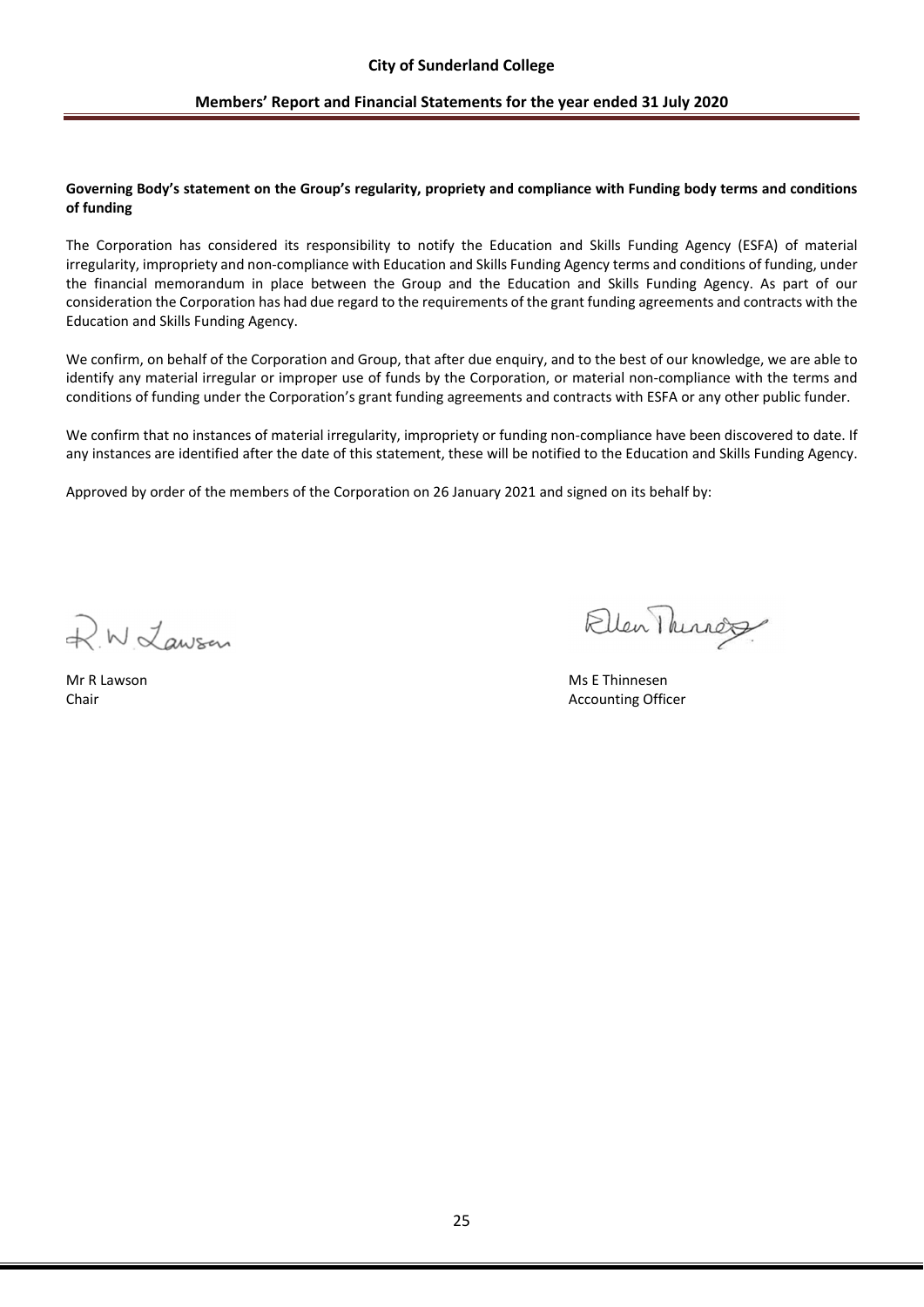#### **Statement of Responsibilities of the Members of the Corporation**

The members of the Corporation, as charity trustees, are required to present audited financial statements for each financial year.

Within the terms and conditions of the Group's Financial Memorandum with the ESFA, the Corporation, through its Accounting Officer, is required to prepare financial statements for each financial year in accordance with the *2019 Statement of Recommended Practice – Accounting for Further and Higher Education* and with the *College Accounts Direction 2019 to 2020* issued by the ESFA and the UK's Generally Accepted Accounting Practice, and which give a true and fair view of the state of affairs of the group and the parent College and the result for that year.

In preparing the group and parent College financial statements, the Corporation is required to:

- select suitable accounting policies and apply them consistently
- make judgements and estimates that are reasonable and prudent
- state whether applicable UK Accounting Standards have been followed, subject to any material departures disclosed and explained in the financial statements
- assess the group and parent College's ability to continue as a going concern, disclosing, as applicable, matters related to going concern; and
- use the going concern basis of accounting unless they either intend to liquidate the group or the parent College or to cease operations, or have no realistic alternative but to do so.

The Corporation is also required to prepare a Members Report which describes what it is trying to do and how it is going about it, including information about the legal and administrative status of the Group.

The Corporation is responsible for keeping adequate accounting records which disclose with reasonable accuracy, at any time, the financial position of the parent College, and which enable it to ensure that the financial statements are prepared in accordance with the relevant legislation of incorporation and other relevant accounting standards. It is responsible for such internal control as it determines is necessary to enable the preparation of financial statements that are free from material misstatement, whether due to fraud or error, and for taking steps that are reasonably open to it in order to safeguard the assets of the group and to prevent and detect fraud and other irregularities.

The maintenance and integrity of the Group website is the responsibility of the Corporation of the Group; the work carried out by the auditors does not involve consideration of these matters and, accordingly, the auditors accept no responsibility for any changes that may have occurred to the financial statements since they were initially presented on the website. Legislation in the United Kingdom governing the preparation and dissemination of financial statements may differ from legislation in other jurisdictions.

Members of the Corporation are responsible for ensuring that expenditure and income are applied for the purposes intended by Parliament and that the financial transactions conform to the authorities that govern them. In addition, they are responsible for ensuring that funds from the ESFA are used only in accordance with the Financial Memorandum with the ESFA and any other conditions that may be prescribed from time to time. Members of the Corporation must ensure that there are appropriate financial and management controls in place in order to safeguard public and other funds and to ensure they are used properly. In addition, members of the Corporation are responsible for securing economical, efficient and effective management of the group and parent College's resources and expenditure, so that the benefits that should be derived from the application of public funds from the ESFA are not put at risk.

W Lawson

Mr R Lawson Chair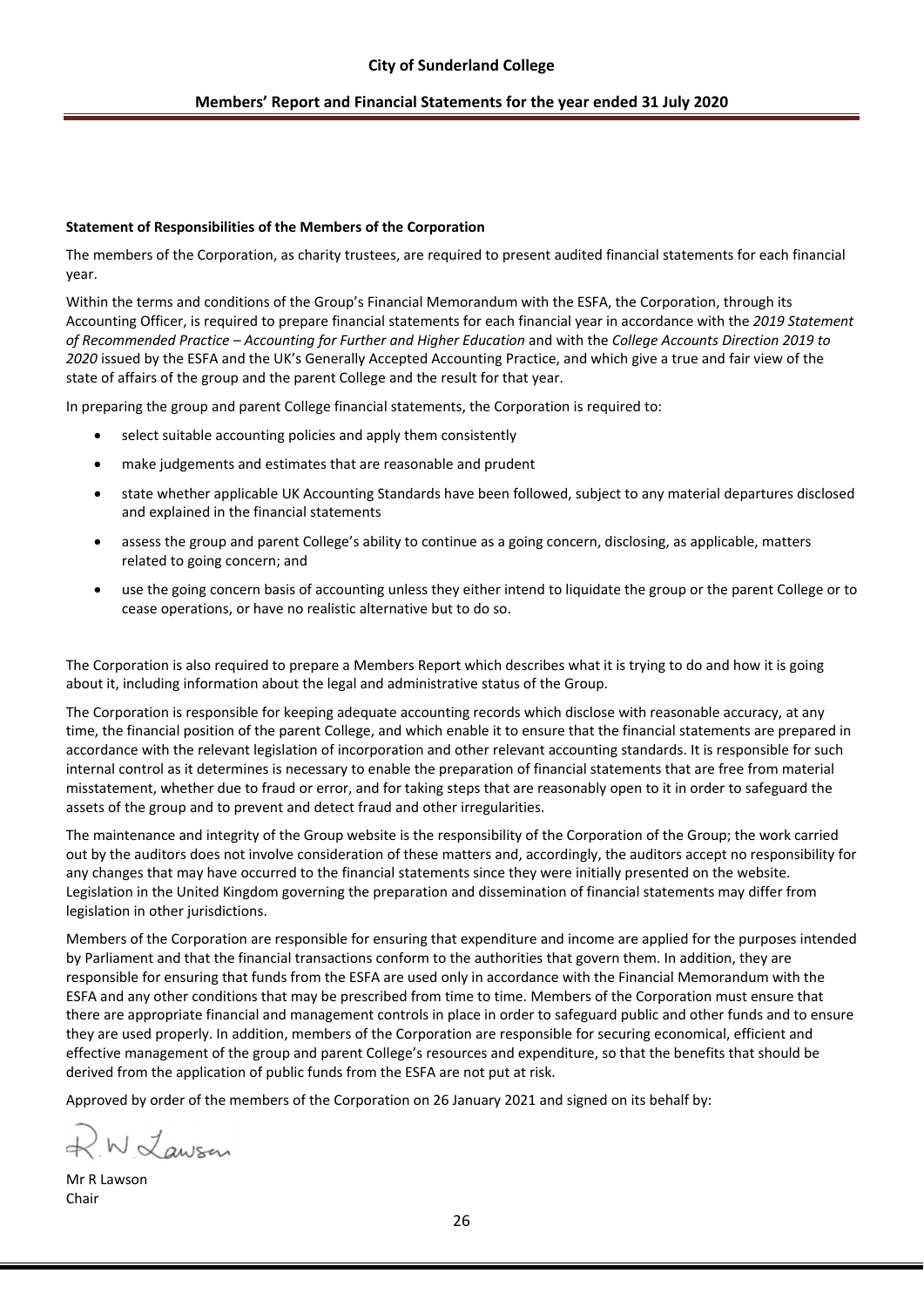#### **Independent auditor's report to the Corporation of City of Sunderland College**

#### **Opinion**

We have audited the financial statements of City of Sunderland College (the "College) and its subsidiaries (the 'Group') for the year ended 31 July 2020, which comprise the Consolidated and College Statement of Comprehensive Income, Consolidated and College Balance Sheets, Consolidated Statement of Cash Flows and Notesto the Financial Statements, including a summary of significant accounting policies. The financial reporting framework that has been applied in their preparation is applicable law and United Kingdom Accounting Standards (United Kingdom Generally Accepted Accounting Practice), including FRS 102 'The Financial Reporting Standard applicable in the UK and Republic of Ireland' and with the 2019 Statement of Recommended Practice – Accounting for Further and Higher Education.

In our opinion the financial statements:

- give a true and fair view of the state of the Group's and College's affairs as at 31 July 2020 and of the Group's and College's (deficit)/surplus for the year then ended;
- have been properly prepared in accordance with United Kingdom Generally Accepted Accounting Practice; and
- have been prepared in accordance with the 2019 Statement of Recommended Practice Accounting for Further and Higher Education.

#### **Basis for opinion**

We conducted our audit in accordance with International Standards on Auditing (UK) (ISAs (UK)) and applicable law. Our responsibilities under those standards are further described in the Auditor's responsibilities for the audit of the financial statements section of our report. We are independent of the group in accordance with the ethical requirements that are relevant to our audit of the financial statements in the UK, including the FRC's Ethical Standard, and we have fulfilled our other ethical responsibilities in accordance with these requirements. We believe that the audit evidence we have obtained is sufficient and appropriate to provide a basis for our opinion.

#### **Conclusions relating to going concern**

We have nothing to report in respect of the following matters in relation to which the ISAs (UK) require us to report to you where:

- the Corporation's use of the going concern basis of accounting in the preparation of the financial statements is not appropriate; or
- the Corporation has not disclosed in the financial statements any identified material uncertainties that may cast significant doubt about the group's ability to continue to adopt the going concern basis of accounting for a period of at least twelve months from the date when the financial statements are authorised for issue.

#### **Other information**

The Corporation is responsible for the other information. The other information comprises the information included in the annual report, other than the financial statements and our auditor's report thereon. Our opinion on the financial statements does not cover the other information and, except to the extent otherwise explicitly stated in our report, we do not express any form of assurance conclusion thereon.

In connection with our audit of the financial statements, our responsibility is to read the other information and, in doing so, consider whether the other information is materially inconsistent with the financial statements or our knowledge obtained in the audit or otherwise appears to be materially misstated. If we identify such material inconsistencies or apparent material misstatements, we are required to determine whether there is a material misstatement in the financial statements or a material misstatement of the other information. If, based on the work we have performed, we conclude that there is a material misstatement of this other information, we are required to report that fact.

We have nothing to report in this regard.

#### Other matters prescribed by the Post 16 Audit Code of Practice issued by the Education and Skills Funding Agency

In the light of our knowledge and understanding of the Group and College and its environment obtained in the course of the audit, we have not identified material misstatements in the Members' Report.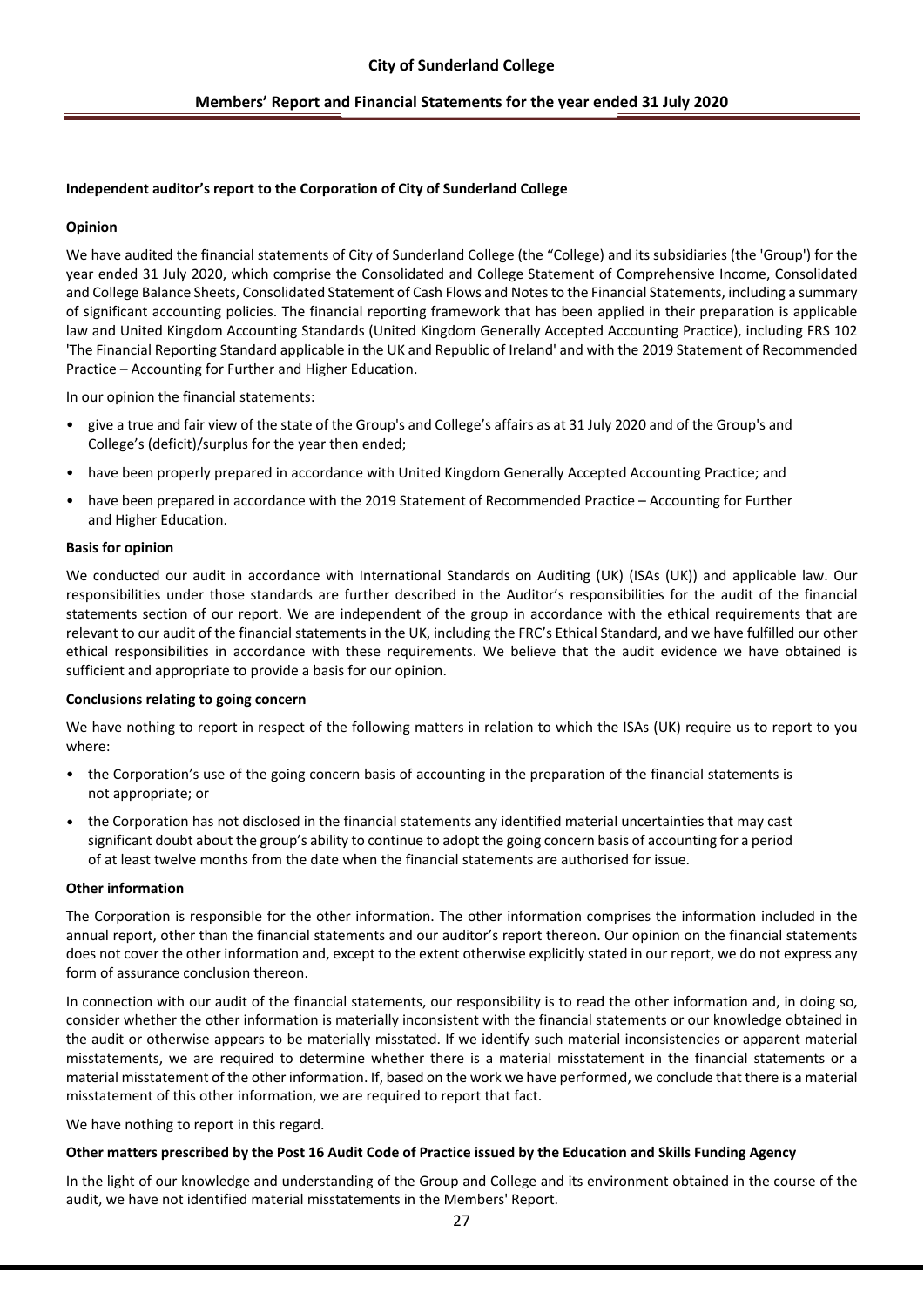We have nothing to report in respect of the following matters where the Post 16 Audit Code of Practice requires us to report to you if, in our opinion:

- adequate accounting records have not been kept by the Group/College; or
- the financial statements are not in agreement with the accounting records and returns; and
- we have not received all the information and explanations we require for our audit.

#### **Responsibilities of Corporation**

As explained more fully in the Statement of Responsibilities of the members of the Corporation set out on page 26, the Corporation is responsible for the preparation of the financial statements and for being satisfied that they give a true and fair view, and for such internal control as the trustees determine is necessary to enable the preparation of financial statements that are free from material misstatement, whether due to fraud or error.

In preparing the financial statements, the Corporation is responsible for assessing the Group's and the College's ability to continue as a going concern, disclosing, as applicable, matters related to going concern and using the going concern basis of accounting unless the trustees either intend to liquidate the group or the parent academy trust or to cease operations, or have no realistic alternative but to do so.

#### **Auditor's responsibilities for the audit of the financial statements**

Our objectives are to obtain reasonable assurance about whether the financial statements as a whole are free from material misstatement, whether due to fraud or error, and to issue an auditor's report that includes our opinion. Reasonable assurance is a high level of assurance, but is not a guarantee that an audit conducted in accordance with ISAs (UK) will always detect a material misstatement when it exists. Misstatements can arise from fraud or error and are considered material if, individually or in the aggregate, they could reasonably be expected to influence the economic decisions of userstaken on the basis of these financial statements.

A further description of our responsibilities for the audit of the financial statements is located on the Financial Reporting Council's website at www.frc.org.uk/auditorsresponsibilities. This description forms part of our auditor's report.

#### **Use of our report**

This report is made solely to the Corporation, as a body, in accordance with Article 22 of the College's Articles of Government. Our audit work has been undertaken so that we might state to the Corporation those matters we are required to state to them in an auditor's report and for no other purpose. To the fullest extent permitted by law, we do not accept or assume responsibility to anyone other than the charitable parent company and itstrustees as a body, for our audit work, for thisreport, or for the opinions we have formed.

MHA Taithlarbor

**Brian Laidlaw BA CA (Senior Statutory Auditor) for and on behalf of MHA Tait Walker**  Chartered Accountants Statutory Auditor Bulman House Regent Centre Gosforth Newcastle upon Tyne NE3 3LS

Date: 28.01.2021

MHA Tait Walker is a trading name Tait Walker LLP.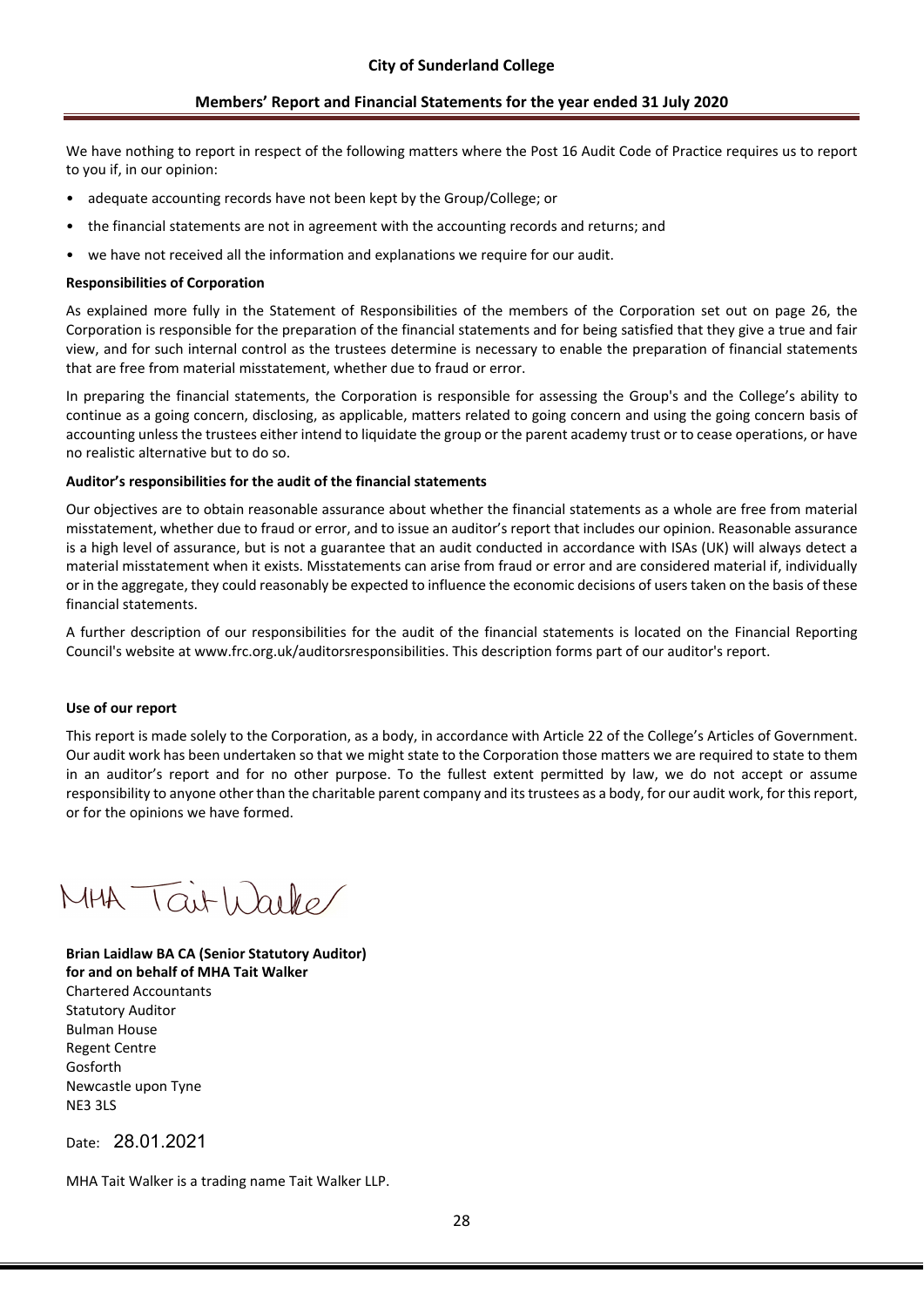#### Reporting Accountant's Report on Regularity to the Corporation of City of Sunderland College and the Secretary of State **for Education acting through the Education and Skills Funding Agency**

In accordance with the terms of our engagement letter dated  $25<sup>th</sup>$  September 2020 and further to the requirements and conditions of funding in Education and Skills Funding Agency grant funding agreements and contracts, or those of any of the public funding we have carried out an engagement to obtain limited assurance about whether anything has come to our attention that would suggest that in all material respects the expenditure disbursed and income received by City of Sunderland College during the period 1 August 2019 to 31 July 2020 have not been applied to the purposes identified by Parliament and the financial transactions do not conform to the authorities which govern them.

The framework that has been applied is set out in the Post‐16 Audit Code of Practice issued by the Education and Skills Funding Agency. In line with this framework, our work has specifically not considered income received from the main funding grants generated through the Individualised Learner Record (ILR) returns, for which the Education and Skills Funding Agency has other assurance arrangements in place.

This report is made solely to the corporation of City of Sunderland College and the Education and Skills Funding Agency in accordance with the terms of our engagement letter. Our work has been undertaken so that we might state to the corporation of City of Sunderland College and Education and Skills Funding Agency those matters we are required to state in a report and for no other purpose. To the fullest extent permitted by law, we do not accept or assume responsibility to anyone other than the corporation of City of Sunderland College and the Education and Skills Funding Agency for our work, for this report, or for the conclusion we have formed.

#### **Respective responsibilities of City of Sunderland College and the reporting accountant**

The corporation of City of Sunderland College is responsible, under the requirements of the Further & Higher Education Act 1992, subsequent legislation and related regulations and guidance, for ensuring that expenditure disbursed and income received is applied for the purposesintended by Parliament and the financial transactions conform to the authorities which govern them.

Our responsibilities for this engagement are established in the United Kingdom by our profession's ethical guidance and are to obtain limited assurance and report in accordance with our engagement letter and the requirements of the Post-16 Audit Code of Practice. We report to you whether anything has come to our attention in carrying out our work which suggests that in all material respects, expenditure disbursed and income received during the period 1 August 2019 to 31 July 2020 have not been applied to purposes intended by Parliament or that the financial transactions do not conform to the authorities which govern them.

#### **Approach**

We conducted our engagement in accordance with the Post-16 Audit Code of Practice issued by the Education and Skills Funding Agency. We performed a limited assurance engagement as defined in that framework.

The objective of a limited assurance engagement is to perform such procedures as to obtain information and explanations in order to provide us with sufficient appropriate evidence to express a negative conclusion on regularity.

A limited assurance engagement is more limited in scope than a reasonable assurance engagement and consequently does not enable us to obtain assurance that we would become aware of all significant matters that might be identified in a reasonable assurance engagement. Accordingly, we do not express a positive opinion.

Our engagement includes examination, on a test basis, of evidence relevant to the regularity of the Group's income and expenditure.

The work undertaken to draw our conclusion included:

- Documenting the framework of authorities which govern the activities of the Group;
- Undertaking a risk assessment based on our understanding of the general control environment and any weaknesses in internal controls identified by our audit of the financial statements;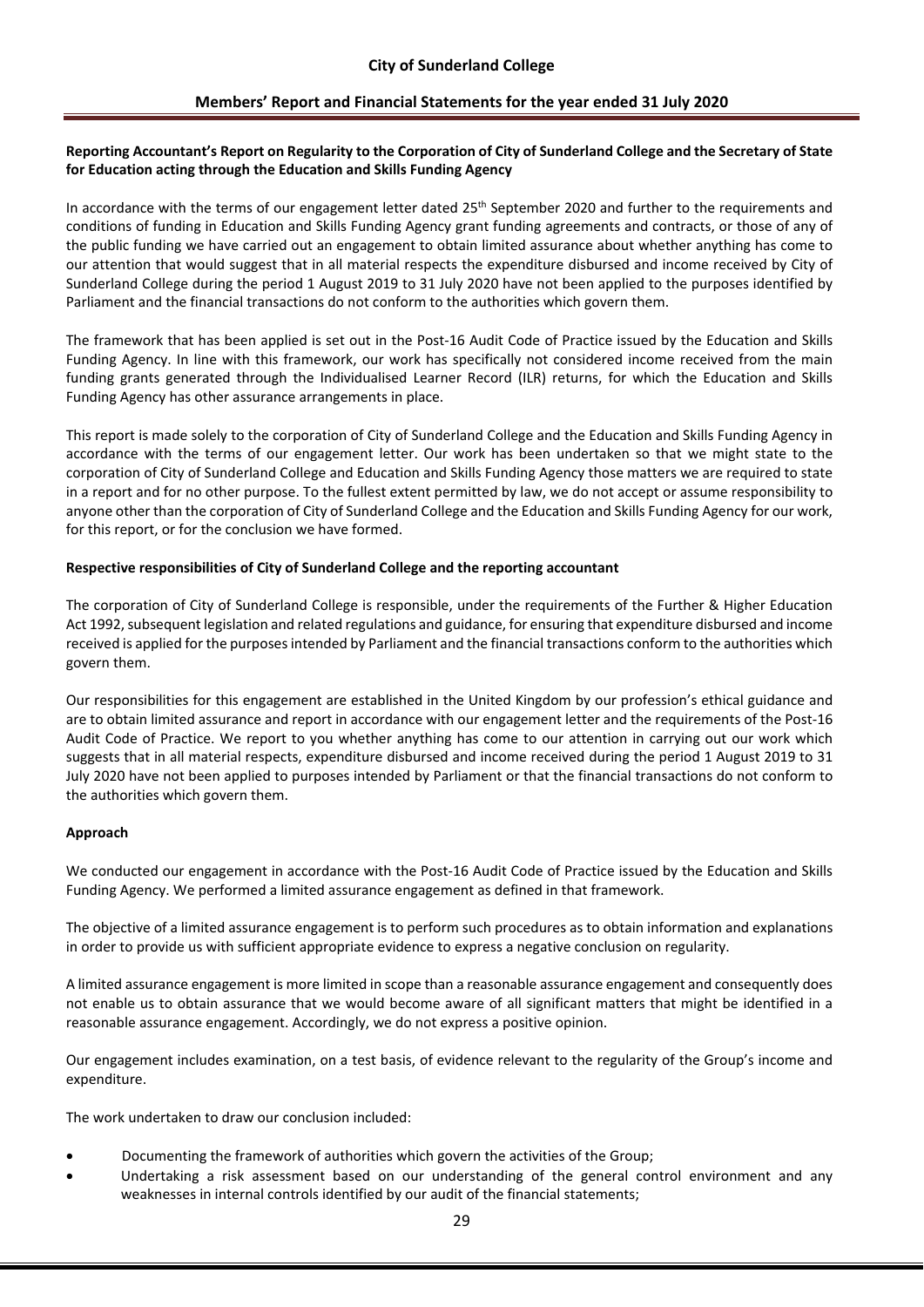- Reviewing the self‐assessment questionnaire which supports the representations included in the Chair of Governors and Accounting Officer's statement on regularity, propriety and compliance with the framework of authorities;
- Testing transactions with related parties;
- Confirming through enquiry and sample testing that the Group has complied with its procurement policies and that these policies comply with delegated authorities; and
- Reviewing any evidence of impropriety resulting from our work and determining whether it wassignificant enough to be referred to in our regularity report.

This list is not exhaustive and we performed additional procedures designed to provide us with sufficient appropriate evidence to express a limited assurance conclusion on regularity consistent with the requirements of the Post‐16 Audit Code of Practice.

### **Conclusion**

In the course of our work, nothing has come to our attention which suggests that in all material respects the expenditure disbursed and income received during the period 1 August 2019 to 31 July 2020 has not been applied to purposes intended by Parliament and the financial transactions do not conform to the authorities which govern them.

 $\lceil$ arti $\ln$  $AHA$ 

**MHA Tait Walker**  Chartered Accountants Bulman House Regent Centre Gosforth Newcastle upon Tyne NE3 3LS

MHA Tait Walker is a trading name Tait Walker LLP.

28.01.2021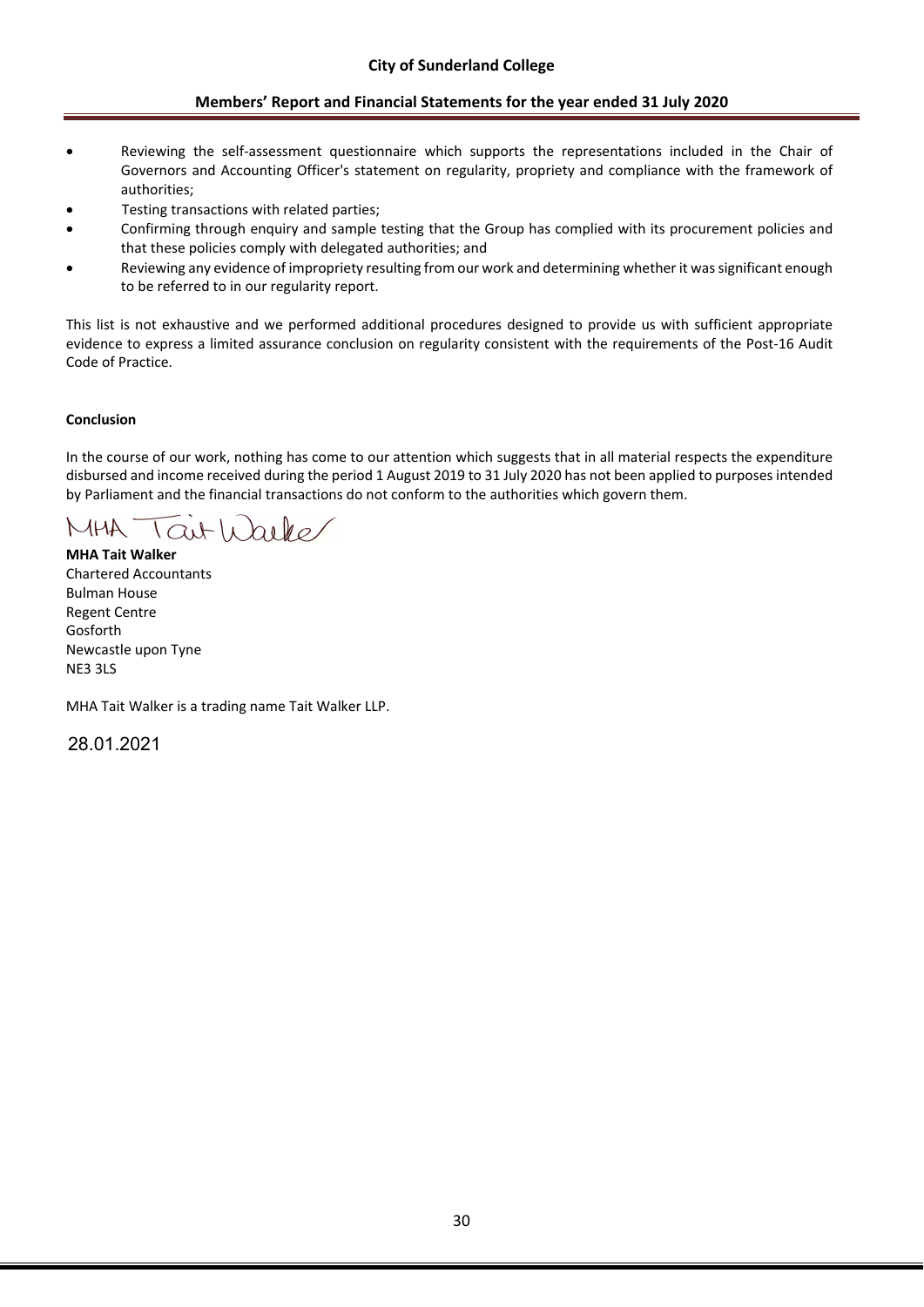# **Consolidated and College Statements of Comprehensive Income**

|                                                                       |              |                | Year ended 31 July 2020 |                | Year ended 31 July 2019 |  |
|-----------------------------------------------------------------------|--------------|----------------|-------------------------|----------------|-------------------------|--|
| <b>INCOME</b>                                                         | <b>Notes</b> | Group<br>£'000 | <b>College</b><br>£'000 | Group<br>£'000 | College<br>£'000        |  |
| Funding body grants                                                   | 2            | 42,972         | 42,972                  | 45,496         | 45,496                  |  |
| Tuition fees and education contracts                                  | 3            | 6,684          | 6,684                   | 5,797          | 5,797                   |  |
| Other income                                                          | 4            | 2,021          | 1,884                   | 1,933          | 1,719                   |  |
| Endowment and investment income<br>Gain arising from combination with | 5            | 8              | 8                       | 6              | 6                       |  |
| Northumberland College                                                | 25           |                |                         | 4,690          | 4,690                   |  |
| <b>Total Income</b>                                                   |              | 51,685         | 51,548                  | 57,922         | 57,708                  |  |
| <b>EXPENDITURE</b>                                                    |              |                |                         |                |                         |  |
| Staff costs                                                           | 6            | 33,770         | 33,663                  | 27,775         | 27,633                  |  |
| Restructuring costs                                                   | 6            | 414            | 414                     | 1,290          | 1,290                   |  |
| Other operating expenses                                              | 7            | 14,522         | 14,751                  | 12,416         | 12,335                  |  |
| Depreciation and impairment                                           | 10           | 4,222          | 4,218                   | 3,540          | 3,534                   |  |
| Interest payable and other finance costs                              | 8            | 1,101          | 1,101                   | 1,379          | 1,379                   |  |
| <b>Total Expenditure</b>                                              |              | 54,029         | 54,147                  | 46,400         | 46,171                  |  |
| (Deficit)/surplus before other gains and losses                       |              | (2, 344)       | (2,599)                 | 11,522         | 11,537                  |  |
| Loss on disposal of assets                                            |              | (37)           | (37)                    | (414)          | (414)                   |  |
| (Deficit)/surplus before tax                                          |              | (2, 381)       | (2,636)                 | 11,108         | 11,123                  |  |
| Tax                                                                   | 9            |                |                         |                |                         |  |
| (Deficit)/surplus for the year                                        |              | (2, 381)       | (2,636)                 | 11,108         | 11,123                  |  |
| Actuarial (loss)/gain in respect of pension schemes                   | 21           | (30, 483)      | (30, 483)               | (4, 213)       | (4, 213)                |  |
| Total Comprehensive Income for the year                               |              | (32, 864)      | (33, 119)               | 6,895          | 6,910                   |  |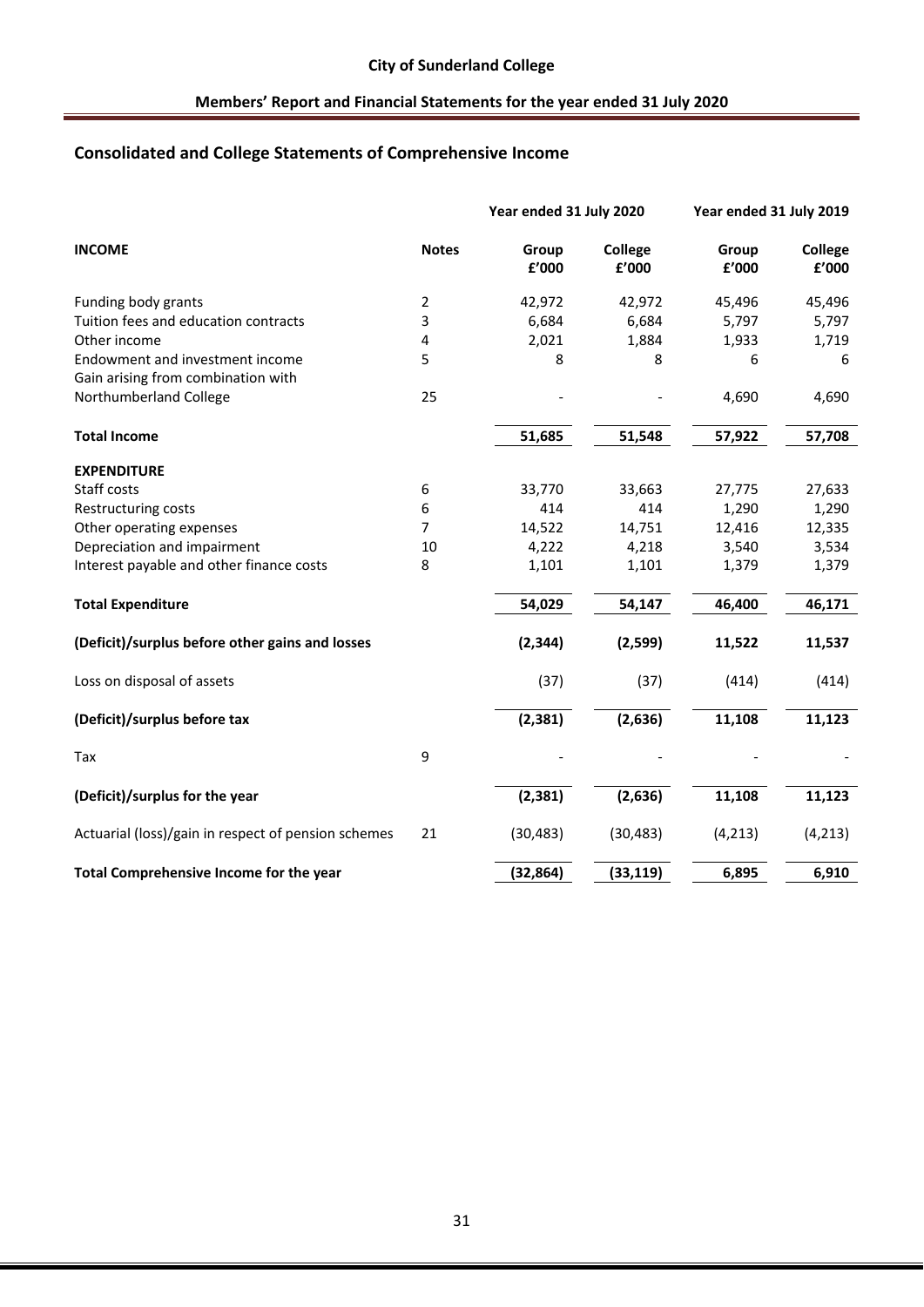# **Consolidated and College Statements of Changes in Reserves**

|                                                                   | Income &<br><b>Expenditure</b><br><b>Account</b> | <b>Revaluation</b><br><b>Reserve</b> | <b>Restricted</b><br><b>Reserve</b> | <b>Total</b> |
|-------------------------------------------------------------------|--------------------------------------------------|--------------------------------------|-------------------------------------|--------------|
|                                                                   | £'000                                            | f'000                                | £'000                               | £'000        |
| Group                                                             |                                                  |                                      |                                     |              |
| <b>Balance at 1 August 2018</b>                                   | 19,647                                           | 12,696                               | 124                                 | 32,467       |
| Surplus from the income and expenditure account                   | 11,108                                           |                                      |                                     | 11,108       |
| Other comprehensive income                                        | (4, 213)                                         | $\sim$                               |                                     | (4, 213)     |
| Total comprehensive income for the year                           | 6,895                                            | $\overline{a}$                       | $\blacksquare$                      | 6,895        |
| Transfers between revaluation and income and expenditure reserves | 271                                              | (271)                                |                                     |              |
| Balance at 31 July 2019                                           | 26,813                                           | 12,425                               | 124                                 | 39,362       |
| (Deficit)/surplus from the income and expenditure account         | (2, 381)                                         |                                      |                                     | (2, 381)     |
| Other comprehensive income                                        | (30, 483)                                        | $\overline{\phantom{a}}$             |                                     | (30, 483)    |
| Total comprehensive income for the year                           | (32, 864)                                        | $\blacksquare$                       | $\blacksquare$                      | (32, 864)    |
| Transfers between revaluation and income and expenditure reserves | 271                                              | (271)                                |                                     |              |
| Balance at 31 July 2020                                           | (5,780)                                          | 12,154                               | 124                                 | (6, 498)     |
|                                                                   |                                                  |                                      |                                     |              |
| <b>College</b>                                                    |                                                  |                                      |                                     |              |
| <b>Balance at 1 August 2018</b>                                   | 19,887                                           | 12,696                               | 124                                 | 32,707       |
| Surplus from the income and expenditure account                   | 11,123                                           |                                      | $\overline{\phantom{a}}$            | 11,123       |
| Other comprehensive income                                        | (4, 213)                                         |                                      | $\overline{\phantom{a}}$            | (4, 213)     |
| Total comprehensive income for the year                           | 6,910                                            |                                      | $\overline{\phantom{0}}$            | 6,910        |
| Transfers between revaluation and income and expenditure reserves | 271                                              | (271)                                |                                     |              |
| Balance at 31 July 2019                                           | 27,068                                           | 12,425                               | 124                                 | 39,617       |
| (Deficit)/surplus from the income and expenditure account         | (2,636)                                          |                                      |                                     | (2,636)      |
| Other comprehensive income                                        | (30, 483)                                        |                                      |                                     | (30, 483)    |
| Total comprehensive income for the year                           | (33, 119)                                        |                                      |                                     | (33, 119)    |
| Transfers between revaluation and income and expenditure reserves | 271                                              | (271)                                |                                     |              |
| Balance at 31 July 2020                                           | (5,780)                                          | 12,154                               | 124                                 | (6, 498)     |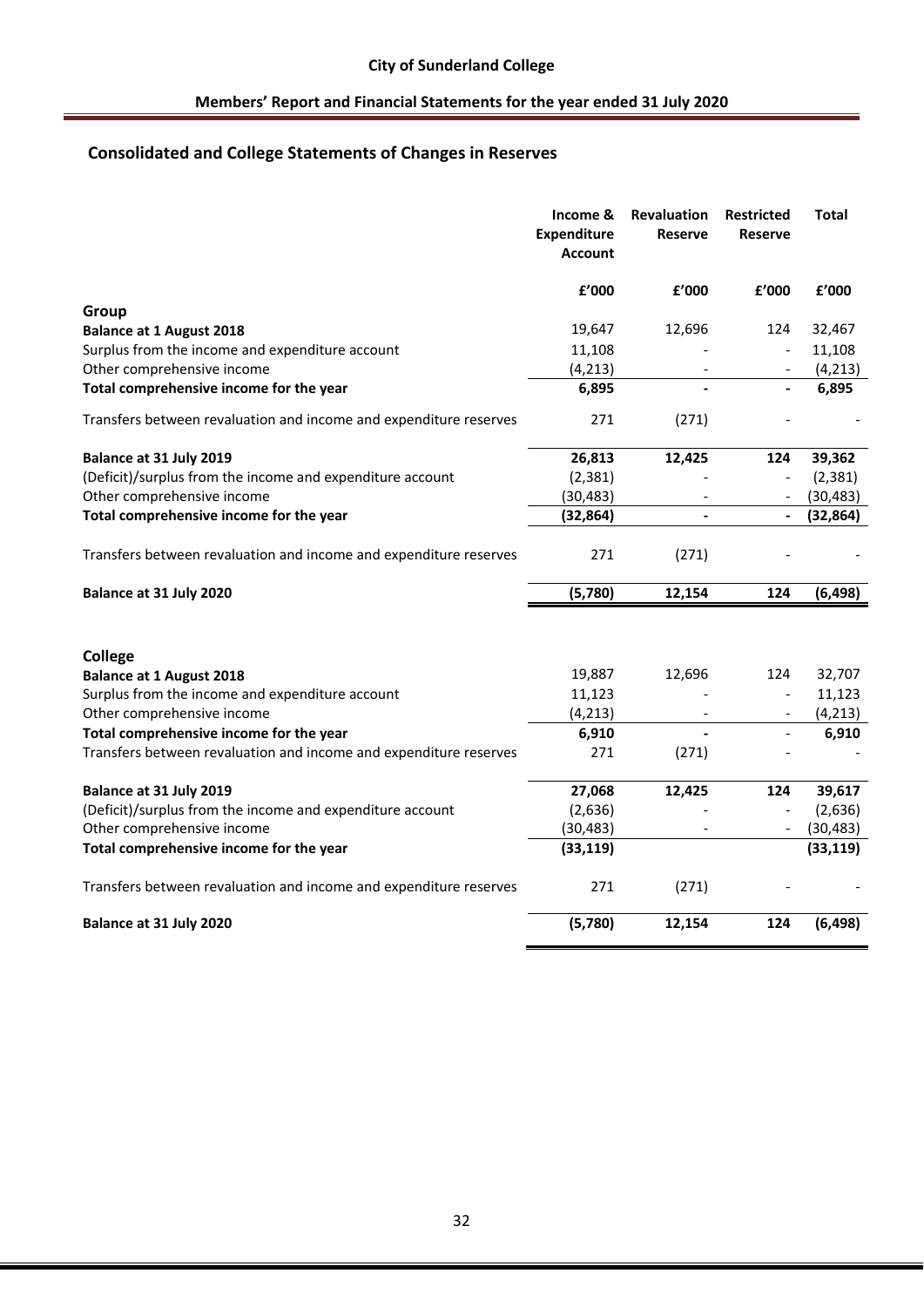**Balance Sheets as at 31 July Notes** 

|                                                                 |    | Group<br>2020<br>£000 | College<br>2020<br>£000 | Group<br>2019<br>£000 | College<br>2019<br>£000 |
|-----------------------------------------------------------------|----|-----------------------|-------------------------|-----------------------|-------------------------|
| <b>Fixed assets</b>                                             |    |                       |                         |                       |                         |
| Tangible assets                                                 | 10 | 120,690               | 120,690                 | 118,738               | 118,682                 |
| <b>Total fixed assets</b>                                       |    | 120,690               | 120,690                 | 118,738               | 118,682                 |
| <b>Current Assets</b>                                           |    |                       |                         |                       |                         |
| <b>Stocks</b>                                                   |    | 170                   | 170                     | 188                   | 176                     |
| Debtors                                                         | 12 | 1,335                 | 1,335                   | 2,214                 | 2,482                   |
| Cash at bank and in hand                                        | 17 | 475                   | 475                     | 1,351                 | 1,228                   |
| <b>Total current assets</b>                                     |    | 1,980                 | 1,980                   | 3,753                 | 3,886                   |
| Less creditors - amounts falling due within one                 |    |                       |                         |                       |                         |
| year                                                            | 13 | (7, 289)              | (7, 289)                | (11, 268)             | (11,090)                |
| <b>Net current liabilities</b>                                  |    | (5, 309)              | (5,309)                 | (7, 515)              | (7, 204)                |
| <b>Total assets less current liabilities</b>                    |    | 115,381               | 115,381                 | 111,223               | 111,478                 |
| Less creditors: amounts falling due after more than<br>one year | 14 | (45, 172)             | (45, 172)               | (40, 160)             | (40, 160)               |
| <b>Provisions</b>                                               |    |                       |                         |                       |                         |
| Defined benefit obligations                                     |    |                       |                         |                       |                         |
|                                                                 | 16 | (56, 615)             | (56, 615)               | (23, 835)             | (23, 835)               |
| Other provisions                                                | 16 | (7,096)               | (7,096)                 | (7,866)               | (7,866)                 |
| <b>Total net assets</b>                                         |    | 6,498                 | 6,498                   | 39,362                | 39,617                  |
| <b>Unrestricted reserves</b>                                    |    |                       |                         |                       |                         |
| Income & expenditure account                                    |    | (5,780)               | (5,780)                 | 26,813                | 27,068                  |
| <b>Revaluation reserve</b>                                      |    | 12,154                | 12,154                  | 12,425                | 12,425                  |
| <b>Total unrestricted reserves</b>                              |    | 6,374                 | 6,374                   | 39,238                | 39,493                  |
| <b>Restricted reserves</b>                                      |    | 124                   | 124                     | 124                   | 124                     |
| <b>Total reserves</b>                                           |    | 6,498                 | 6,498                   | 39,362                | 39,617                  |

The financial statements on pages 31 to 60 were approved by the Corporation on 26 January 2021 and were signed on its behalf on that date by:

R.W. Lawson

Ellen Thirady

Mr R Lawson (Chair) Ms E Thinnesen (Accounting Officer)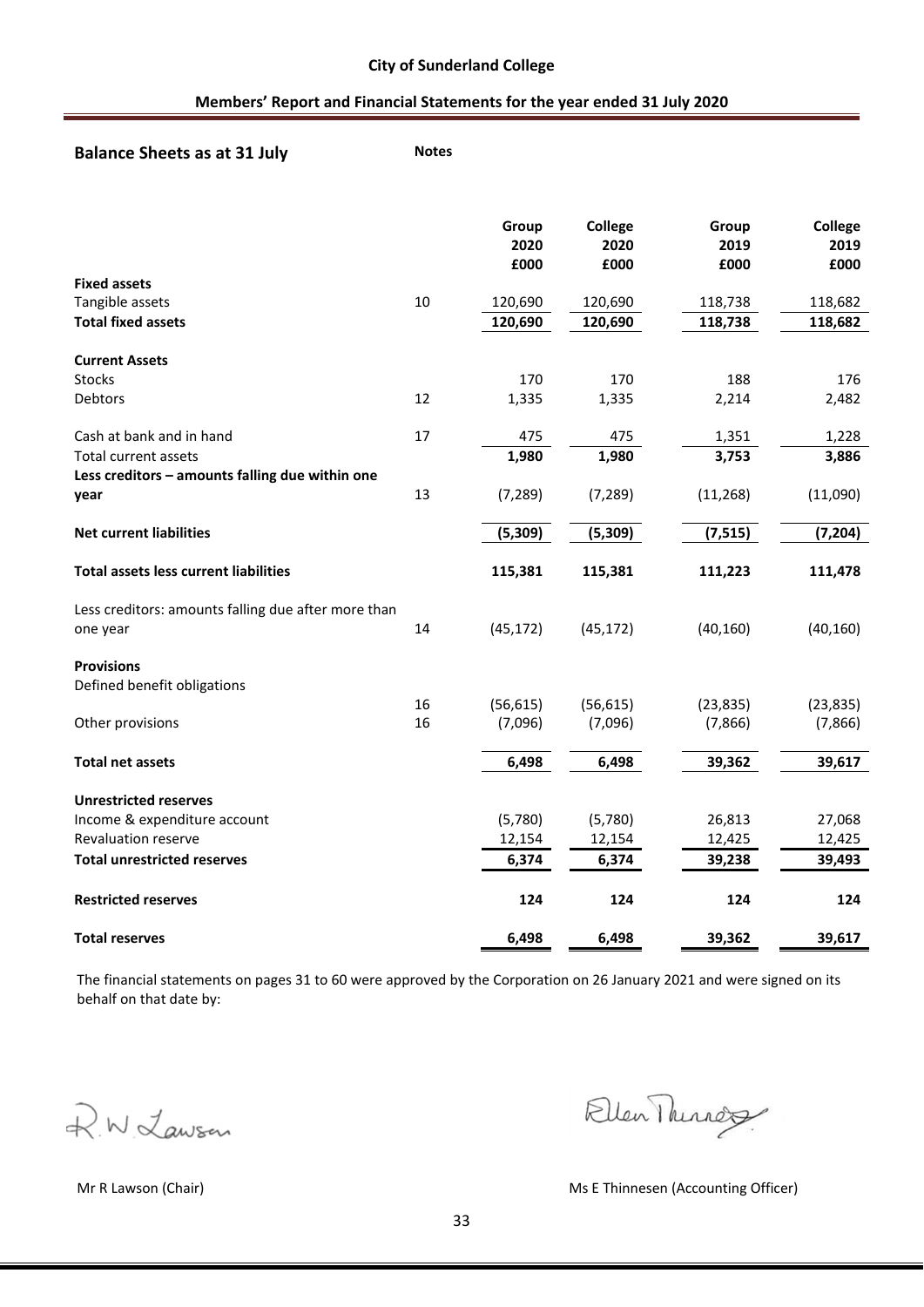# **Consolidated Statement of Cash Flows**

|                                                              | <b>Notes</b> |              |              |
|--------------------------------------------------------------|--------------|--------------|--------------|
|                                                              |              | Year ended   | Year ended   |
|                                                              |              | 31 July 2020 | 31 July 2019 |
|                                                              |              | £'000        | f'000        |
| Cash flows from operating activities                         |              |              |              |
| Surplus for the year                                         |              | (2, 381)     | 11,108       |
| Adjustment for non-cash items                                |              |              |              |
| Grant income paid direct to lenders (Note 15)                |              |              | (8,581)      |
| Gain arising on business combination                         |              |              | (4,690)      |
| Depreciation and impairment                                  |              | 4,222        | 3,540        |
| (Increase)/decrease in stocks                                |              | 18           | (64)         |
| (Increase) in debtors                                        |              | 879          | 958          |
| Decrease in creditors                                        |              | (3,603)      | (3, 303)     |
| Increase/(decrease) in provisions                            |              | (770)        | 2,916        |
| Pensions costs less contributions paid                       |              | 1,792        | 2,351        |
| Pension liability acquired                                   |              |              | (5,460)      |
| Taxation                                                     |              |              |              |
| Adjustment for investing or financing activities             |              | 157          | (1, 225)     |
| Investment income                                            |              | (8)          | (6)          |
| Interest payable                                             |              | 1,101        | 1,379        |
| Loss on sale of fixed assets                                 |              | 37           |              |
| <b>Taxation paid</b>                                         |              |              | 414          |
| Net cash flow from operating activities                      |              | 1,287        | 562          |
| Cash flows from investing activities                         |              |              |              |
| Proceeds from sale of fixed assets                           |              | 1,077        | 2,185        |
| <b>Capital Grant Receipts</b>                                |              | 6,350        |              |
| Investment income                                            |              | 8            | 6            |
| Net cash arising on acquisition                              |              |              | 547          |
| Payments made to acquire fixed assets                        |              | (7, 251)     | (1, 462)     |
| VAT recovered on earlier year fixed asset acquisition        |              |              |              |
|                                                              |              | 184          | 1,276        |
|                                                              |              |              |              |
| Cash flows from financing activities                         |              |              |              |
| Interest paid                                                |              | (596)        | (1,023)      |
| Repayments of amounts borrowed                               |              | (1,751)      | (1, 359)     |
|                                                              |              | (2, 347)     | (2, 382)     |
| (Decrease)/increase in cash and cash equivalents in the year |              | (876)        | (544)        |
| Cash and cash equivalents at beginning of the year           | 17           | 1,351        | 1,895        |
| Cash and cash equivalents at end of the year                 | 17           | 475          | 1,351        |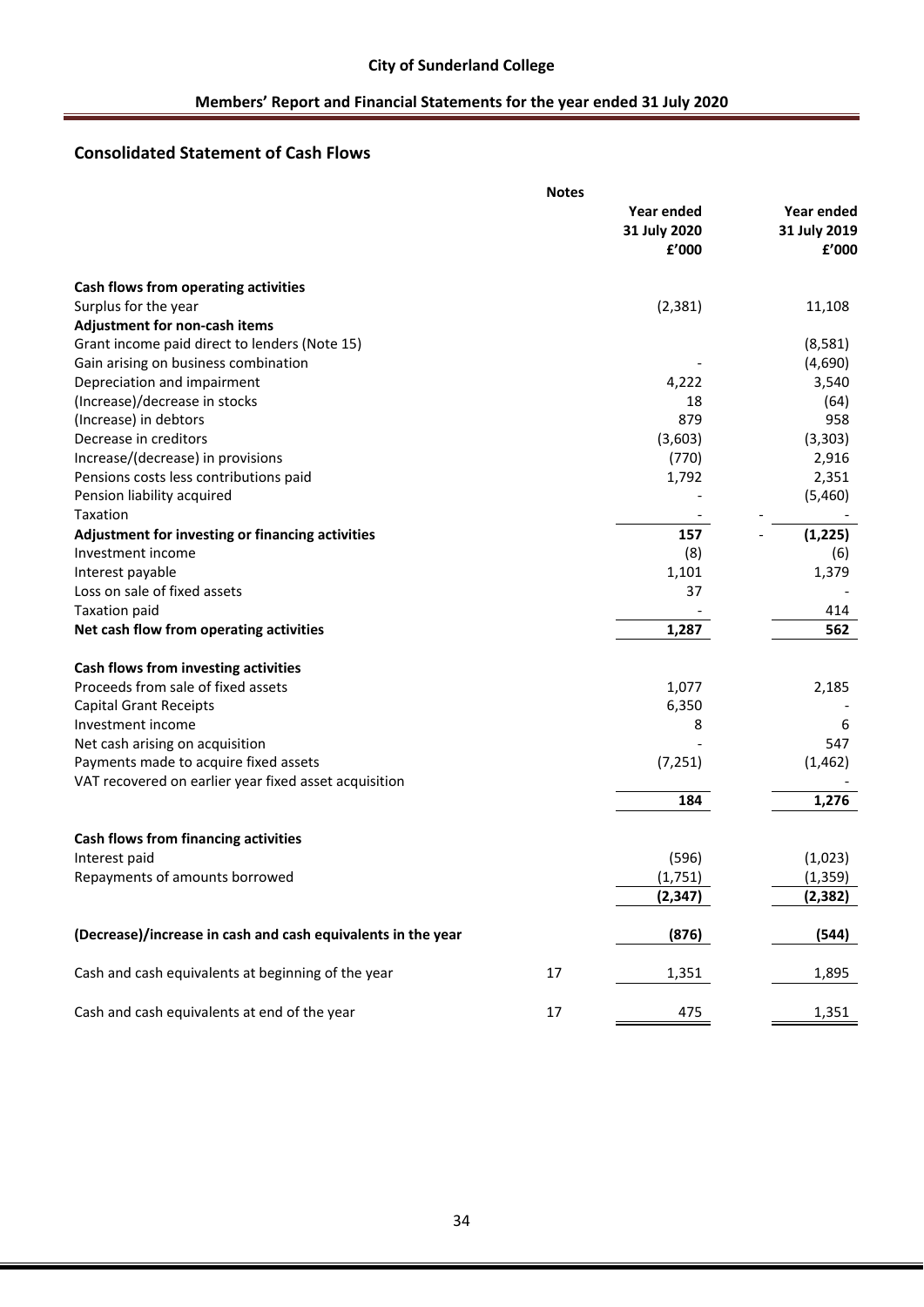## **Notes to the Financial Statements for the Year 31 July 2020**

#### **1 Accounting policies**

#### **Statement of accounting policies**

The following accounting policies have been applied consistently in dealing with items which are considered material in relation to the financial statements.

### **Basis of preparation**

These financial statements have been prepared in accordance with the Statement of Recommended Practice: Accounting for Further and Higher Education 2019 (the 2019 FE HE SORP), the College Accounts Direction for 2019 to 2020 and in accordance with Financial Reporting Standard 102 – "The Financial Reporting Standard applicable in the United Kingdom and Republic of Ireland" (FRS 102). The Group is a public benefit entity and has therefore applied the relevant public benefit requirements of FRS 102.

The preparation of financial statements in compliance with FRS 102 requires the use of certain critical accounting estimates. It also requires management to exercise judgement in applying the Group's accounting policies.

### **Basis of accounting**

The financial statements are prepared in accordance with the historical cost convention as modified by the use of previous valuations as deemed cost at transition for certain non‐current assets.

#### **Basis of consolidation**

The consolidated financial statements include the Group and its subsidiaries, COSC Supplies Limited, Blue Square Trading Limited and Sunderland College Enterprises Limited, Business Solutions Recruitment Services Limited and Kirkley Hall Limited, controlled by the Group. Control is achieved where the Group has the power to govern the financial and operating policies of an entity so as to obtain benefits from its activities. In accordance with FRS 102, the activities of the student union have not been consolidated because the Group does not exercise control over those activities. All financial statements are made up to 31 July 2020.

#### **Going concern**

The activities of the Group, together with the key factors likely to affect its future development and performance are set out in the Members Report, including those relating to Covid‐19 and Brexit. The financial position of the Group, its cash flow, liquidity and borrowings are described in the Financial Statements and accompanying Notes.

Future forecasts are based on the level of notified funding for 16‐18 learners and AEB, recruitment numbers along with anticipated levels of income on other lines that reflect the anticipated financial impact of Covid‐19. Anticipated associated restructuring savings and non‐staff savings have also been made. Despite the impact of Covid‐19 the Group is still forecasting a healthy Educational EBITDA position.

The Group has sufficient cash reserves to fund day‐to‐day activities, including cash at bank of £0.5m (*2019: £1.4m)*. The Group currently has six loans outstanding, totalling £12.7m (*2019: £14.2m*), negotiated on different terms and all loans are secured. The Group's financial forecasts and financial projections indicate that it will be able to operate within these existing facilities and covenants for the foreseeable future.

Accordingly, the Group has a reasonable expectation that it has adequate resources to continue in operational existence for the foreseeable future, and for this reason will continue to adopt the going concern basis in the preparation of its Financial **Statements**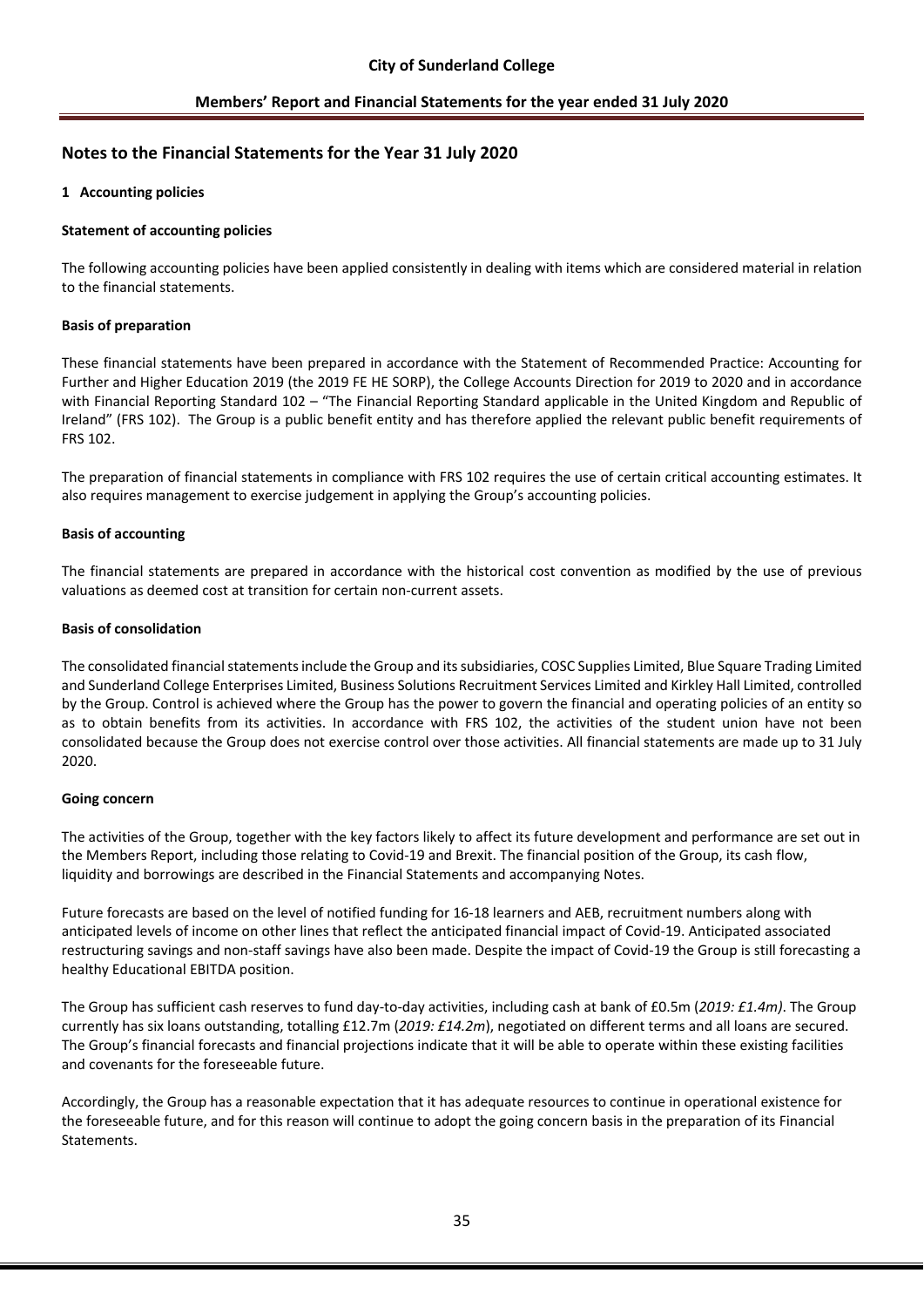### **1 Accounting policies (continued)**

#### **Recognition of income**

Government revenue grants include funding body recurrent grants and other grants and are accounted for under the accrual model as permitted by FRS 102. Funding body recurrent grants are measured in line with best estimates for the period of what is receivable and depend on the particular income stream involved. Any under or over achievement for the Adult Skills Budget is adjusted for and reflected in the level of recurrent grant recognised in the income and expenditure account. The final grant income is normally determined with the conclusion of the year end reconciliation process with the funding body following the year end, and the results of any funding audits. 16‐18 learner‐responsive funding is not normally subject to reconciliation and is therefore not subject to contract adjustments.

The recurrent grant from Office for Students represents the funding allocations attributable to the current financial year and is credited direct to the Statement of Comprehensive Income.

Income from franchised HE delivery is recognised based on the actual reconciliation figures received from the partner University and is based on student income earned for the current financial year.

Other discrete Education and Skills Funding Agency (ESFA) funds received during the year are taken to income and expenditure as incurred in line with the specific terms and conditions attached to each fund by the Funding Bodies.

Grants (including research grants) from non‐government sources are recognised in income when the Group is entitled to the income and performance related conditions have been met. Income received in advance of performance related conditions being met is recognised as deferred income within creditors on the balance sheet and released to income as the conditions are met.

Government capital grants are capitalised, held as deferred income and recognised in income over the expected useful life of the asset, under the accrual method as permitted by FRS 102. Other capital grants are recognised in income when the Group is entitled to the funds subject to any performance related conditions being met.

Income from tuition fees is stated gross of any expenditure which is not a discount and is recognised in the period for which it is received.

All income from short‐term deposits is credited to the income and expenditure account in the period in which it is earned on a receivable basis.

### **Accounting for post‐employment benefits**

Post-employment benefits to employees of the Group are principally provided by the Teachers' Pension Scheme (TPS) and the Local Government Pension Scheme (LGPS). These are defined benefit plans, which are externally funded and contracted out of the State Second Pension.

The TPS is an unfunded scheme. Contributions to the TPS are calculated so as to spread the cost of pensions over employees' working lives with the Group in such a way that the pension cost is a substantially level percentage of current and future pensionable payroll. The contributions are determined by qualified actuaries on the basis of valuations using a prospective benefit method. The TPS is a multi‐employer scheme and the Group is unable to identify its share of the underlying assets and liabilities of the scheme on a consistent and reasonable basis. The TPS is therefore treated as a defined contribution plan and the contributions recognised as an expense in the income statement in the periods during which services are rendered by employees.

The LGPS is a funded scheme. The assets of the LGPS are measured using closing fair values. LGPS liabilities are measured using the projected unit credit method and discounted at the current rate of return on a high quality corporate bond of equivalent term and currency to the liabilities. The actuarial valuations are obtained at least triennially and are updated at each balance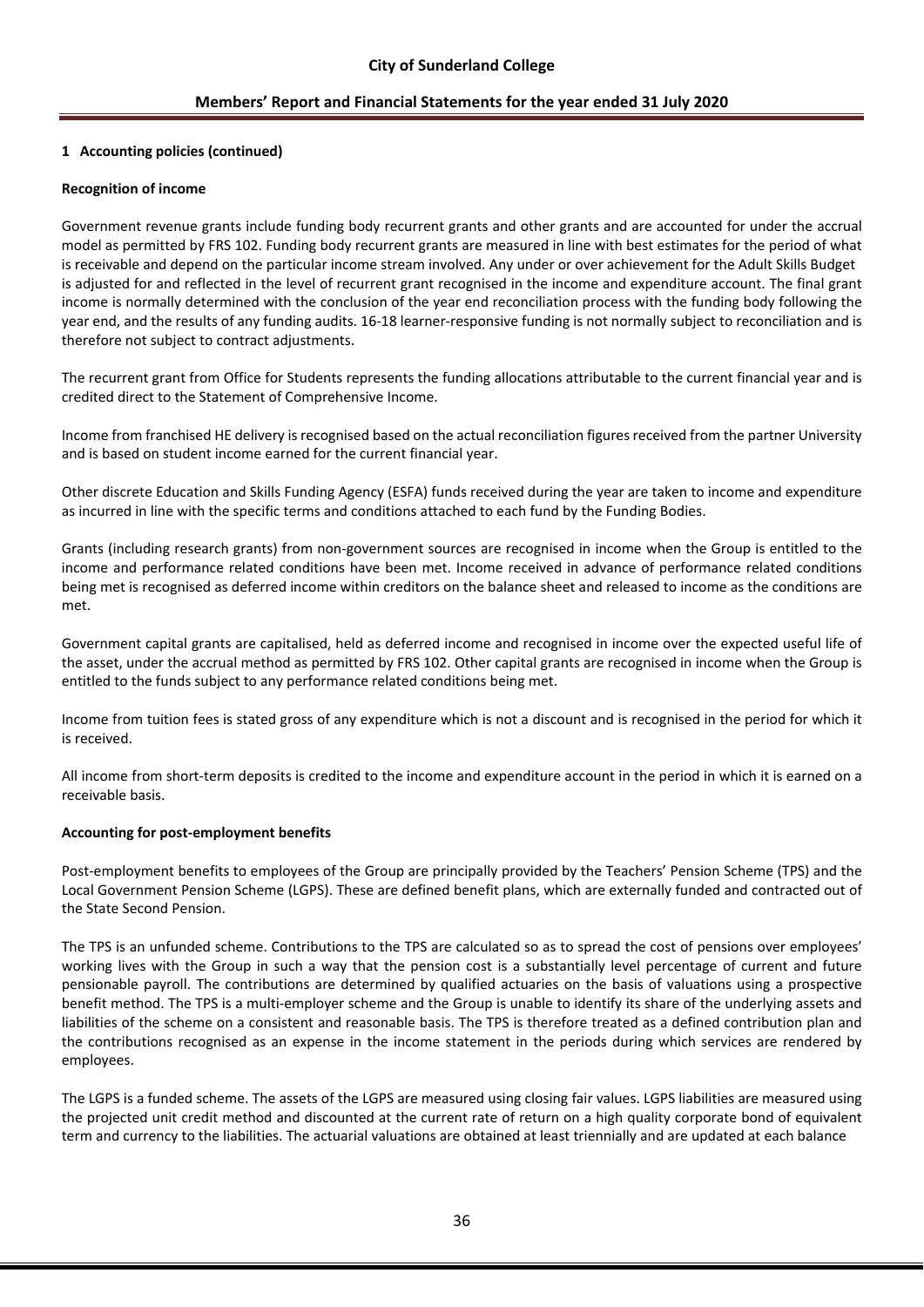### **1 Accounting policies (continued)**

sheet date. The amounts charged to operating surplus are the current service costs and the costs of scheme introductions, benefit changes, settlements and curtailments. They are included as part of staff costs as incurred. Net interest on the net defined benefit liability/asset is also recognised in the Statement of Comprehensive Income and comprises the interest cost on the defined benefit obligation and interest income on the scheme assets, calculated by multiplying the fair value of the scheme assets at the beginning of the period by the rate used to discount the benefit obligations. The difference between the interest income on the scheme assets and the actual return on the scheme assets is recognised in other recognised gains and losses.

Actuarial gains and losses are recognised immediately in other recognised gains and losses**.**

### **Short term Employment benefits.**

Short term employment benefits such as salaries and compensated absences (holiday pay) are recognised as an expense in the year in which the employees render service to the Group. Any unused benefits are accrued and measured as the additional amount the Group expects to pay as a result of the unused entitlement.

#### **Enhanced Pensions**

The actual cost of any enhanced ongoing pension to a former member of staff is paid by the Group monthly. An estimate of the expected future cost of any enhancement to the ongoing pension of a former member of staff is charged in full to the Group's income in the year that the member of staff retires. In subsequent years a charge is made to provisions in the balance sheet using the enhanced pension spreadsheet provided by the funding bodies.

### **Non‐current Assets ‐ Tangible fixed assets**

Tangible fixed assets are stated at deemed cost less accumulated depreciation and accumulated impairment losses. Certain items of fixed assets that had been revalued to fair value on or prior to the date of transition to the 2015 FE HE SORP, are measured on the basis of deemed cost, being the revalued amount at the date of that revaluation.

### **Land and buildings**

Freehold land is not depreciated. Freehold buildings are depreciated over their expected useful economic life to the Group, on a straight line basis, generally of 50 years. The Group has a policy of depreciating major adaptations to buildings over the period of their useful economic life of between 10 and 50 years.

Where land and buildings are acquired with the aid of specific grants, they are capitalised and depreciated as above. The related grants are credited to a deferred capital grant account, and are released to the income and expenditure account over the expected useful economic life of the related asset on a basis consistent with the depreciation policy.

Finance costs, which are directly attributable to the construction of land and buildings, are capitalised as part of the cost of those assets.

A review for impairment of a cash generating unit is carried out if events or changes in circumstances indicate that the carrying amount of any fixed asset may not be recoverable.

On adoption of FRS 102, the Group followed the transitional provision to retain the book value of land and buildings, which were revalued in 2014*,* as deemed cost but not to adopt a policy of revaluations of these properties in the future.

Assets under construction are accounted for at cost, based on the value of architects' certificates and other direct costs, incurred up to the balance sheet date. They are not depreciated until they are brought into use.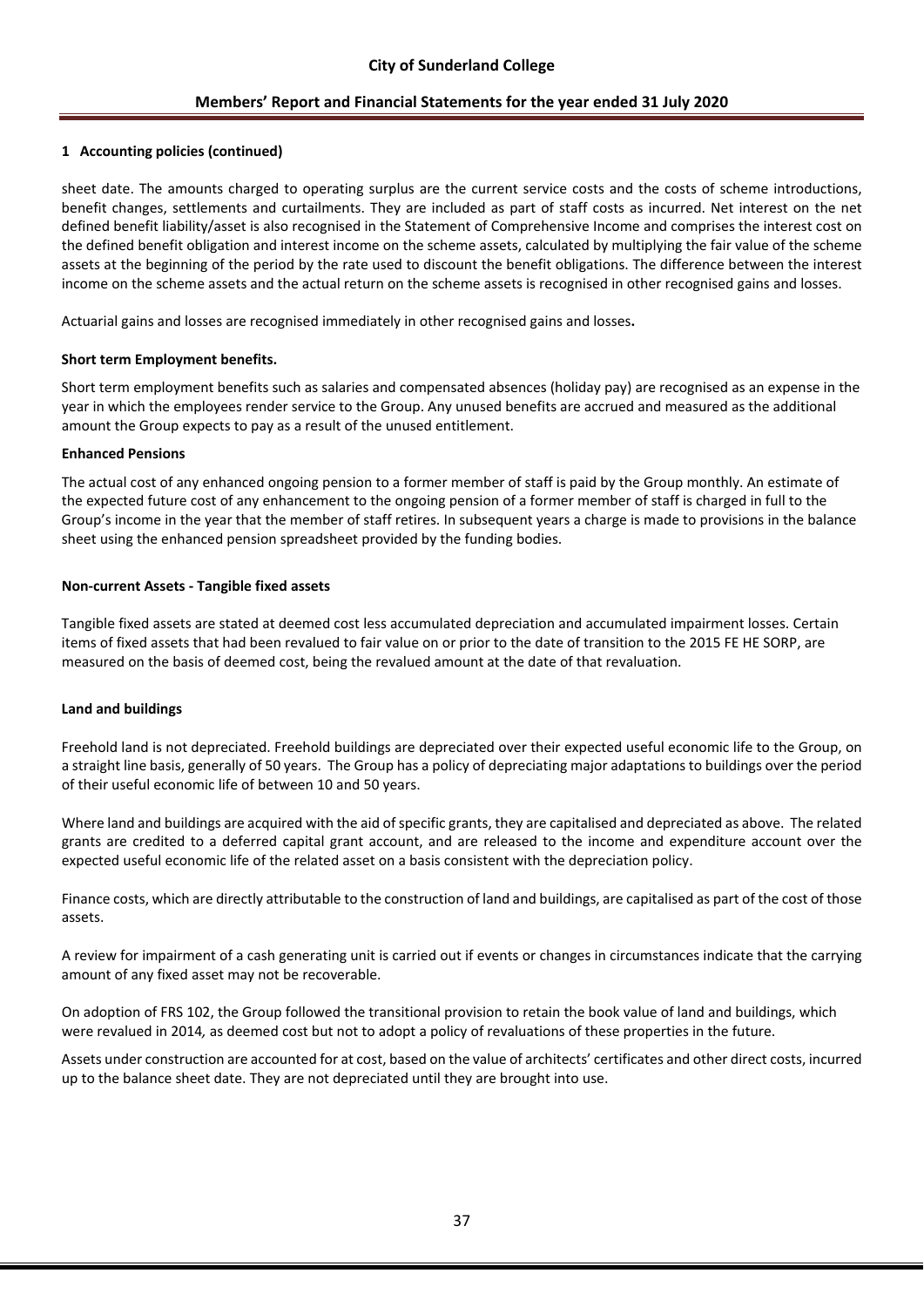#### **1 Accounting policies (continued)**

#### **Subsequent expenditure on existing fixed assets**

Where significant expenditure is incurred on tangible fixed assets after initial purchase it is charged to income in the period it is incurred, unless it increases the future benefits to the Group, in which case it is capitalised and depreciated on the relevant basis.

#### **Equipment**

Equipment costing less than £1,000 per individual item is written off to the income and expenditure account in the period of acquisition. All other equipment is capitalised at cost.

All assets are depreciated on a straight‐ line basis over their useful economic life as follows:

- Motor vehicles and general equipment 3 years on a straight-line basis
- Computer equipment 5 years on a straight‐line basis
- Furniture and fittings 10 years on a straight‐line basis

Where equipment is acquired with the aid of specific grants, it is capitalised and depreciated in accordance with the above policy, with the related grant being credited to a deferred capital grant account and released to the income and expenditure account over the useful economic life of the related equipment.

#### **Borrowing costs**

Borrowing costs are recognised as expenditure in the period in which they are incurred, other than those directly attributable to the acquisition, construction or production of a qualifying asset, which are capitalised and written off over the life of the associated asset.

#### **Leased assets**

Costs in respect of operating leases are charged on a straight‐line basis over the lease term.

#### **Investments**

#### *Investments in subsidiaries*

Investments in subsidiaries are accounted for at cost less impairment in the individual College financial statements.

#### **Inventories**

Inventories are stated at the lower of their cost (using the FIFO method) and net realisable value, being selling price less costs to complete and sell. Where necessary, provision is made for obsolete, slow-moving and defective items.

#### **Cash and cash equivalents**

Cash includes cash in hand, deposits repayable on demand and overdrafts. Deposits are repayable on demand if they are in practice available within 3 months without penalty.

Cash equivalents are short term, highly liquid investments that are readily convertible to known amounts of cash with insignificant risk of change in value. An investment qualifies as a cash equivalent when it has maturity of 3 months or less from the date of acquisition.

#### **Financial liabilities and equity**

Financial liabilities and equity are classified according to the substance of the financial instrument's contractual obligations, rather than the financial instrument's legal form.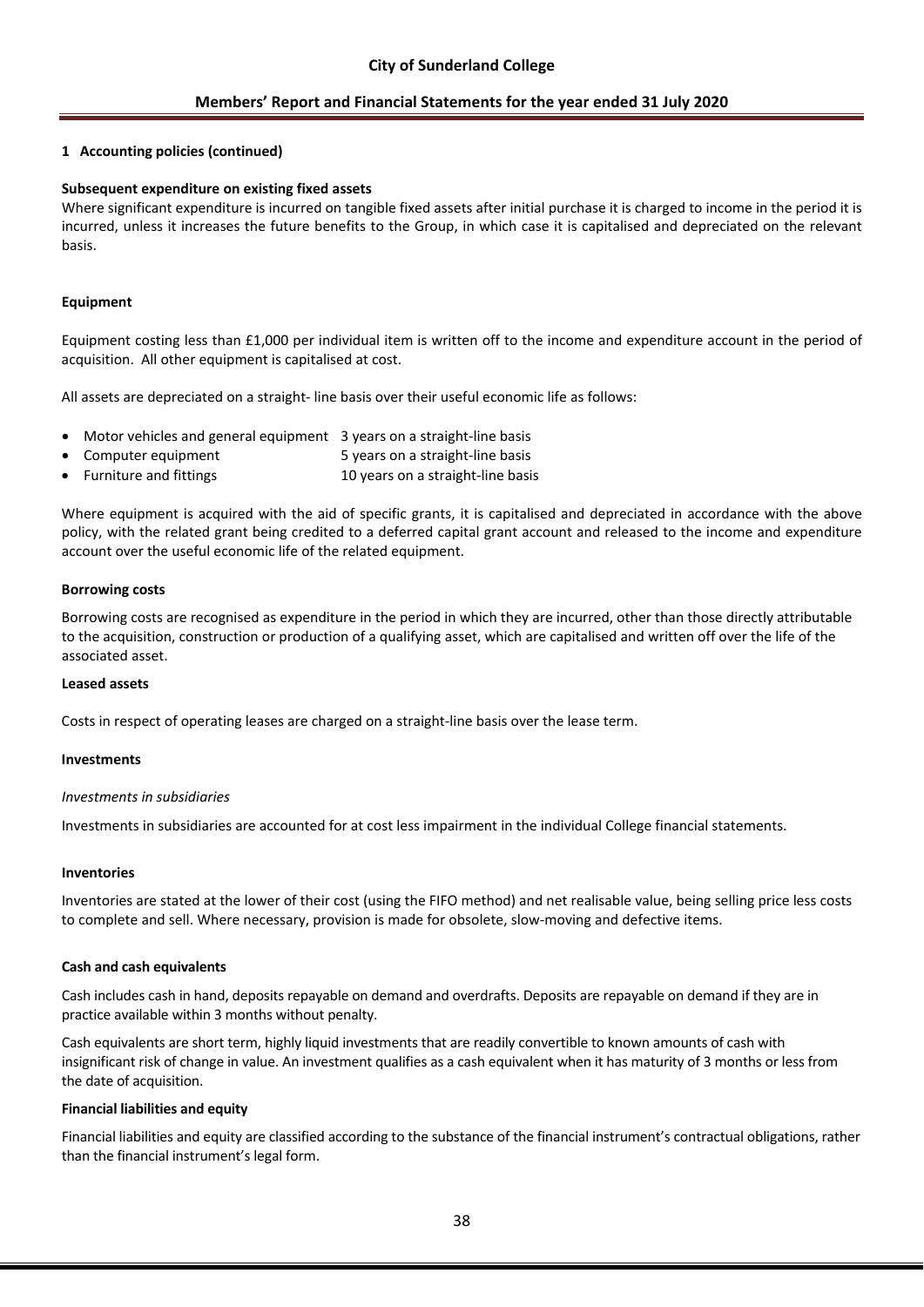### **1 Accounting policies (continued)**

All loans, investments and short term deposits held by the Group are classified as basic financial instruments in accordance with FRS 102 and are held at amortised cost. These instruments are initially recorded at the transaction price less any transaction costs (historical cost). Loans and investments that are payable or receivable within one year are not discounted.

### **Foreign currency translation**

Transactions denominated in foreign currencies are recorded using the rate of exchange ruling at the date of the transaction. Monetary assets and liabilities denominated in foreign currencies are translated at the rates of exchange ruling at the end of the financial period with all resulting exchange differences being taken to income in the period in which they arise.

### **Taxation**

The Group is considered to pass the tests set out in Paragraph 1 Schedule 6 Finance Act 2010 and therefore it meets the definition of a charitable company for UK corporation tax purposes. Accordingly, the Group is potentially exempt from taxation in respect of income or capital gains received within categories covered by sections 478‐488 of the Corporation Tax Act 2010 or Section 256 of the Taxation of Chargeable Gains Act 1992, to the extent that such income or gains are applied exclusively to charitable purposes.

The Group is partially exempt in respect of Value Added Tax, so that it can only recover around 1% of the VAT charged on its inputs. Irrecoverable VAT on inputs is included in the costs of such inputs and added to the cost of tangible fixed assets as appropriate, where the inputs themselves are tangible fixed assets by nature.

The Group's subsidiary companies are subject to corporation tax and VAT in the same way as any commercial organisation.

### **Provisions and contingent liabilities**

Provisions are recognised when the Group has a present legal or constructive obligation as a result of a past event, it is probable that a transfer of economic benefit will be required to settle the obligation and a reliable estimate can be made of the amount of the obligation.

Where the effect of the time value of money is material, the amount expected to be required to settle the obligation is recognised at present value using a pre‐tax discount rate. The unwinding of the discount is recognised as a finance cost in the statement of comprehensive income in the period it arises.

A contingent liability arises from a past event that gives the Group a possible obligation whose existence will only be confirmed by the occurrence or otherwise of uncertain future events not wholly within the control of the Group. Contingent liabilities also arise in circumstances where a provision would otherwise be made but either it is not probable that an outflow of resources will be required or the amount of the obligation cannot be measured reliably.

Contingent liabilities are not recognised in the balance sheet but are disclosed in the notes to the financial statements.

### **Agency arrangements**

The Group acts as an agent in the collection and payment of discretionary support funds, free school meals and bursaries. Related payments received from the funding bodies and subsequent disbursements to students are excluded from the Income and Expenditure account of the Group where the Group is exposed to minimal risk or enjoys minimal economic benefit related to the transaction.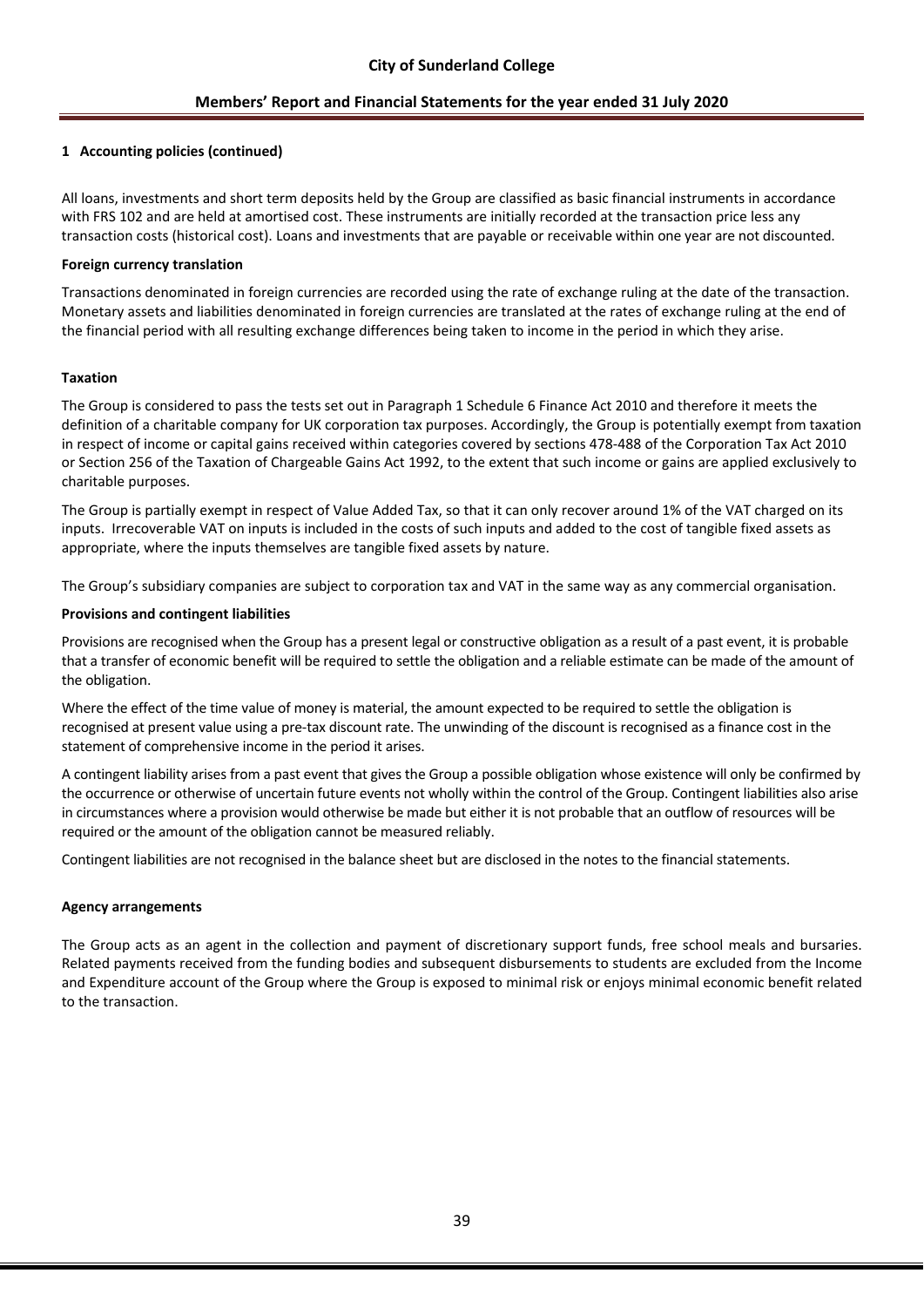### **1 Accounting policies (continued)**

### **Judgements in applying accounting policies and key sources of estimation uncertainty**

In preparing these financial statements, management have made the following judgements:

- Determine whether leases entered into by the Group either as a lessor or a lessee are operating or finance leases. These decisions depend on an assessment of whether the risks and rewards of ownership have been transferred from the lessor to the lessee on a lease by lease basis.
- Determine whether there are indicators of impairment of the group's tangible assets, including goodwill. Factors taken into consideration in reaching such a decision include the economic viability and expected future financial performance of the asset and where it is a component of a larger cash‐generating unit, the viability and expected future performance of that unit.
- The combination with Hartlepool Sixth Form College in August 2017 and with Northumberland College in March 2019 are both considered to be a Type B combination in accordance with the FE & HE SORP and the Group has treated the combination as being a public benefit combination which is, in substance, a gift accordingly.

### *Other key sources of estimation uncertainty*

*Tangible fixed assets*

Tangible fixed assets, other than investment properties, are depreciated over their useful lives taking into account residual values, where appropriate. The actual lives of the assets and residual values are assessed annually and may vary depending on a number of factors. In re‐assessing asset lives, factors such as technological innovation and maintenance programmes are taken into account. Residual value assessments consider issues such as future market conditions, the remaining life of the asset and projected disposal values.

Where impairment indicators have been identified, there can be an element of estimation uncertainty in respect of the assessment of the recoverable value of the asset. The significant impairment in the year arises on property which is surplus to requirements. This value is assessed by qualified valuers based on the condition of the assets and recent similar transactions in the relevant market.

*Local Government Pension Scheme*

The present value of the 2 Local Government Pension Schemes (Teesside Pension Fund and Tyne & Wear Pension Fund) defined benefit liabilities depend on a number of factors that are determined on an actuarial basis using a variety of assumptions. The assumptions used in determining the net cost (income) for pensions include the discount rate. Any changes in these assumptions, which are disclosed in note 21, will impact the carrying amount of the pension liabilities. Furthermore a roll forward approach which projects results from the latest full actuarial valuation performed at 31 March 2019 has been used by the actuary in valuing the pensions liabilities at 31 July 2020. Any differences between the figures derived from the roll forward approach and a full actuarial valuation would impact on the carrying amount of the pension liabilities.

#### *Fair value of acquired assets and liabilities*

The assessment of the fair value of the assets and liabilities of Northumberland College, with which the College merged on 22 March 2019, includes the valuation of the estate, identification and valuation of intangible assets and valuation of the Local Government Pension Scheme assets and liabilities. The estate has been valued by an independent expert and the Local Government Pension Scheme has been recognised in accordance with the actuarial valuation performed as set out above. Further details are given in note 25.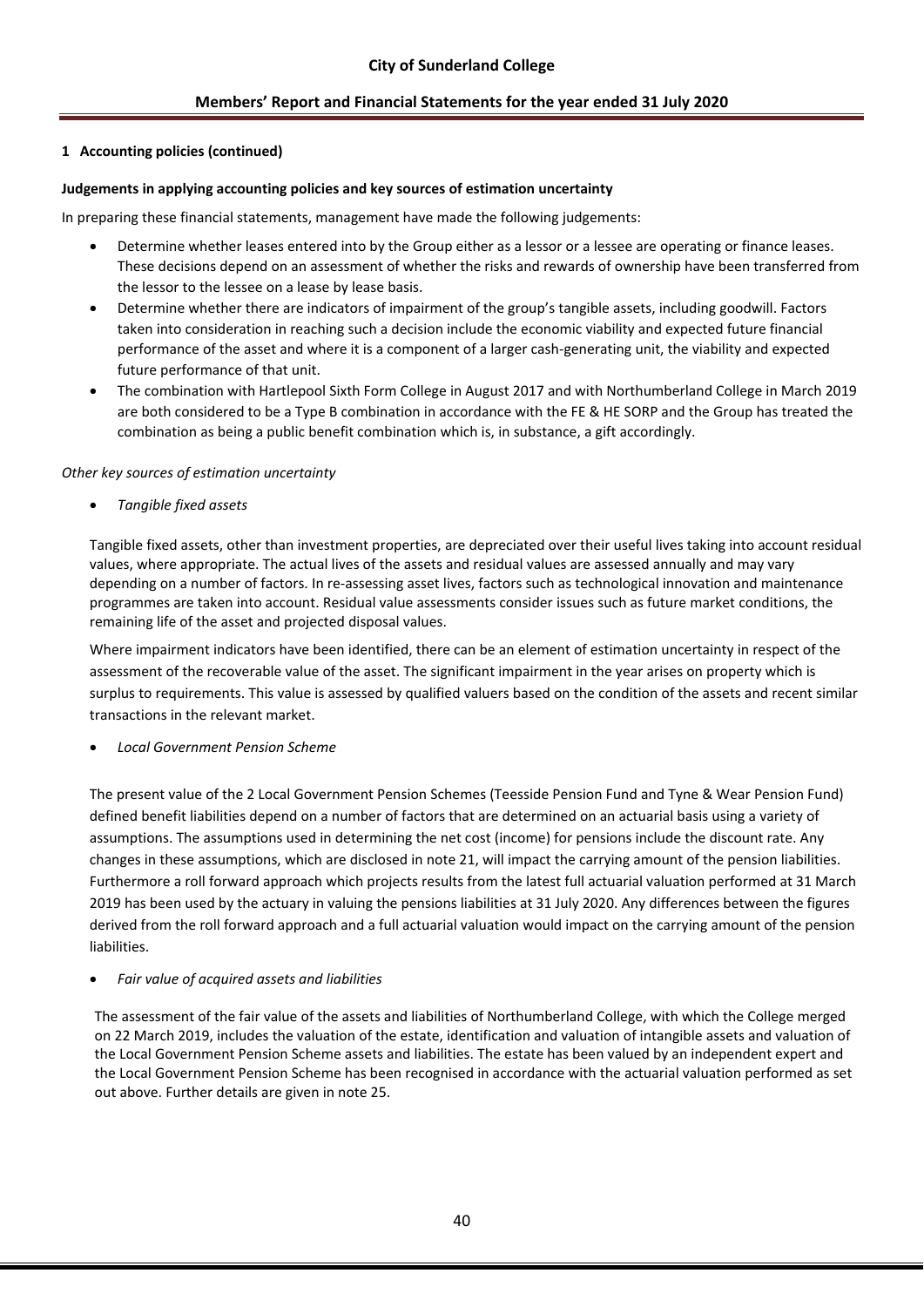# **2 Funding body grants**

|                                                           | Group<br>Year ended<br>31 July<br>2020<br>£'000 | <b>College</b><br>Year ended<br>31 July<br>2020<br>£'000 | Group<br>Year ended<br>31 July<br>2019<br>f'000 | College<br>Year ended<br>31 July<br>2019<br>£'000 |
|-----------------------------------------------------------|-------------------------------------------------|----------------------------------------------------------|-------------------------------------------------|---------------------------------------------------|
| Education and Skills Funding Agency - 16-18               | 25,646                                          | 25,646                                                   | 22,491                                          | 22,491                                            |
| Education and Skills Funding Agency - Adult               | 7,535                                           | 7,535                                                    | 7,484                                           | 7,484                                             |
| Education and Skills Funding Agency - Apprenticeships     | 4,763                                           | 4,763                                                    | 3,168                                           | 3,168                                             |
| Office for Students                                       | 611                                             | 611                                                      | 421                                             | 421                                               |
| <b>Specific grants</b>                                    |                                                 |                                                          |                                                 |                                                   |
| Education and Skills Funding Agency Other                 | 3,680                                           | 3,680                                                    | 2,305                                           | 2,305                                             |
| <b>Education and Skills Funding Agency Merger Funding</b> |                                                 |                                                          | 8,911                                           | 8,911                                             |
| Release of government capital grants                      | 700                                             | 700                                                      | 713                                             | 713                                               |
| <b>Higher Education grant</b>                             | 37                                              | 37                                                       | 3                                               | 3                                                 |
| <b>Total</b>                                              | 42,972                                          | 42,972                                                   | 45,496                                          | 45,496                                            |

# **3 Tuition fees and education contracts**

|                                    | Group                    | College      | Group        | <b>College</b> |
|------------------------------------|--------------------------|--------------|--------------|----------------|
|                                    | Year ended<br>Year ended |              | Year ended   | Year ended     |
|                                    | 31 July 2020             | 31 July 2020 | 31 July 2019 | 31 July 2019   |
|                                    | £'000                    | f'000        | f'000        | f'000          |
| Adult education fees               | 287                      | 287          | 216          | 216            |
| Apprenticeship fees and contract   | 98                       | 98           | 162          | 162            |
| Fees for FE loan supported courses | 1,464                    | 1,464        | 1,254        | 1,254          |
| Fees for HE loan supported courses | 3,416                    | 3,416        | 2,645        | 2,645          |
| International student fees         |                          |              | 58           | 58             |
| <b>Total tuition fees</b>          | 5,265                    | 5,265        | 4,335        | 4,335          |
| <b>Education contracts</b>         | 1,419                    | 1,419        | 1,462        | 1,462          |
| <b>Total</b>                       | 6,684                    | 6,684        | 5,797        | 5,797          |

## **4 Other income**

|                                         | Group        | College      | Group        | <b>College</b> |
|-----------------------------------------|--------------|--------------|--------------|----------------|
|                                         | Year ended   | Year ended   | Year ended   | Year ended     |
|                                         | 31 July 2020 | 31 July 2020 | 31 July 2019 | 31 July 2019   |
|                                         | £'000        | f'000        | f'000        | f'000          |
| Catering and residences                 | 587          | 551          | 770          | 675            |
| Other income generating activities      |              |              |              |                |
| Non-government capital grants           | 107          | 107          | 39           | 39             |
| Miscellaneous income                    | 1,175        | 1,074        | 1,124        | 1,005          |
| Coronavirus Job Retention Scheme income | 152          | 152          |              |                |
| <b>Total</b>                            | 2,021        | 1,884        | 1,933        | 1,719          |

The Corporation furloughed Catering Assistants, Estates Technicians, Zoo Hosts and Presenters, Business Executives, Training & Sales Advisors and Commercial staff under the governments Coronavirus Job Retention Scheme. The funding received of £152k relates to staff costs which are included within the staff costs note below.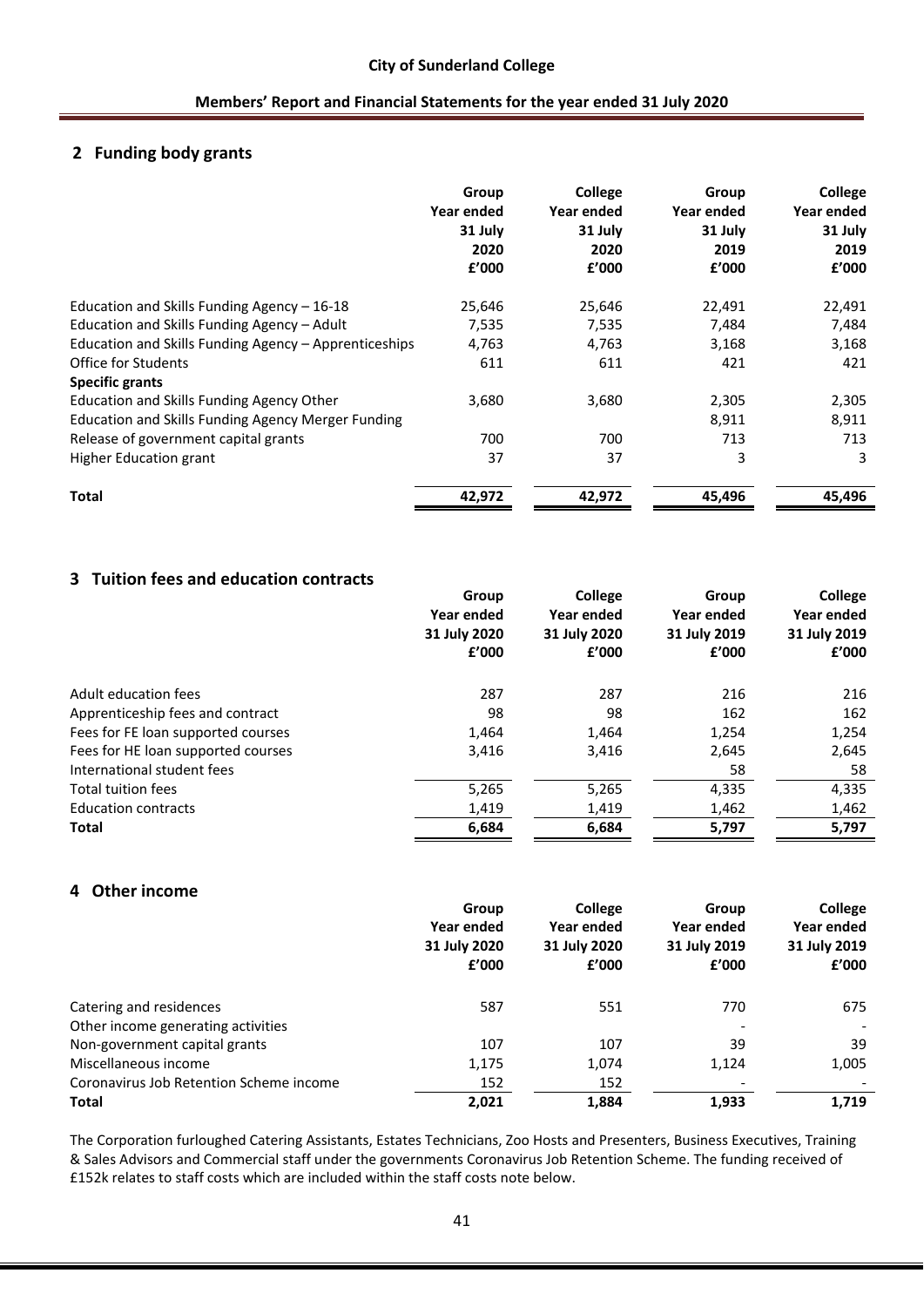# **City of Sunderland College**

### **Members' Report and Financial Statements for the year ended 31 July 2020**

# **5 Investment income**

|                                               | Group<br><b>Year ended</b><br>31 July 2020<br>£'000 | College<br>Year ended<br>31 July 2020<br>£'000 | Group<br>Year ended<br>31 July 2019<br>£'000 | <b>College</b><br>Year ended<br>31 July 2019<br>£'000 |
|-----------------------------------------------|-----------------------------------------------------|------------------------------------------------|----------------------------------------------|-------------------------------------------------------|
| Other interest receivable                     | 8                                                   | 8                                              | 6                                            | 6                                                     |
| <b>Total</b>                                  | 8                                                   | 8                                              | 6                                            | $6\phantom{1}$                                        |
| 6 Staff costs                                 |                                                     |                                                |                                              |                                                       |
|                                               | Group                                               | College                                        | Group                                        | <b>College</b>                                        |
|                                               | 2020                                                | 2020                                           | 2019                                         | 2019                                                  |
|                                               | No.                                                 | No.                                            | No.                                          | No.                                                   |
| Teaching staff                                | 573                                                 | 573                                            | 472                                          | 472                                                   |
| Non-teaching staff                            | 196                                                 | 194                                            | 188                                          | 181                                                   |
|                                               | 769                                                 | 767                                            | 660                                          | 653                                                   |
| Staff costs for the above persons             |                                                     |                                                |                                              |                                                       |
|                                               | Group                                               | <b>College</b>                                 | Group                                        | College                                               |
|                                               | <b>Year ended</b>                                   | <b>Year ended</b>                              | <b>Year ended</b>                            | Year ended                                            |
|                                               | 31 July 2020                                        | 31 July 2020                                   | 31 July 2019                                 | 31 July 2019                                          |
|                                               | £'000                                               | £'000                                          | £'000                                        | £'000                                                 |
| Wages and salaries                            | 22,693                                              | 22,597                                         | 18,816                                       | 18,695                                                |
| Social security costs                         | 2,197                                               | 2,193                                          | 1,840                                        | 1,834                                                 |
| Other pension costs                           | 6,732                                               | 6,725                                          | 5,656                                        | 5,641                                                 |
| Payroll sub total                             | 31,622                                              | 31,515                                         | 26,312                                       | 26,170                                                |
| Contracted out staffing services              | 2,148                                               | 2,148                                          | 1,463                                        | 1,463                                                 |
|                                               | 33,770                                              | 33,663                                         | 27,775                                       | 27,633                                                |
| Fundamental restructuring costs - Contractual | 414                                                 | 414                                            | 1,290                                        | 1,290                                                 |
| <b>Total staff costs</b>                      | 34,184                                              | 34,077                                         | 29,065                                       | 28,923                                                |

### **Key management personnel – Group and College**

Key management personnel are those persons having authority and responsibility for planning, directing and controlling the activities of the Group and are represented by the Senior Leadership Team, which comprises the Accounting Officer, Deputy Principal and Chief Operating Officer.

#### **Emoluments of key management personnel, Accounting Officer and other higher paid staff**

|                                                                         | 2020<br>No. | 2019<br>No. |
|-------------------------------------------------------------------------|-------------|-------------|
| The number of senior post-holders including the Accounting Officer was: |             |             |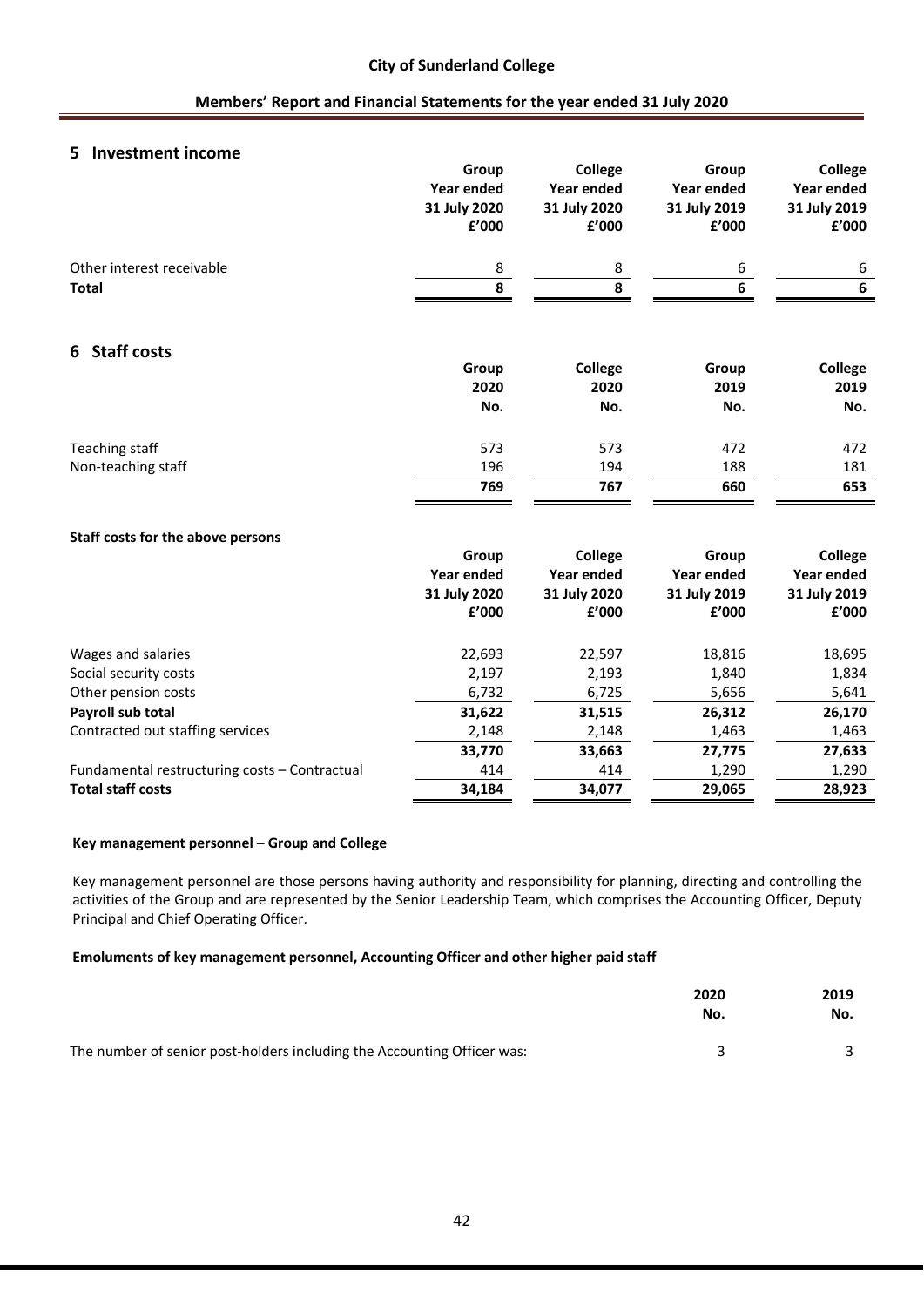## **6 Staff costs (continued)**

#### **Key management personnel – Group and College**

The number of key management personnel and other staff who received annual emoluments, excluding pension contributions but including benefits in kind, in the following ranges was:

|                      |      | Key management |      | <b>Other staff</b> |
|----------------------|------|----------------|------|--------------------|
|                      | 2020 | 2019           | 2020 | 2019               |
| £60,001 to £65,000   |      |                |      |                    |
| £65,001 to £70,000   |      |                |      |                    |
| £70,001 to £75,000   |      |                |      | $\mathbf 1$        |
| £75,001 to £80,000   |      |                |      |                    |
| £80,001 to £85,000   |      |                |      |                    |
| £85,001 to £90,000   |      |                |      |                    |
| £90,001 to £95,000   |      |                |      |                    |
| £95,001 to £100,000  |      |                |      |                    |
| £135,001 to £140,000 |      |                |      |                    |
|                      |      |                |      |                    |
|                      |      |                |      |                    |

| Key management personnel emoluments are made up as follows: | f'000 | £'000 |
|-------------------------------------------------------------|-------|-------|
| <b>Salaries</b>                                             | 324   | 319   |
| Employer's National Insurance                               | 41    | 41    |
|                                                             | 365   | 360   |
| Pension contributions                                       | 55    | 39    |
| <b>Total emoluments</b>                                     | 420   | 399   |

There were no amounts due to key management personnel that were waived in the year, nor any salary sacrifice arrangements in place.

The above emoluments include amounts payable to the Accounting Officer (who is also the highest paid officer) of:

| The Accounting Officer | Year ended<br>31 July 2020<br>£'000 | Year ended<br>31 July 2019<br>£000 |
|------------------------|-------------------------------------|------------------------------------|
| <b>Salaries</b>        | 140                                 | 139                                |
| Pension contributions  | 32                                  | 23                                 |

The pension contributions in respect of the Accounting Officer and senior post-holders are in respect of employer's contributions to the Teachers' Pension Scheme and Local Government Pension Scheme and are paid at the same rate as for other employees.

The Principal and Chief Executive reports to the Chair of Governors, who undertakes an annual review of her performance against the Group's objectives using qualitative and quantitative measure of performance.

Relationship of Principal/Chief Executive pay and remuneration expressed as a multiple

|                                                                                 | 2020 | 2019 |
|---------------------------------------------------------------------------------|------|------|
|                                                                                 |      |      |
| Principal's basic salary as a multiple of the median of all staff               | 5.30 | 5.35 |
| Principal and CEO's total remuneration as a multiple of the median of all staff | 5.30 | 5.35 |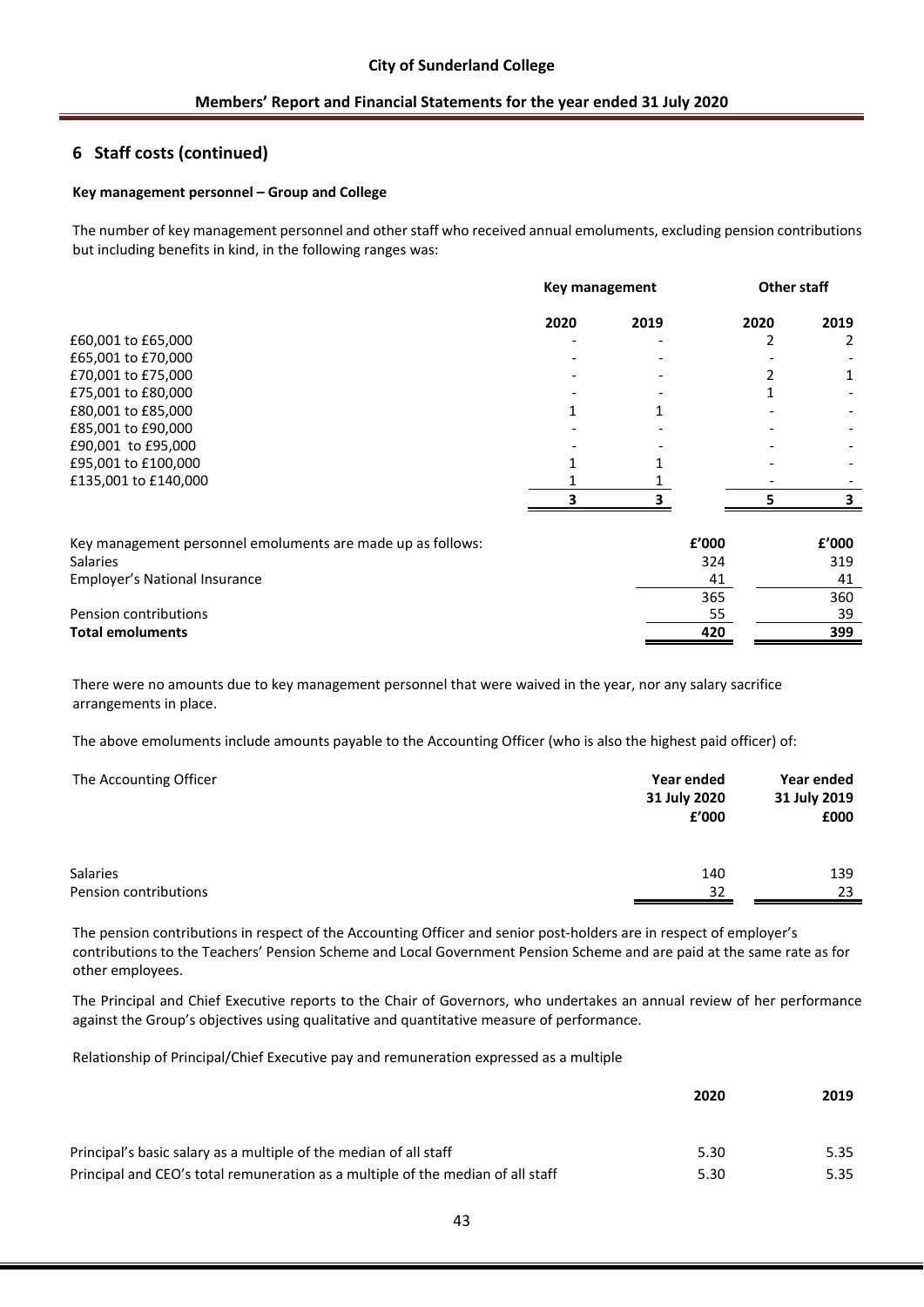# **7 Other operating expenses**

|                                  | Group        | <b>College</b> | Group        | College      |
|----------------------------------|--------------|----------------|--------------|--------------|
|                                  | Year ended   | Year ended     | Year ended   | Year ended   |
|                                  | 31 July 2020 | 31 July 2020   | 31 July 2019 | 31 July 2019 |
|                                  | f'000        | f'000          | £'000        | £'000        |
| Teaching costs                   | 4,205        | 4,205          | 3,357        | 3,357        |
| Non-teaching costs               | 4,441        | 4,670          | 3,721        | 3,640        |
| Premises costs                   | 4,532        | 4,532          | 3,344        | 3,344        |
| Payments to non-College partners | 1,344        | 1,344          | 1,994        | 1,994        |
| Total                            | 14,522       | 14,751         | 12,416       | 12,335       |

| Other operating expenses include:                           | Group<br>Year ended<br>31 July 2020<br>f'000 | Group<br>Year ended<br>31 July 2019<br>f'000 |
|-------------------------------------------------------------|----------------------------------------------|----------------------------------------------|
| Auditors' remuneration:                                     |                                              |                                              |
| financial statements 2020 audit MHA Tait Walker*            | 45                                           |                                              |
| financial statements 2019 audit KPMG LLP <sup>**</sup>      | 39                                           | 48                                           |
| other services provided by financial statements auditor     |                                              | 13                                           |
| internal audit***                                           | 14                                           |                                              |
| Hire of other assets $-$ operating leases                   | 1,292                                        | 1,242                                        |
| *includes £3,000 in relation to subsidiaries (2018/19 £nil) |                                              |                                              |

*\*\*includes £nil in relation to subsidiaries (2018/19 £2,000)* 

*\*\*includes £nil in relation to subsidiaries (2018/19 £nil)* 

# **8 Interest and other finance costs ‐ Group and College**

|                                           | Year ended<br>31 July 2020<br>f'000 | Year ended<br>31 July 2019<br>£'000 |
|-------------------------------------------|-------------------------------------|-------------------------------------|
| On bank loans, overdrafts and other loans | 596                                 | 1,023                               |
| Pension finance costs (note 21)<br>Total  | 505<br>1,101                        | 356<br>1,379                        |

# **9 Taxation (Group)**

|                                               | Year ended   | Year ended               |
|-----------------------------------------------|--------------|--------------------------|
|                                               | 31 July 2020 | 31 July 2019             |
|                                               | f'000        | £'000                    |
| United Kingdom corporation tax at 19 per cent |              |                          |
| (2019: 19 per cent)                           | -            | $\overline{\phantom{0}}$ |
| <b>Total</b>                                  |              |                          |
|                                               |              |                          |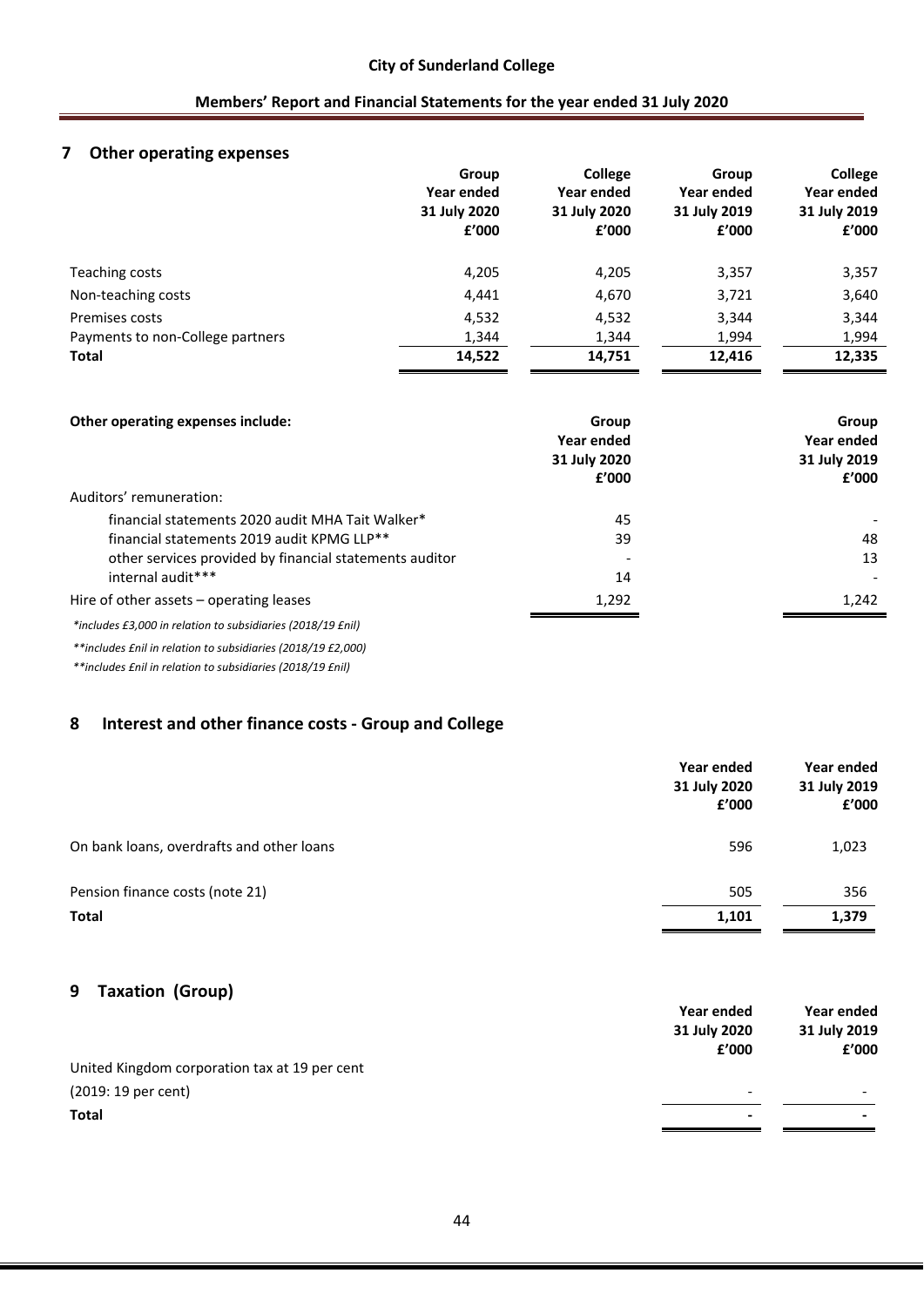### **10 Tangible Fixed Assets (Group)**

|                                     | <b>Freehold land</b><br>and buildings | <b>Equipment</b> | Livestock                    | <b>Total</b> |
|-------------------------------------|---------------------------------------|------------------|------------------------------|--------------|
|                                     | £'000                                 | £'000            | £'000                        | £'000        |
| Cost or deemed cost                 |                                       |                  |                              |              |
| At 1 August 2019                    | 140,478                               | 33,724           | 244                          | 174,446      |
| Additions                           | 6,621                                 | 667              |                              | 7,288        |
| Disposals                           | (15, 168)                             |                  | $\qquad \qquad \blacksquare$ | (15, 168)    |
| At 31 July 2020                     | 131,931                               | 34,391           | 244                          | 166,566      |
| Depreciation                        |                                       |                  |                              |              |
| At 1 August 2019                    | 29,427                                | 26,281           |                              | 55,708       |
| Charge for the year                 | 2,641                                 | 1,547            | 34                           | 4,222        |
| Elimination in respect of disposals | (14,054)                              |                  |                              | (14, 054)    |
| At 31 July 2020                     | 18,014                                | 27,828           | 34                           | 45,876       |
| Net book value at 31 July 2020      | 113,917                               | 6,563            | 210                          | 120,690      |
|                                     |                                       |                  |                              |              |
| Net book value at 31 July 2019      | 111,051                               | 7,443            | 244                          | 118,738      |

# **10 Tangible Fixed Assets (College)**

|                                     | <b>Freehold land</b><br>and buildings | Equipment | Livestock                | <b>Total</b> |
|-------------------------------------|---------------------------------------|-----------|--------------------------|--------------|
|                                     | £'000                                 | £'000     | £'000                    | £'000        |
| Cost or deemed cost                 |                                       |           |                          |              |
| At 1 August 2019                    | 140,474                               | 33,666    | 244                      | 174,384      |
| Acquired on Acquisition (Note 24)   | 4                                     | 48        |                          | 52           |
| Additions                           | 6,621                                 | 667       |                          | 7,288        |
| Disposals                           | (15, 168)                             |           |                          | (15, 168)    |
| At 31 July 2020                     | 131,931                               | 34,381    | 244                      | 166,556      |
| <b>Depreciation</b>                 |                                       |           |                          |              |
| At 1 August 2019                    | 29,426                                | 26,276    |                          | 55,702       |
| Charge for the year                 | 2,642                                 | 1,542     | 34                       | 4,218        |
| Elimination in respect of disposals | (14,054)                              |           | $\overline{\phantom{a}}$ | (14, 054)    |
| At 31 July 2020                     | 18,014                                | 27,818    | 34                       | 45,866       |
| Net book value at 31 July 2020      | 113,917                               | 6,563     | 210                      | 120,690      |
|                                     |                                       |           |                          |              |
| Net book value at 31 July 2019      | 111,048                               | 7,390     | 244                      | 118,682      |

Land and buildings with a net book value of £4,466,000 (20*19: £4,568,000*) have been financed by exchequer funds. Should these assets be sold, the Group may be liable, under the terms of the Financial Memorandum with the Education and Skills Funding Agency to surrender the proceeds.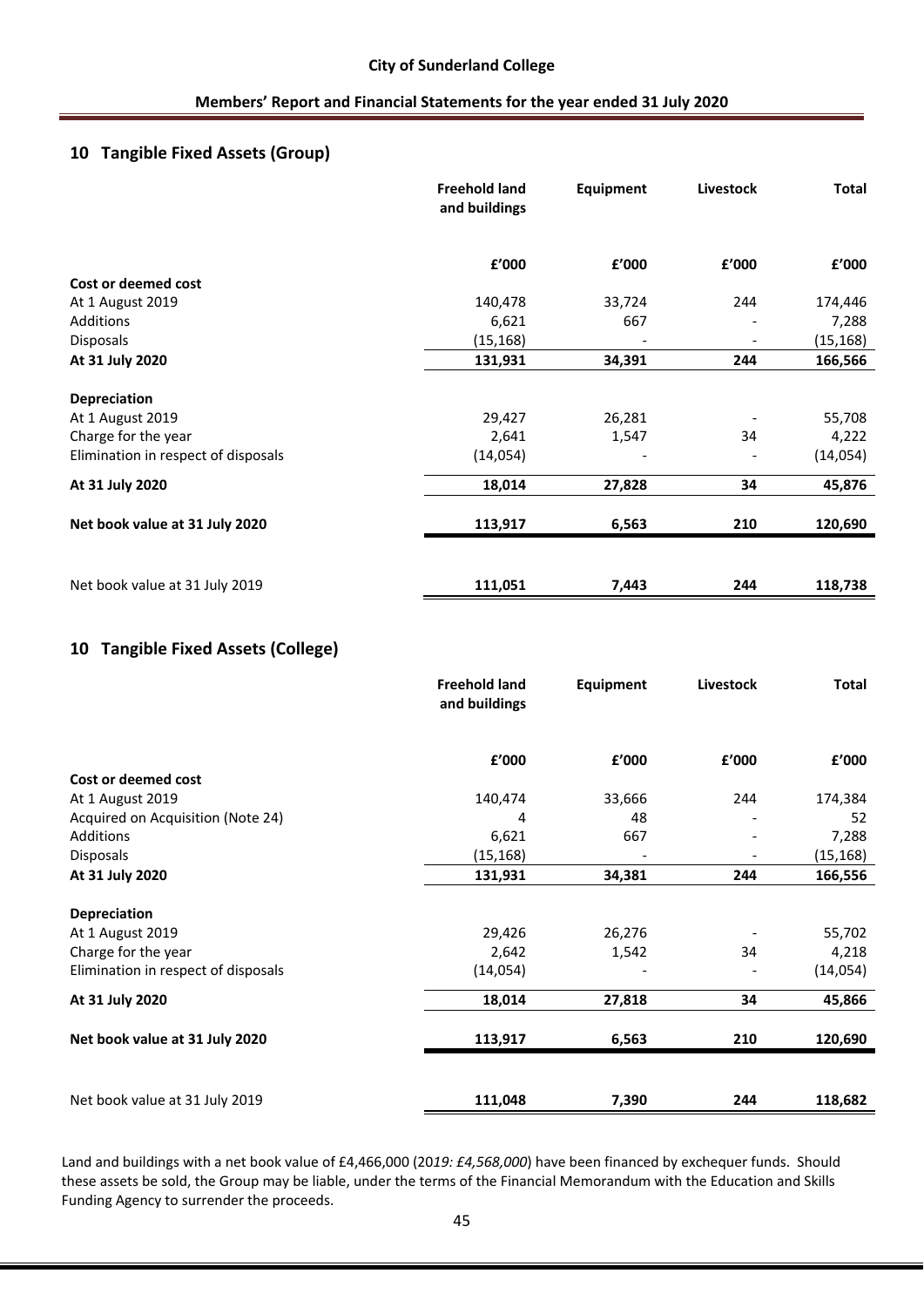### **11 Investments**

|                                     | <b>College</b> | <b>College</b> |
|-------------------------------------|----------------|----------------|
|                                     | 31 July 2020   | 31 July 2019   |
|                                     |                |                |
| Cost                                |                |                |
| Investments in subsidiary companies |                |                |
|                                     |                |                |

The Group owns 100% of the issued ordinary £1 shares of Kirkley Hall Limited, Business Solutions Recruitment Services Limited, Blue Square Trading Limited, COSC Supplies Limited and Sunderland College Enterprises Limited, companies incorporated in England and Wales.

The principal business activities of these companies are:

Kirkley Hall Limited – was various commercial operations from the Kirkley Hall site, Northumberland – Trade ceased 31 October 2019.

Business Solutions Recruitment Services – recruitment services, although this company is no longer operating. The company is in the process of voluntary strike off.

Blue Square Trading Limited, Bede Centre, Durham Road, Sunderland. SR3 4AH – dormant;

COSC Supplies Limited, Bede Centre, Durham Road, Sunderland. SR3 4AH – dormant;

Sunderland College Enterprises Limited, Bede Centre, Durham Road, Sunderland. SR3 4AH – dormant

# **12 Debtors**

|                                     | Group        | <b>College</b>               | Group                    | <b>College</b> |
|-------------------------------------|--------------|------------------------------|--------------------------|----------------|
|                                     | 31 July 2020 | 31 July 2020                 | 31 July 2019             | 31 July 2019   |
|                                     | £'000        | f'000                        | f'000                    | f'000          |
| Amounts falling due within one year |              |                              |                          |                |
| Trade receivables                   | 309          | 309                          | 1,147                    | 1,126          |
| Amounts owed by group undertakings: |              |                              |                          |                |
| Subsidiary undertaking              |              | $\qquad \qquad \blacksquare$ | $\overline{\phantom{a}}$ | 297            |
| Prepayments and accrued income      | 1,026        | 1,026                        | 1,067                    | 1,059          |
| <b>Total</b>                        | 1,335        | 1,335                        | 2,214                    | 2,482          |

### **13 Creditors: amounts falling due within one year**

|                                             | <b>Group</b><br>31 July 2020<br>£'000 | <b>College</b><br>31 July 2020<br>f'000 | Group<br>31 July 2019<br>f'000 | College<br>31 July 2019<br>£'000 |
|---------------------------------------------|---------------------------------------|-----------------------------------------|--------------------------------|----------------------------------|
| Loans and overdrafts                        | 561                                   | 561                                     | 1,760                          | 1,760                            |
| Obligations under finance leases            | 212                                   | 212                                     | 265                            | 265                              |
| Trade payables                              | 1,628                                 | 1,628                                   | 1,905                          | 1,805                            |
| Taxation and social security                | 888                                   | 888                                     | 608                            | 584                              |
| Accruals and deferred income                | 3,142                                 | 3,142                                   | 5,867                          | 5,813                            |
| Deferred income - government capital grants | 858                                   | 858                                     | 863                            | 863                              |
|                                             | 7,289                                 | 7,289                                   | 11,268                         | 11,090                           |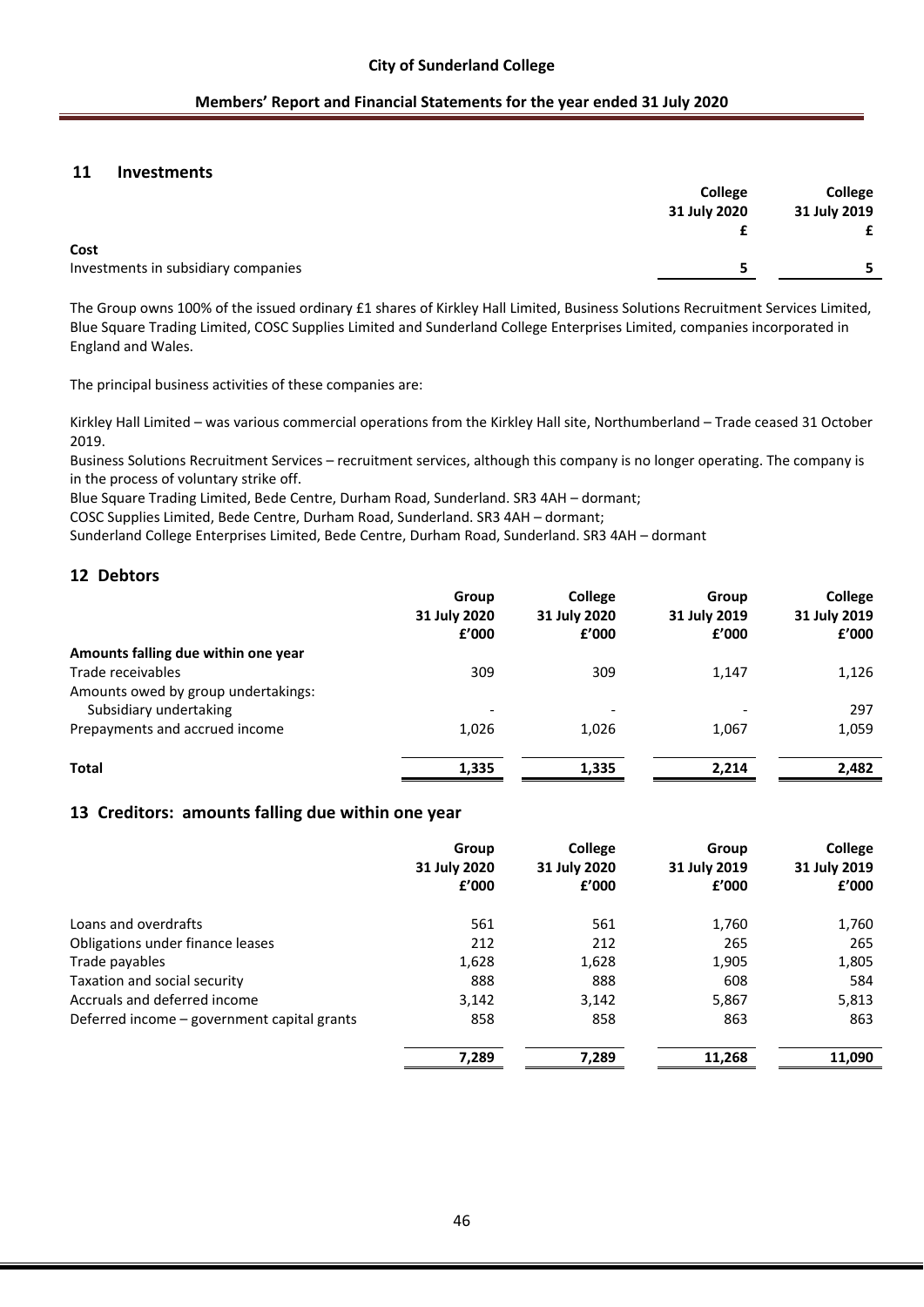## **14 Creditors: amounts falling due after one year**

|                                             | Group<br>31 July 2020<br>f'000 | College<br>31 July 2020<br>f'000 | Group<br>31 July 2019<br>f'000 | College<br>31 July 2019<br>f'000 |
|---------------------------------------------|--------------------------------|----------------------------------|--------------------------------|----------------------------------|
| Loans                                       | 12,116                         | 12,116                           | 12,396                         | 12,396                           |
| Obligations under finance leases            | 402                            | 402                              | 621                            | 621                              |
| Deferred income - government capital grants | 32,654                         | 32,654                           | 27.143                         | 27,143                           |
|                                             | 45,172                         | 45,172                           | 40,160                         | 40,160                           |

# **15 Maturity of debt – Group and College**

|                                          | 31 July 2020<br>f'000 | 31 July 2019<br>f'000 |
|------------------------------------------|-----------------------|-----------------------|
| Loans<br>Loans are repayable as follows: |                       |                       |
| In one year or less on demand            | 561                   | 1,760                 |
| Between one and two years                | 828                   | 676                   |
| Between two and five years               | 2,110                 | 2,128                 |
| In five years or more                    | 9,178                 | 9,592                 |
| <b>Total</b>                             | 12,677                | 14,156                |

 Loans repayable are analysed above based on committed repayment dates as set out within each loan agreement.

The Group has six term loans, these are included above, net of unamortised issue costs of £81,000 (2019: £115,000). All loans are secured on Group Land & Buildings.

The first loan has an overall balance of £4,309,000, is repayable over twenty years, with interim reviews every five years, at which time the term can be extended, on agreement by both parties. No element of this loan is currently secured on a fixed rate.

The second loan is a revolving facility of £273,000 repayable on 30 July 2022. This loan incurs interest on a floating basis.

The third and fourth loans transferred to the Group and College on the acquisition of Hartlepool Sixth Form Group on 1 August 2017. One of these loans is fixed, has an outstanding balance of £1,181,000, is repayable by 28 March 2035 and bears interest at 7.05%. The other loan is floating, repayable by 28 December 2022 and has an outstanding balance of £62,000.

The fifth and sixth loans transferred to the Group and College on the acquisition of Northumberland College on 22 March 2019 and both of these are fixed. One of these loans has an outstanding balance of £1,245,000, is repayable by 31 March 2026 and bears interest at 3.72%. The other loan has an outstanding balance of £5,688,000, is repayable by 31 March 2055 and bears interest at 4.55%.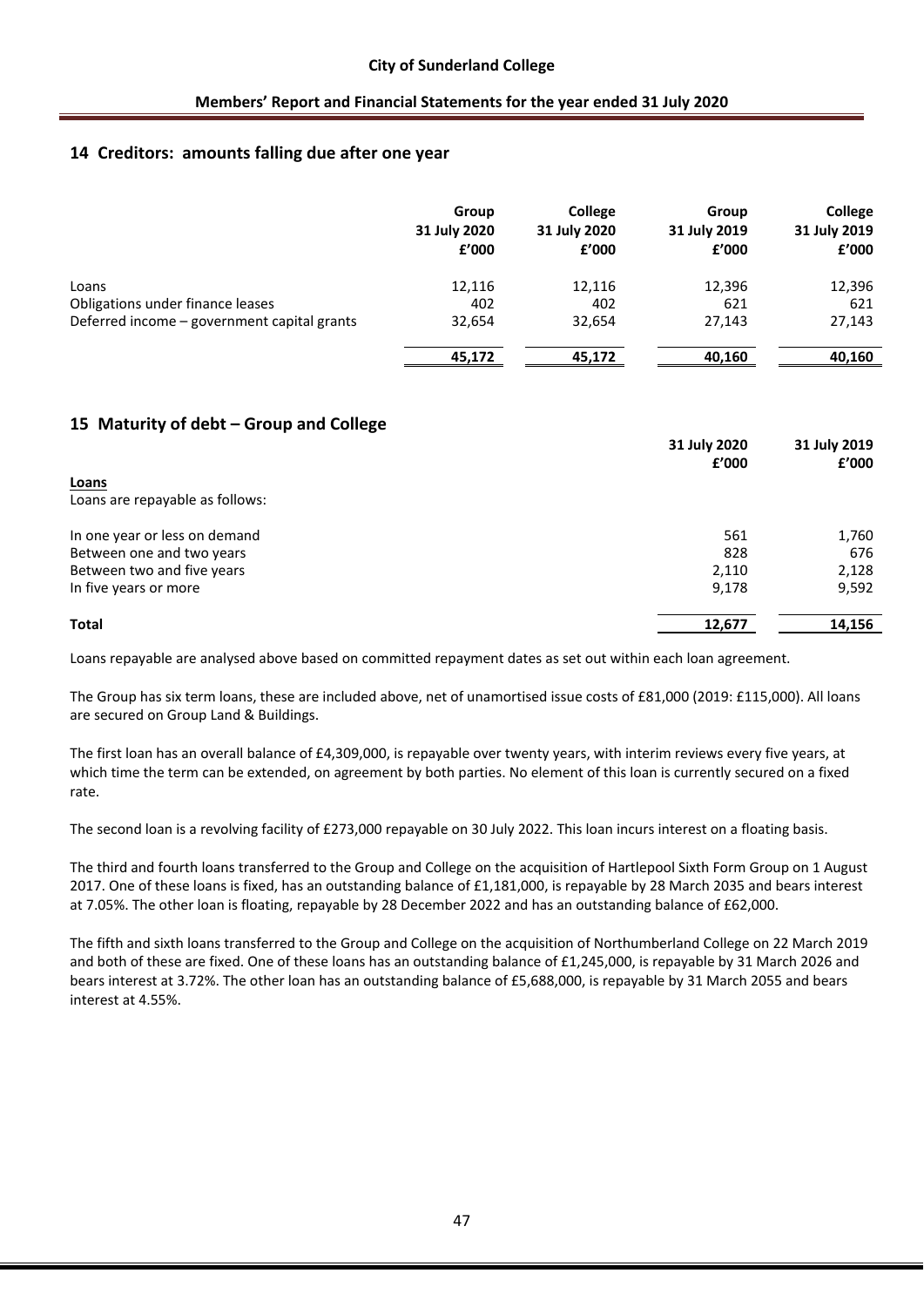# **15 Maturity of debt – Group and College (continued)**

|                                          | 31 July 2020<br>f'000 | 31 July 2019<br>f'000 |
|------------------------------------------|-----------------------|-----------------------|
| <b>Finance leases</b>                    |                       |                       |
| Finance leases are repayable as follows: |                       |                       |
| In one year or less                      | 212                   | 265                   |
| Between one and two years                | 188                   | 210                   |
| Between two and five years               | 214                   | 411                   |
| In five years or more                    |                       |                       |
| Total                                    | 614                   | 886                   |

The finance leases shown transferred to the Group and College on the acquisition of Northumberland College on 22 March 2019. The obligations are secured on the assets to which they relate.

### **16 Provisions ‐ Group and College**

|                           | <b>Defined</b><br>benefit<br>obligations | <b>Restructuring</b> | <b>Enhanced</b><br><b>Pensions</b> | <b>Onerous</b><br>Leases | <b>Deferred</b><br>Grants | Total   |
|---------------------------|------------------------------------------|----------------------|------------------------------------|--------------------------|---------------------------|---------|
|                           | f'000                                    | f'000                | f'000                              | f'000                    | f'000                     | f'000   |
| At 1 August 2019          | 23,835                                   | 768                  | 3,740                              | 1,024                    | 2,334                     | 31,701  |
| Expenditure in the period | (1,832)                                  | (1,182)              | (272)                              | (39)                     |                           | (3,318) |
| Created in the year       | 34,612                                   | 414                  | 352                                | (50)                     |                           | 35,328  |
| At 31 July 2020           | 56,615                                   | 0                    | 3,820                              | 935                      | 2.341                     | 63,711  |

Defined benefit obligations relate to the liabilities under the Group's membership of Local Government Pension Schemes. Further details are given in Note 21.

The restructuring provision relates to estimated statutory obligations outstanding for a restructuring exercise which was ongoing at the 31<sup>st</sup> July 2019 and which were paid out during the course of the 2019-20 financial year.

The enhanced pension provision relates to the cost of staff who have already left the Group's employ. This provision has been recalculated in accordance with guidance issued by the funding bodies.

Other provisions arising on acquisition relate to the costs of onerous leases which transferred to the Group upon merger with Northumberland College.

Deferred grants are amounts due to funding bodies.

The principal assumptions for the calculation of Enhanced Pensions are:

|                | 2020 | 2019 |
|----------------|------|------|
| Inflation rate | 2.3% | 2.2% |
| Discount rate  | 1.4% | 2.0% |

### **17 Cash and cash equivalents**

|                                    | At 1 August<br>2019 | <b>Cash flows</b> | Other<br>changes | At 31 July<br>2020 |
|------------------------------------|---------------------|-------------------|------------------|--------------------|
|                                    | £'000               | £'000             | £'000            | £'000              |
| Group<br>Cash and cash equivalents | 1,351               | (876)             | -                | 475                |
| <b>Total</b>                       | 1,351               | 876               | -                | 475                |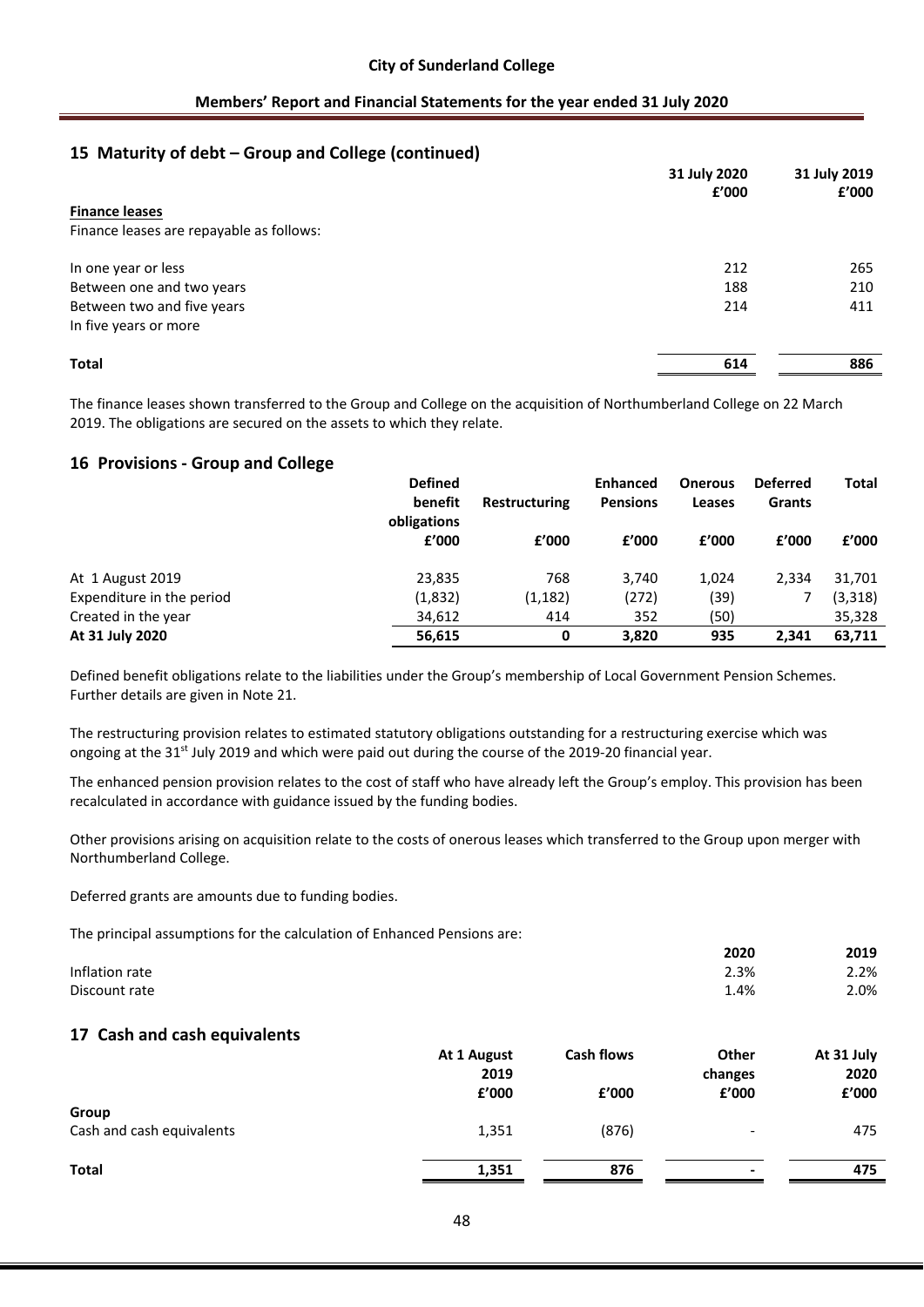| 18 Capital and other commitments             | Group<br>2020<br>f'000 | Group<br>2019<br>£'000 |
|----------------------------------------------|------------------------|------------------------|
| Commitments contracted for at 31 July        | 1,105                  | 183                    |
| 19 Financial instruments                     | Group<br>2020<br>f'000 | Group<br>2019<br>£'000 |
| Financial assets held at amortised cost      |                        |                        |
| Trade receivables                            | 309                    | 1,147                  |
| Accrued income                               | 429                    | 569                    |
| Financial liabilities held at amortised cost |                        |                        |
| Trade payables                               | 1,628                  | 1,905                  |
| <b>Bank loans</b>                            | 12,677                 | 14,156                 |
| Accruals                                     | 2,919                  | 4,780                  |
| Obligations under finance leases             | 614                    | 886                    |

# **20 Lease obligations**

At 31 July the Group had minimum lease payments under non‐cancellable operating leases as follows:

|                                                   | Year ended   | Year ended   |
|---------------------------------------------------|--------------|--------------|
| Future minimum lease payments due                 | 31 July 2020 | 31 July 2019 |
|                                                   | f'000        | £'000        |
| Land and buildings                                |              |              |
| Not later than one year                           | 97           | 107          |
| after than one year and not later than five years | 218          | 276          |
| Later than five years                             | 242          | 281          |
|                                                   | 557          | 664          |
|                                                   |              |              |
| Other                                             |              |              |
| Not later than one year                           | 1,019        | 1,130        |
| Later than one year and not later than five years | 118          | 1,192        |
| Later than five years                             |              |              |
|                                                   | 1,137        | 2,322        |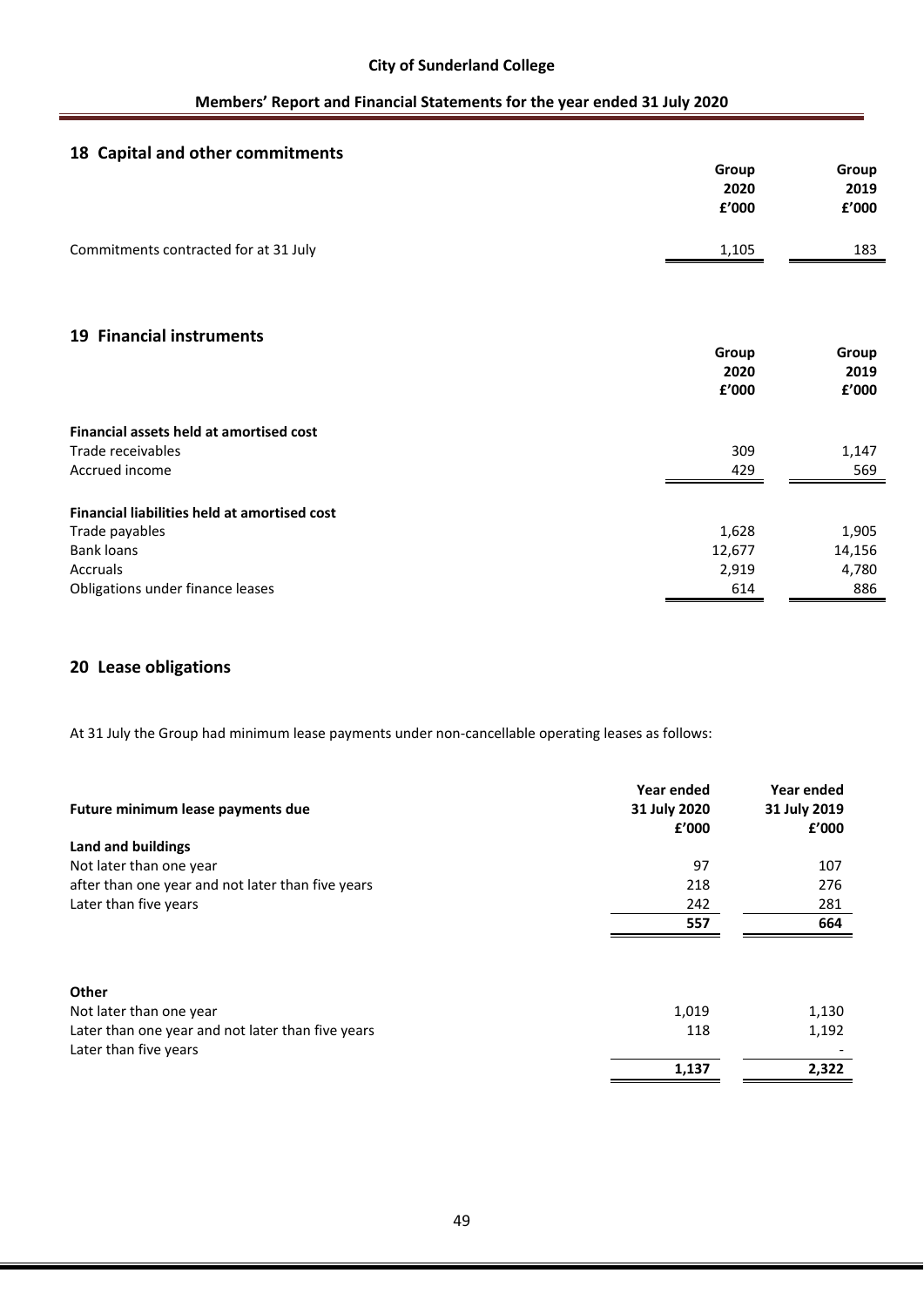# **21 Defined benefit obligations**

The Group's employees belong to three principal post-employment pension schemes: the Teachers' Pension Scheme England and Wales (TPS) for academic and related staff; and two Local Government Pension Schemes (LGPS) for non‐teaching staff. The LGPS schemes are managed by Tyne and Wear Pension Fund and Teesside Pension Fund. All schemes are defined‐benefit plans.

The pension costs are assessed in accordance with the advice of independent qualified actuaries. The latest formal actuarial valuation of the TPS was as at 31 March 2016 and of the LGPS 31 March 2019.

|                                                              |       | Year ended<br>31 July 2020 |       | Year ended<br>31 July 2019 |
|--------------------------------------------------------------|-------|----------------------------|-------|----------------------------|
| Total pension cost for the year                              |       | £'000                      |       | £'000                      |
| Teacher's Pension Scheme: contributions paid                 |       | 2,749                      |       | 1,616                      |
| Tyne and Wear Local Government Pension Scheme:               |       |                            |       |                            |
| Contributions paid                                           | 1,780 |                            | 1,560 |                            |
| FRS 102 (28) charge                                          | 1,700 |                            | 2,250 |                            |
| Charge to the Statement of Comprehensive Income              |       | 3,480                      |       | 3,810                      |
| Teesside Local Government Pension Scheme:                    |       |                            |       |                            |
| Contributions paid                                           | 52    |                            | 58    |                            |
| FRS 102 (28) charge                                          | 92    |                            | 101   |                            |
| Charge to the Statement of Comprehensive Income              |       | 144                        |       | 159                        |
| Enhanced pension charge to Statement of Comprehensive Income |       | 352                        |       | 71                         |
| <b>Total Pension cost for year</b>                           |       | 6,725                      |       | 5,656                      |

The pension costs are assessed in accordance with the advice of independent qualified actuaries. The latest formal actuarial valuation of the TPS was 31 March 2016 and of the LGPS 31 March 2019.

Contributions amounting to £324,000 (*2018/19: £326,000*) were payable to the schemes at the balance sheet date and are included in creditors.

#### **Teachers' Pension Scheme**

The Teachers' Pension Scheme (TPS) is a statutory, contributory, defined benefit scheme, governed by the Teachers' Pension Scheme Regulations 2014. These regulations apply to teachers in schools, colleges and other educational establishments. Membership is automatic for teachers and lecturers at eligible institutions. Teachers and lecturers are able to opt out of the TPS.

The TPS is an unfunded scheme and members contribute on a 'pay as you go' basis – these contributions, along with those made by employers, are credited to the Exchequer under arrangements governed by the above Act. Retirement and other pension benefits are paid by public funds provided by Parliament.

Under the definitions set out in FRS 102 (28.11), the TPS is a multi‐employer pension plan. The Group is unable to identify its share of the underlying assets and liabilities of the plan.

Accordingly, the Group has taken advantage of the exemption in FRS 102 and has accounted for its contributions to the scheme as if it were a defined‐contribution plan. The Group has set out above the information available on the plan and the implications for the Group in terms of the anticipated contribution rates.

The valuation of the TPS is carried out in line with regulations made under the Public Service Pension Act 2013. Valuations credit the teachers' pension account with a real rate of return assuming funds are invested in notional investments that produce that real rate of return.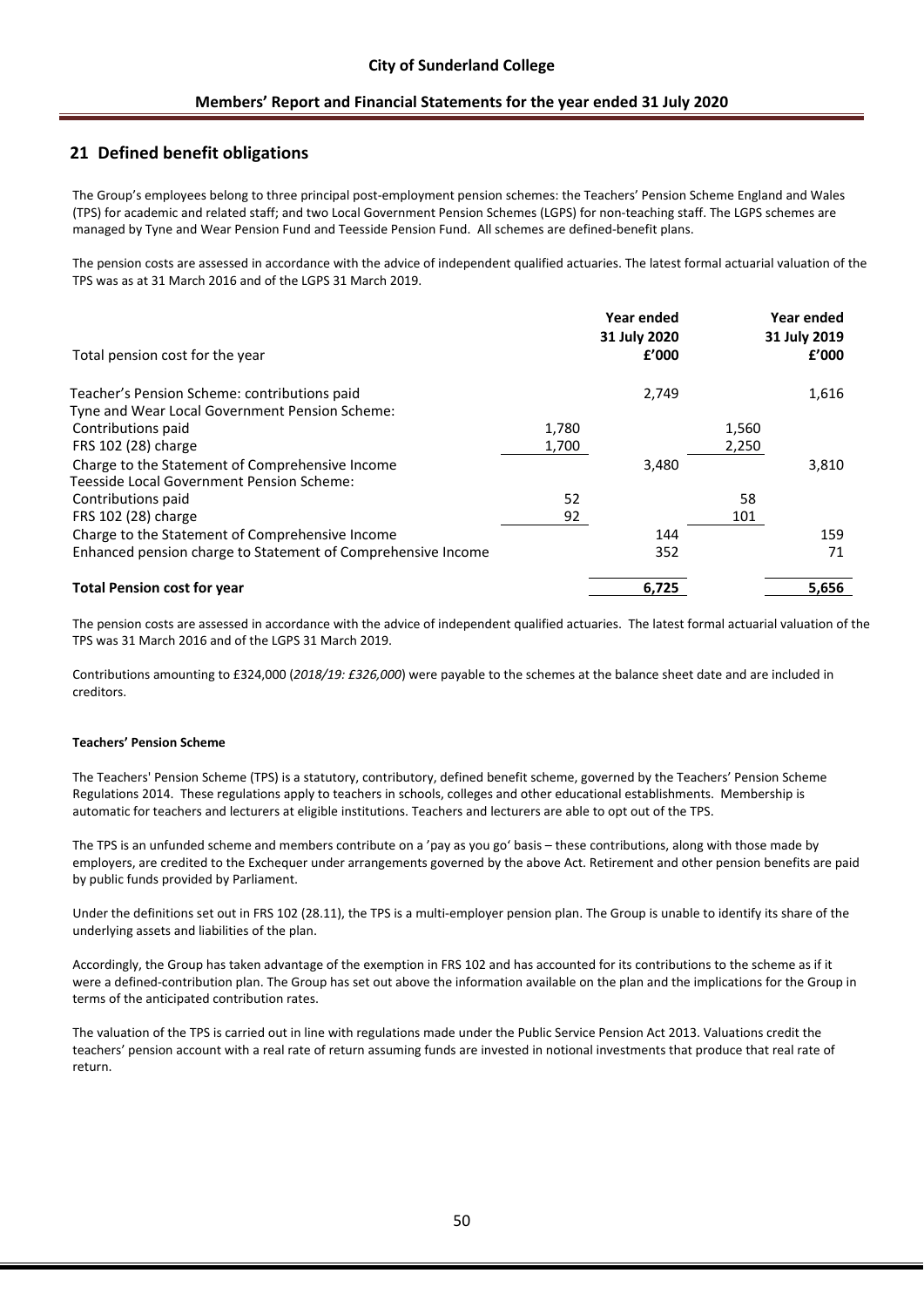## **21 Defined benefit obligations (continued)**

The latest actuarial review of the TPS was carried out as at 31 March 2016. The valuation report was published by the Department for Education (the Department in April 2019. The valuation reported total scheme liabilities (pensions currently in payment and the estimated cost of future benefits) for service to the effective date of £218 billion, and notional assets (estimated future contributions together with the notional investments held at the valuation date) of £198 billion giving a notional past service deficit of £22 billion.

As a result of the valuation, new employer contribution rates were set at 23.68% of pensionable pay from September 2019 onwards (compared to 16.48% during 2018/9). DfE has agreed to pay a teacher pension employer contribution grant to cover the additional costs during the 2019‐20 academic year.

A full copy of the valuation report and supporting documentation can be found on the Teachers' Pension Scheme website.

The pension costs paid to TPS in the year amounted to £2,749,000 (2018/19: £1,616,000)

#### **FRS 102 (28)**

Under the definitions set out in FRS 102 (28.11), the TPS is a multi-employer pension plan. The Group is unable to identify its share of the underlying assets and liabilities of the plan.

Accordingly, the Group has taken advantage of the exemption in FRS 102 and has accounted for its contributions to the scheme as if it were a defined‐contribution plan. The Group has set out above the information available on the plan and the implications for the Group in terms of the anticipated contribution rates.

#### **Tyne and Wear Local Government Pension Scheme ‐ Group and College**

The Tyne and Wear LGPS is a funded defined-benefit scheme, with the assets held in separate funds administered by Tyne and Wear Pension Fund. The total contribution made for the year ended 31 July 2019 was £2,310,000 of which employer's contributions totalled £1,780,000 and employees' contributions totalled £530,000. The agreed contribution was 18.4% of pensionable pay for employers, rising to 18.7% from April 2020 and a variable rate related to pensionable pay for employees.

#### **Principal Actuarial Assumptions**

The following information is based on a full actuarial valuation of the fund as at 31 March 2019, updated to 31 July 2020 by a qualified independent actuary.

|                                                    | At 31 July | At 31 July |  |
|----------------------------------------------------|------------|------------|--|
|                                                    | 2020       | 2019       |  |
| Rate of increase in salaries                       | 3.8%       | 3.7%       |  |
| Rate of increase for pensions in payment/inflation | 2.3%       | 2.2%       |  |
| Discount rate for scheme liabilities               | 1.4%       | 2.2%       |  |
| Inflation assumption (CPI)                         | 2.3%       | 2.2%       |  |
| Commutation of pensions to lump sums               | 50.0%      | 50.0%      |  |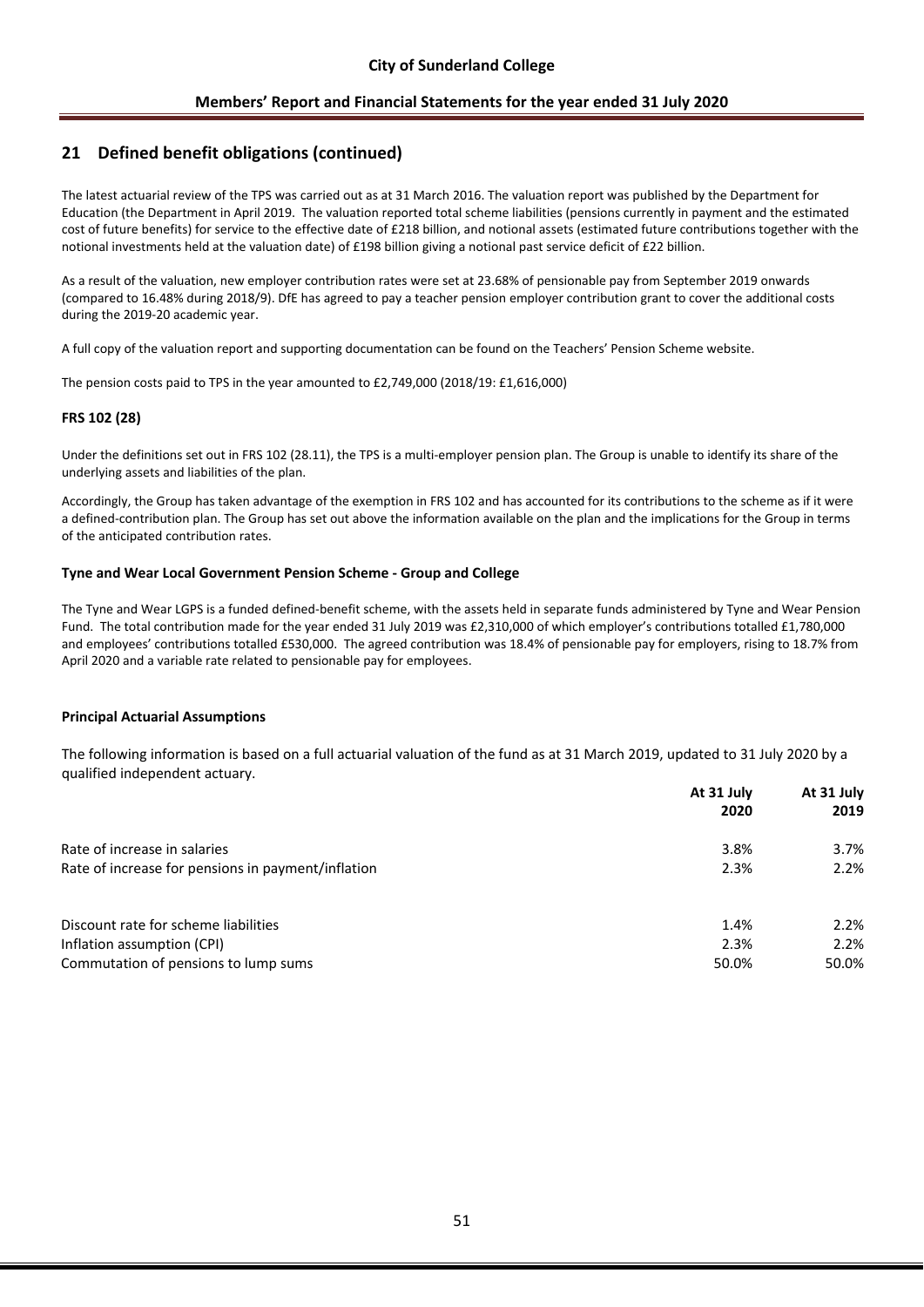# **21 Defined benefit obligations (continued)**

#### **Tyne and Wear Local Government Pension Scheme – Group and College (continued)**

|                      | At 31 July<br>2020 | At 31 July<br>2019 |
|----------------------|--------------------|--------------------|
| Retiring today       |                    |                    |
| Males                | 21.8               | 21.9               |
| Females              | 25.0               | 25.1               |
| Retiring in 20 Years |                    |                    |
| Males                | 23.5               | 23.6               |
| Females              | 26.8               | 26.9               |

The fair value of the estimated asset allocation of the Tyne and Wear Pension Fund were as follows:

|                                 | Value at<br>31 July 2020<br>f'000 | Value at<br>31 July 2019<br>£'000 |
|---------------------------------|-----------------------------------|-----------------------------------|
| Equities                        | 49,510                            | 63,400                            |
| <b>Government Bonds</b>         | 2,220                             | 4,200                             |
| Corporate Bonds                 | 21,190                            | 11,330                            |
| Property                        | 8,510                             | 8,690                             |
| Cash                            | 1,760                             | 1,760                             |
| Other                           | 9,350                             | 8,300                             |
| Total fair value of plan assets | 92,540                            | 97,680                            |
| Actual return on plan assets    | (4,610)                           | 7,790                             |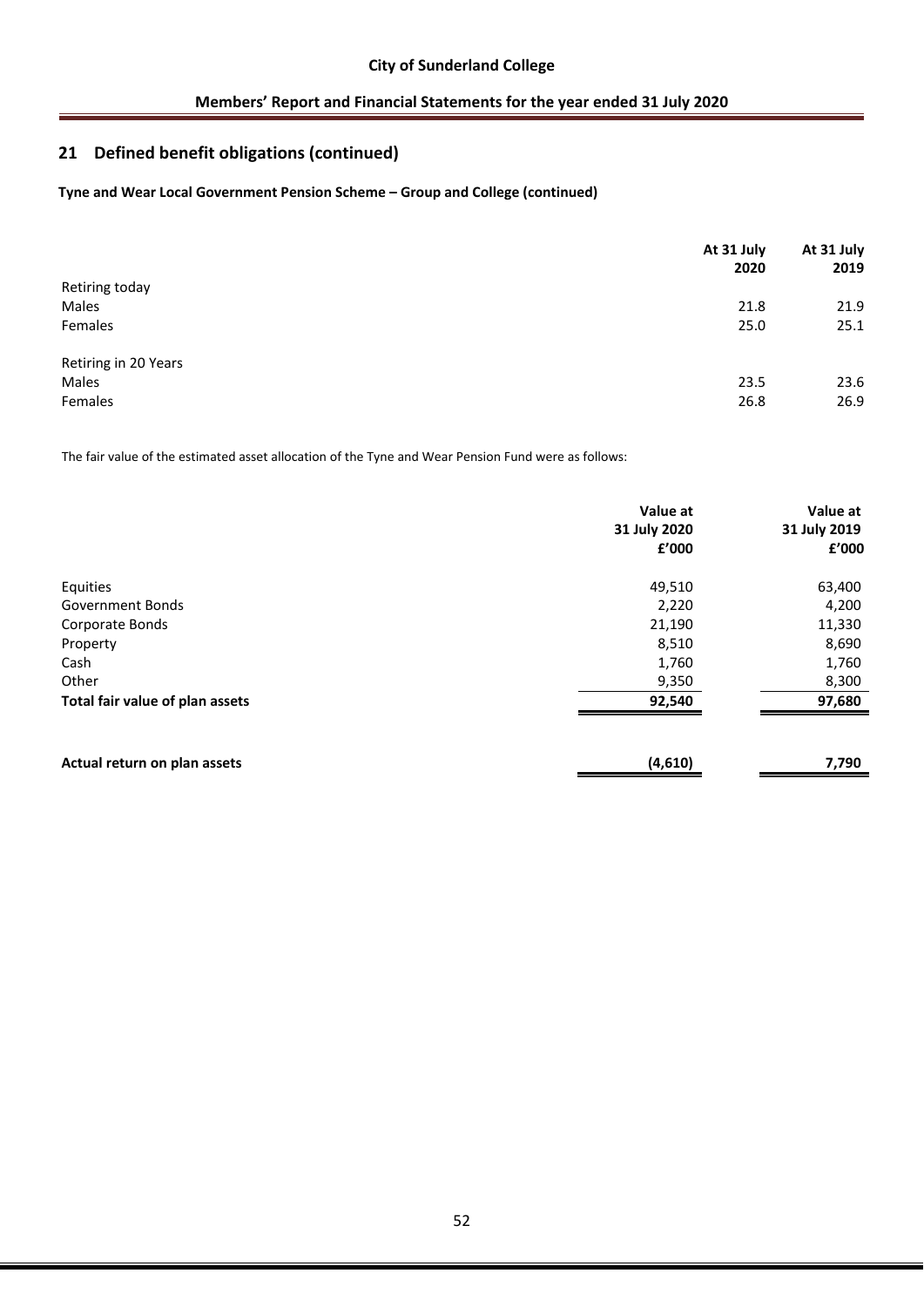# **21 Defined benefit obligations (continued)**

**Tyne and Wear Local Government Pension Scheme – Group and College (continued)** 

The amount included in the balance sheet in respect of the defined benefit pension plan is as follows:

|                                         | 31 July 2020<br>£'000 | 31 July 2019<br>f'000 |
|-----------------------------------------|-----------------------|-----------------------|
| Fair value of plan assets               | 92,540                | 97,680                |
| Present value of plan liabilities       | (146, 440)            | (120, 270)            |
| <b>Net pensions liability (Note 16)</b> | (53,900)              | (22, 590)             |

**Amounts recognised in the Statement of Comprehensive Income in respect of the plan are as follows:**

|                                                                  | <b>Year ended</b><br>31 July 2020 | <b>Year ended</b><br>31 July 2019 |
|------------------------------------------------------------------|-----------------------------------|-----------------------------------|
|                                                                  | f'000                             | f'000                             |
| Amounts included in staff costs                                  |                                   |                                   |
| Current service cost                                             | 3,430                             | 2,280                             |
| Past service cost                                                | 50                                | 1,530                             |
| <b>Total</b>                                                     | 3,480                             | 3,810                             |
|                                                                  | Year ended                        | Year ended                        |
|                                                                  | 31 July 2020                      | 31 July 2019                      |
|                                                                  | £'000                             | £'000                             |
| Amounts included in interest and other finance costs             |                                   |                                   |
| Net pension finance costs                                        | 480                               | 340                               |
| <b>Pension finance cost</b>                                      | 480                               | 340                               |
| Amount recognised in Other Comprehensive Income                  | Year ended                        | Year ended                        |
|                                                                  | 31 July 2020                      | 31 July 2019                      |
|                                                                  | f'000                             | f'000                             |
| Return on pension plan assets                                    | (6, 750)                          | 5,760                             |
| Experience gains/(losses) arising on defined benefit obligations | (22, 380)                         | (9,450)                           |
| Amount recognised in Other Comprehensive Income                  | (29, 130)                         | (3,690)                           |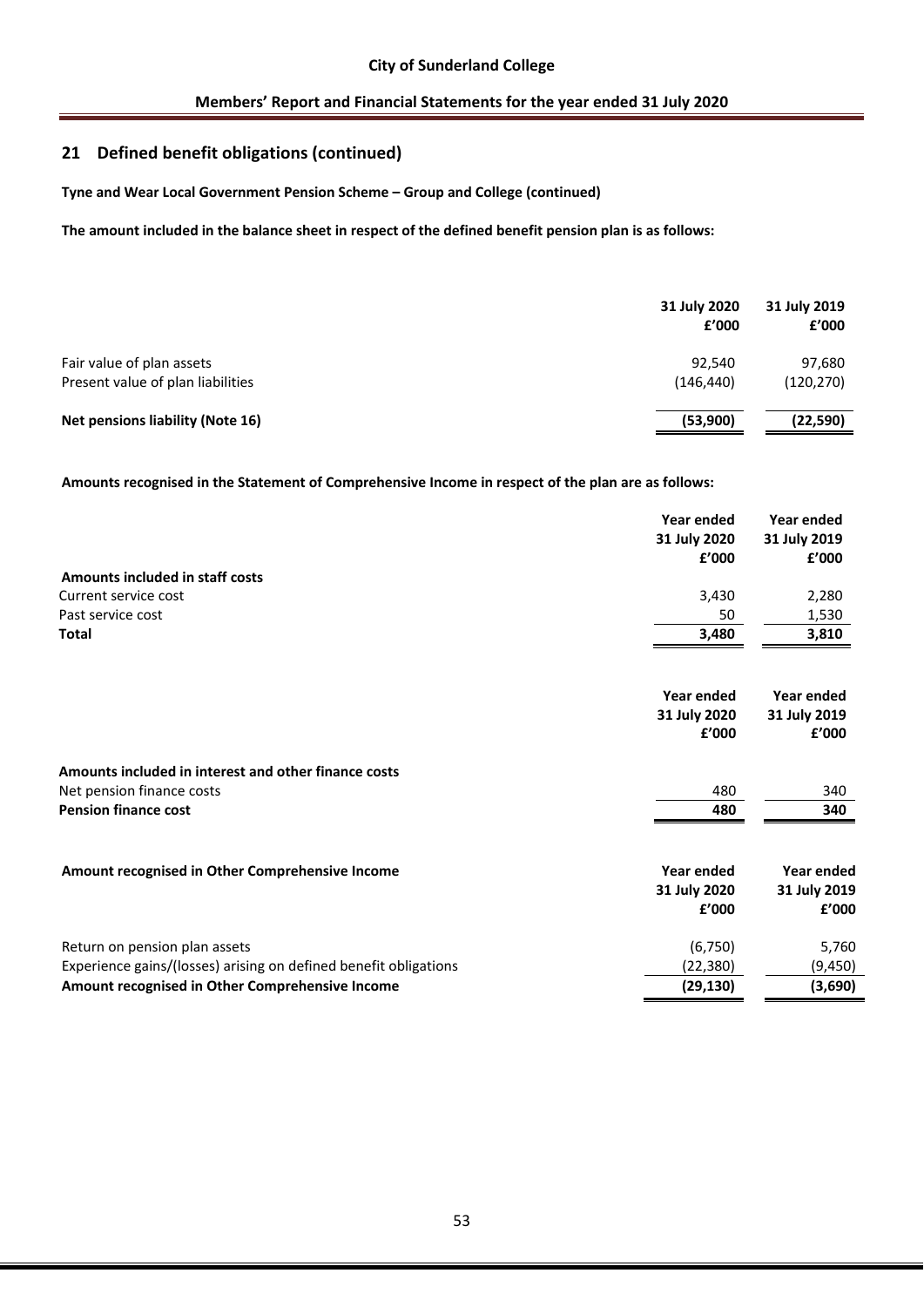# **21 Defined benefit obligations (continued)**

### **Tyne and Wear Local Government Pension Scheme – Group and College (continued)**

| Movement in net defined benefit liability during year | Year ended<br>31 July 2020<br>f'000 | Year ended<br>31 July 2019<br>f'000 |
|-------------------------------------------------------|-------------------------------------|-------------------------------------|
| Deficit in scheme at 1 August                         | (22, 590)                           | (10, 850)                           |
| Arising on acquisition at 22 March                    |                                     | (5,460)                             |
| Movement in year:                                     |                                     |                                     |
| Current service cost                                  | (3,430)                             | (2,280)                             |
| <b>Employer contributions</b>                         | 1.780                               | 1,560                               |
| Past service cost                                     | (50)                                | (1,530)                             |
| Net interest on the defined liability                 | (480)                               | (340)                               |
| Actuarial (loss)/ gain                                | (29,130)                            | (3,690)                             |
| Net defined liability at 31 July                      | (53,900)                            | (22, 590)                           |

| Changes in the present value of defined benefit obligations | Year ended<br>31 July 2020<br>f'000 | Year ended<br>31 July 2019<br>f'000 |
|-------------------------------------------------------------|-------------------------------------|-------------------------------------|
| Defined benefit obligations at start of period              | 120,270                             | 74,580                              |
| Net increase in liabilities from acquisition                |                                     | 31,700                              |
| Current service cost                                        | 3.430                               | 2,280                               |
| Interest cost                                               | 2,620                               | 2,370                               |
| Contributions by Scheme participants                        | 530                                 | 430                                 |
| Experience gains and losses on defined benefit obligations  | 22,380                              | 9,450                               |
| Estimated benefits paid                                     | (2,840)                             | (2,070)                             |
| Past service cost                                           | 50                                  | 1,530                               |
| Defined benefit obligations at end of period                | 146.440                             | 120,270                             |

| Changes in fair value of plan assets         | <b>Year ended</b><br>31 July 2020<br>f'000 | Year ended<br>31 July 2019<br>f'000 |
|----------------------------------------------|--------------------------------------------|-------------------------------------|
| Fair value of plan assets at start of period | 97,680                                     | 63,730                              |
| Net increase in assets from acquisitions     |                                            | 26,240                              |
| Interest on plan assets                      | 2,140                                      | 2,030                               |
| Return on plan assets                        | (6,750)                                    | 5,760                               |
| Employer contributions                       | 1,780                                      | 1,560                               |
| Contributions by Scheme participants         | 530                                        | 430                                 |
| Estimated benefits paid                      | (2,840)                                    | (2,070)                             |
| Fair value of plan assets at end of period   | 92,540                                     | 97,680                              |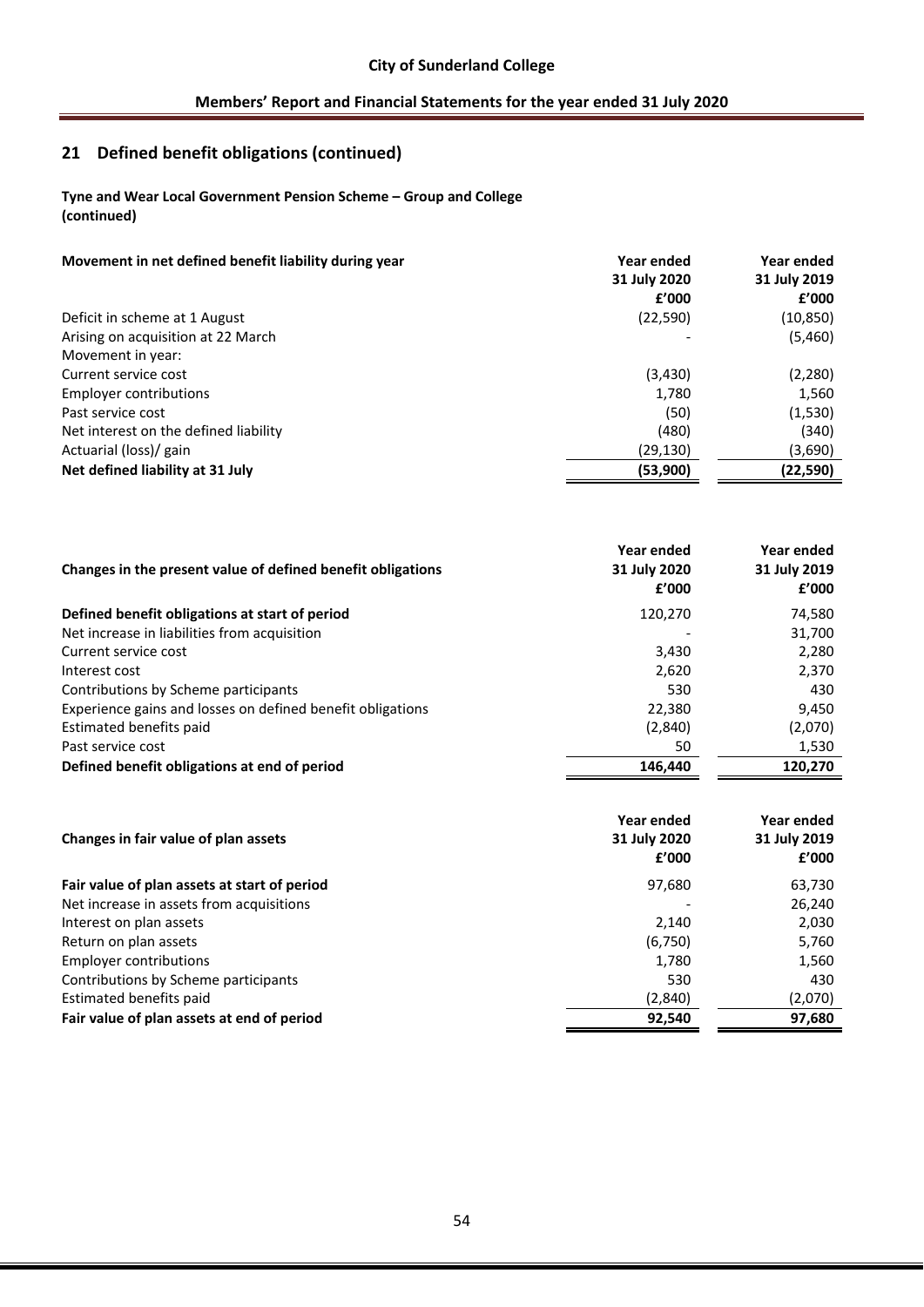# **21 Defined benefit obligations (continued)**

#### **Teesside Local Government Pension Scheme – Group and College**

The Teesside LGPS is a funded defined‐benefit scheme, with the assets held in separate funds administered by Teesside Pension Fund. The total contribution made for the year ended 31 July 2020 was £72,000 of which employer's contributions totalled £52,000 and employees' contributions totalled £20,000. The agreed contribution rates for future years are 15.2% of pensionable pay for employers and a variable rate related to pensionable pay for employees.

#### **Principal Actuarial Assumptions**

The following information is based on a full actuarial valuation of the fund as at 31 March 2019, updated to 31 July 2020 by a qualified independent actuary.

|                                                    | At 31 July<br>2020 | At 31 July<br>2019 |
|----------------------------------------------------|--------------------|--------------------|
| Rate of increase in salaries                       | 3.3%               | 3.3%               |
| Rate of increase for pensions in payment/inflation | 2.3%               | 2.3%               |
| Discount rate for scheme liabilities               | 1.4%               | 2.1%               |
| Inflation assumption (CPI)                         | 2.3%               | 2.3%               |

The current mortality assumptions include sufficient allowance for future improvement in mortality rates. The assumed life expectations on retirement age 65 are:

|                      | At 31 July | At 31 July |
|----------------------|------------|------------|
|                      | 2020       | 2019       |
| Retiring today       |            |            |
| Males                | 21.8       | 21.9       |
| Females              | 23.5       | 23.8       |
| Retiring in 20 Years |            |            |
| Males                | 23.2       | 23.6       |
| Females              | 25.3       | 25.7       |

The fair value of the estimated asset allocation of the Teesside Pension Fund were as follows:

|                                 | Value at<br>31 July 2020<br>£'000 | Value at<br>31 July 2019<br>£'000 |
|---------------------------------|-----------------------------------|-----------------------------------|
| Equities                        | 3,174                             | 3,494                             |
| Property                        | 334                               | 398                               |
| Cash                            | 484                               | 615                               |
| Other                           | 184                               | 120                               |
| Total fair value of plan assets | 4,176                             | 4,627                             |
| Actual return on plan assets    | (403)                             | 234                               |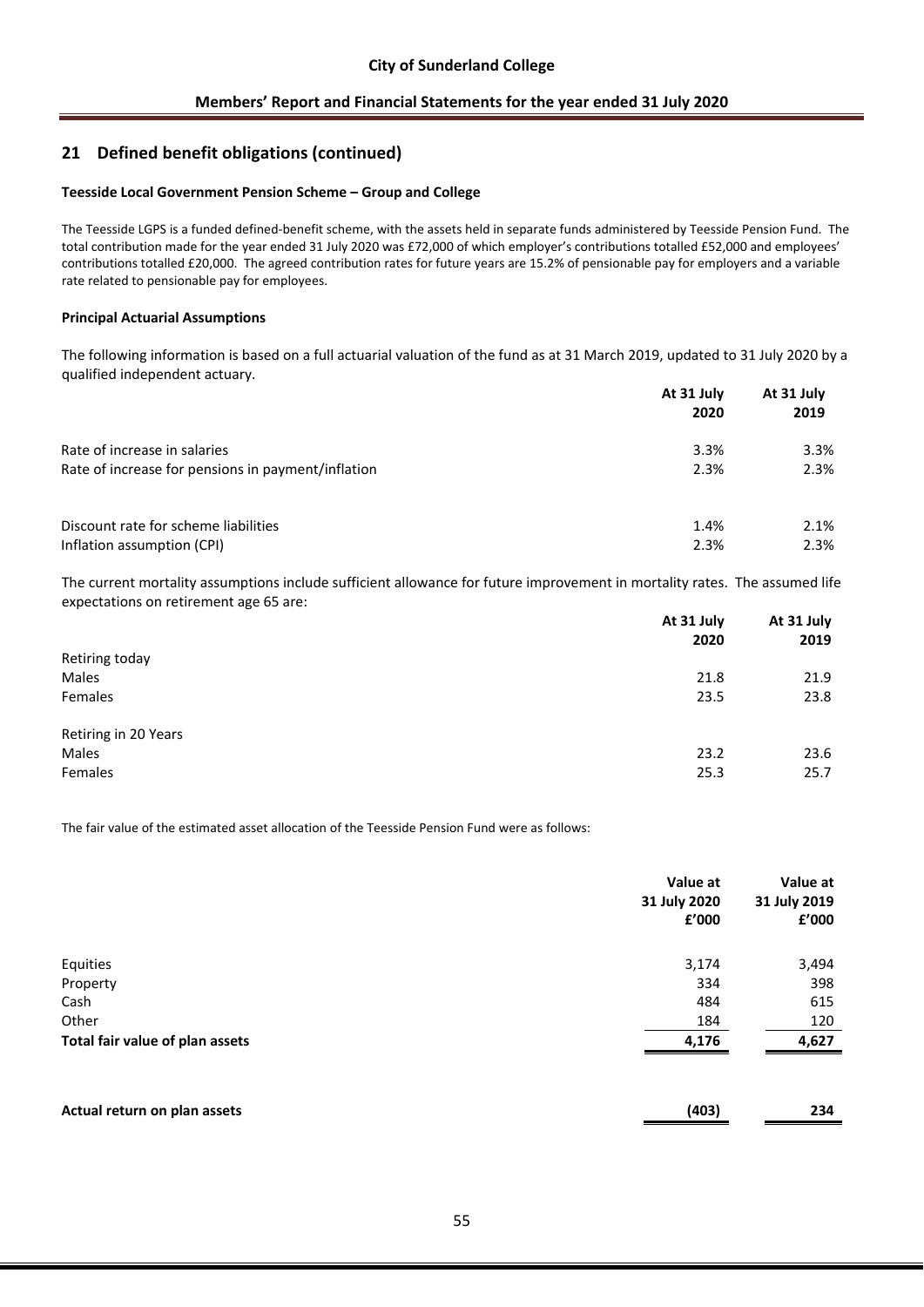# **21 Defined benefit obligations (continued)**

**Teesside Local Government Pension Scheme – Group and College (continued)** 

The amount included in the balance sheet in respect of the defined benefit pension plan is as follows:

|                                         | 31 July 2020<br>£'000 | 31 July 2019<br>f'000 |  |
|-----------------------------------------|-----------------------|-----------------------|--|
| Fair value of plan assets               | 4,176                 | 4,627                 |  |
| Present value of plan liabilities       | (6,891)               | (5,872)               |  |
| <b>Net pensions liability (Note 16)</b> | (2,715)               | (1, 245)              |  |

**Amounts recognised in the Statement of Comprehensive Income in respect of the plan are as follows:**

|                                                                  | Year ended<br>31 July 2020<br>f'000 | Year ended<br>31 July 2019<br>f'000 |
|------------------------------------------------------------------|-------------------------------------|-------------------------------------|
| Amounts included in staff costs                                  |                                     |                                     |
| Current service cost                                             | 144                                 | 112                                 |
| Past service cost                                                |                                     | 47                                  |
| <b>Total</b>                                                     | 144                                 | 159                                 |
|                                                                  | Year ended                          | Year ended                          |
|                                                                  | 31 July 2020<br>f'000               | 31 July 2019<br>f'000               |
| Amounts included in interest and other finance costs             |                                     |                                     |
| Net pension finance costs                                        | 25                                  | 16                                  |
| <b>Pension finance cost</b>                                      | 25                                  | 16                                  |
| Amount recognised in Other Comprehensive Income                  | Year ended                          | Year ended                          |
|                                                                  | 31 July 2020                        | 31 July 2019                        |
|                                                                  | f'000                               | £'000                               |
| Return on pension plan assets                                    | (500)                               | 110                                 |
| Experience gains/(losses) arising on defined benefit obligations | (853)                               | (633)                               |
| Amount recognised in Other Comprehensive Income                  | (1, 353)                            | (523)                               |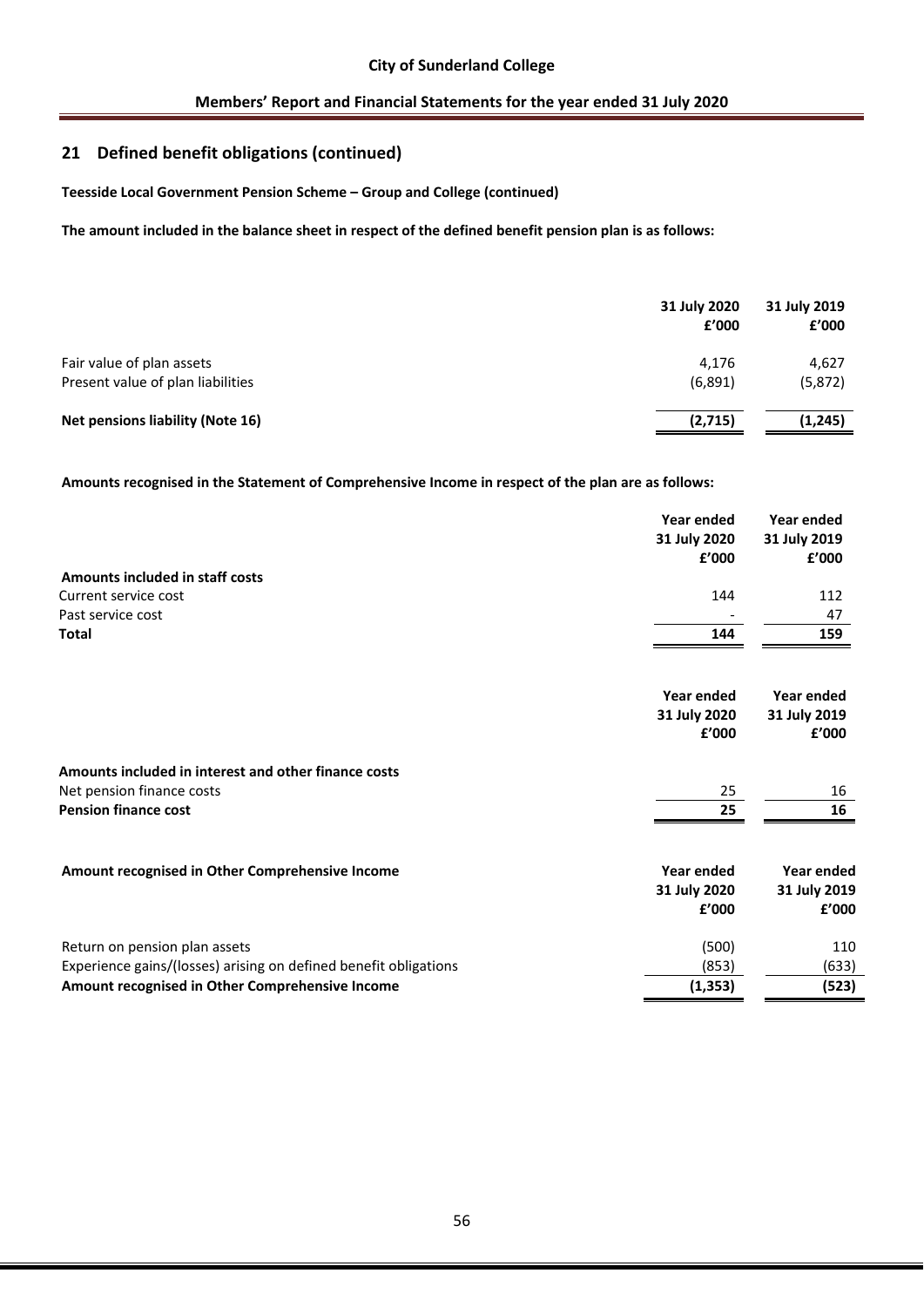# **21 Defined benefit obligations (continued)**

### **Teesside Local Government Pension Scheme – Group and College (continued)**

| Movement in net defined benefit liability during year | Year ended<br>31 July 2020<br>f'000 | Year ended<br>31 July 2019<br>f'000 |
|-------------------------------------------------------|-------------------------------------|-------------------------------------|
| At the beginning of the year                          | (1, 245)                            | (605)                               |
| Arising on acquisition at 1 August                    |                                     |                                     |
| Movement in year:                                     |                                     |                                     |
| Current service cost                                  | (144)                               | (112)                               |
| <b>Employer contributions</b>                         | 52                                  | 58                                  |
| Past service cost                                     |                                     | (47)                                |
| Net interest on the defined liability                 | (25)                                | (16)                                |
| Actuarial gain/(loss)                                 | (1, 353)                            | (523)                               |
| Net defined liability at 31 July                      | (2,715)                             | (1, 245)                            |

| Changes in the present value of defined benefit obligations | Year ended<br>31 July 2020<br>f'000 | Year ended<br>31 July 2019<br>f'000 |
|-------------------------------------------------------------|-------------------------------------|-------------------------------------|
| Defined benefit obligations at start of period              | 5.872                               | 5,038                               |
| Current service cost                                        | 144                                 | 112                                 |
| Interest cost                                               | 122                                 | 140                                 |
| Contributions by Scheme participants                        | 20                                  | 23                                  |
| Experience gains and losses on defined benefit obligations  | 853                                 | 633                                 |
| Estimated benefits paid                                     | (120)                               | (121)                               |
| Past service cost                                           |                                     | 47                                  |
| Defined benefit obligations at end of period                | 6,891                               | 5,872                               |

| Changes in fair value of plan assets         | Year ended<br>31 July 2020<br>f'000 | Year ended<br>31 July 2019<br>f'000 |
|----------------------------------------------|-------------------------------------|-------------------------------------|
| Fair value of plan assets at start of period | 4,627                               | 4,433                               |
| Interest on plan assets                      | 97                                  | 124                                 |
| Return on plan assets                        | (500)                               | 110                                 |
| <b>Employer contributions</b>                | 52                                  | 58                                  |
| Contributions by Scheme participants         | 20                                  | 23                                  |
| Estimated benefits paid                      | (120)                               | (121)                               |
| Fair value of plan assets at end of period   | 4.176                               | 4,627                               |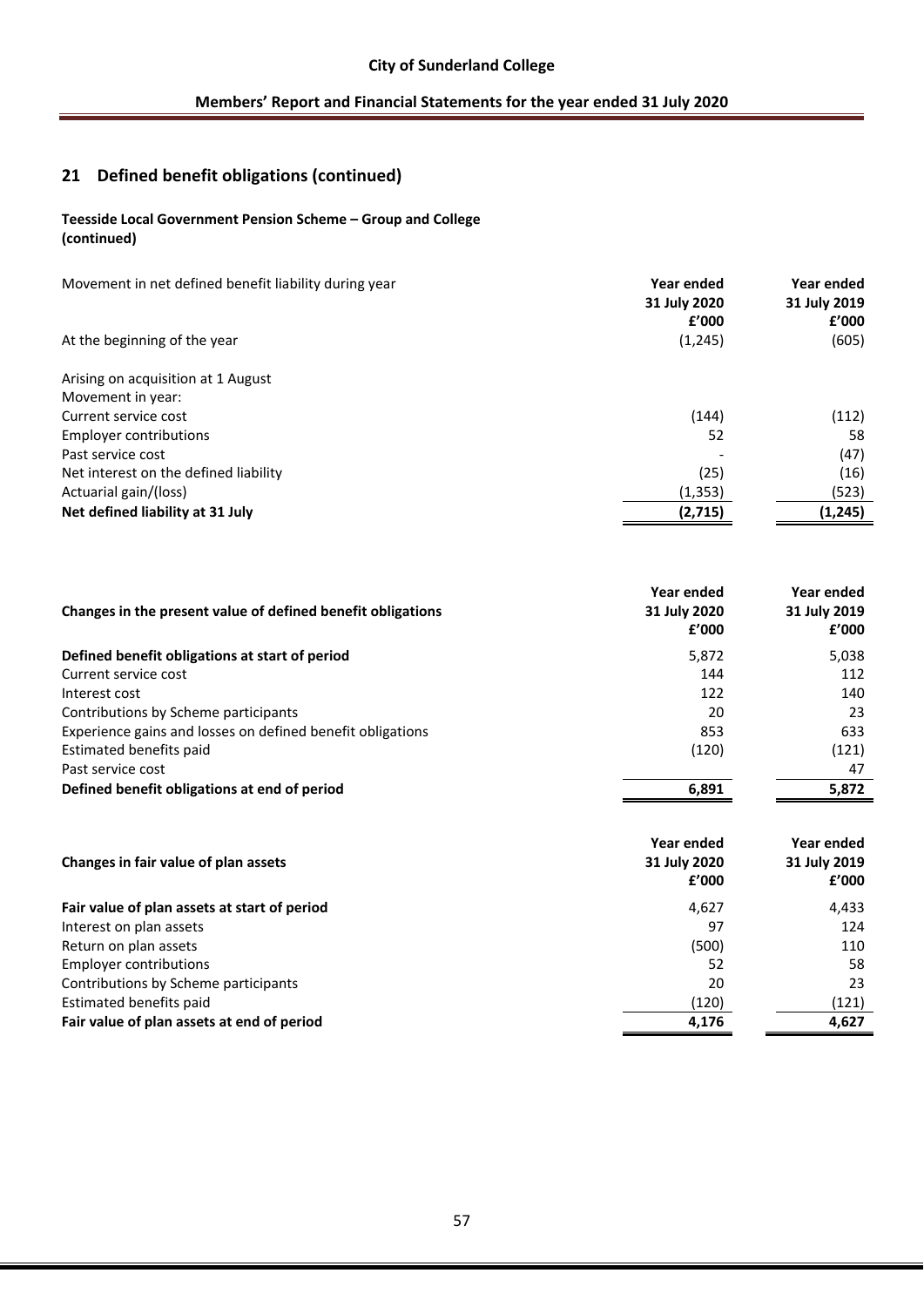# **22 Related party transactions**

Owing to the nature of the Group's operations and the composition of the board of governors being drawn from local public and private sector organisations, it is inevitable that transactions will take place with organisations in which a member of the board of governors may have an interest. All transactions involving are conducted at arm's length and in accordance with the Group's financial regulations and normal procurement procedures.

The total expenses paid to or on behalf of the Governors during the year was £743; 4 governors (2018/19: £28; 1 governor). This represents travel and subsistence expenses and other out of pocket expenses incurred in attending Governors meetings and charity events, in their official capacity.

No governor has received any remuneration or waived payments from the Group or its subsidiaries during the year (2018/19: £0).

# **23 Amounts disbursed as agent**

|                                                  | Year ended | Year ended |
|--------------------------------------------------|------------|------------|
|                                                  | 31 July    | 31 July    |
|                                                  | 2020       | 2019       |
|                                                  | f'000      | £'000      |
| Funding body grants - bursary support            | 889        | 712        |
| Funding body grants - free meals                 | 264        | 245        |
| Other funding body grants                        | 328        | 257        |
|                                                  | 1,481      | 1,214      |
| Disbursed to students                            |            |            |
| <b>Administration costs</b>                      | 1,481      | 1,214      |
| Balance unspent at 31 July, include in creditors |            |            |
|                                                  |            |            |

Funding body grants are available solely for students. In the majority of instances, the Group only acts as a paying agent. In these circumstances, the grants and related disbursements are therefore excluded from the Statement of Comprehensive Income.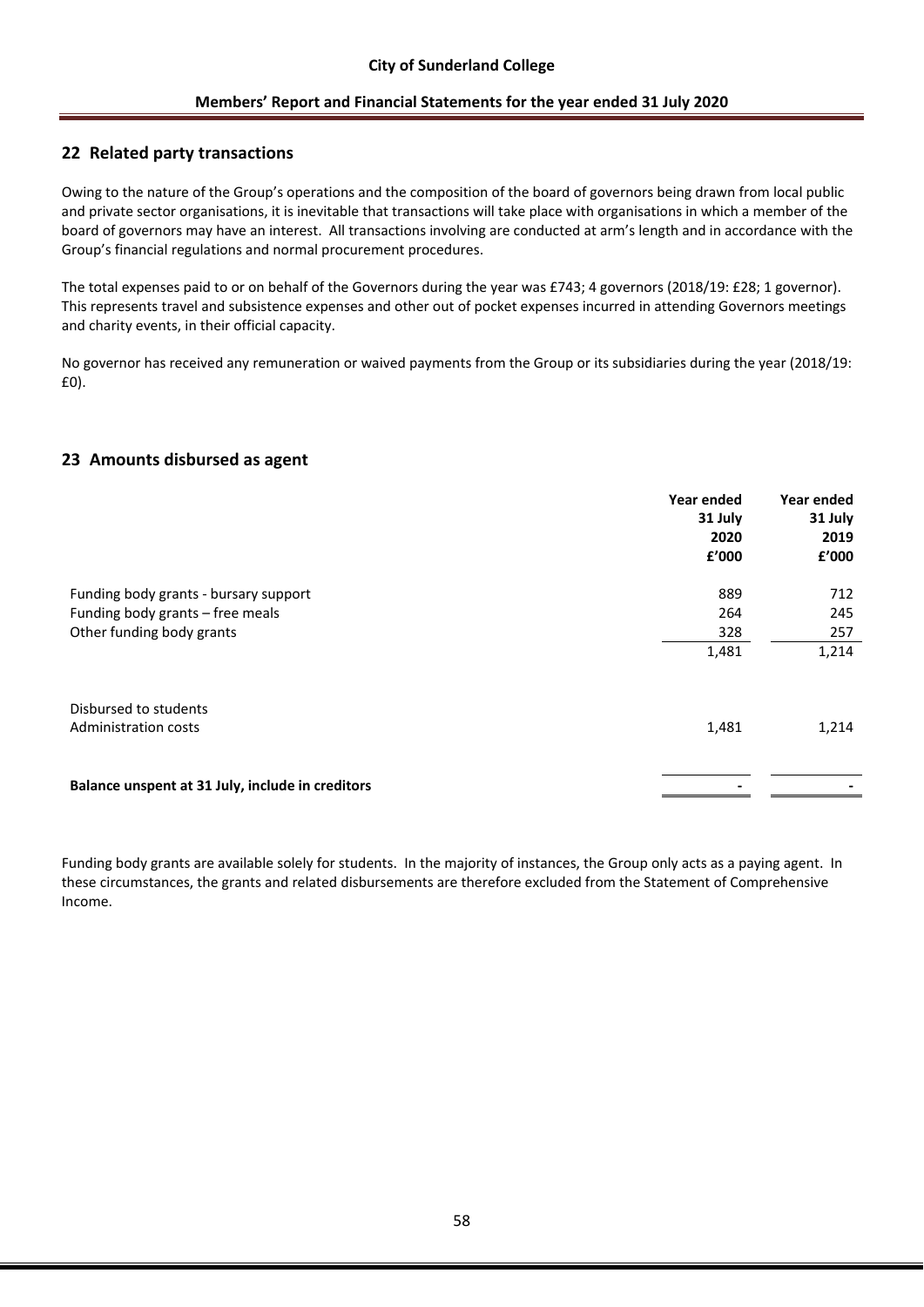# **24 Business combination with Kirkley Hall Limited**

Following the acquisition of Northumberland College in 2018/19, the College has subsequently transferred the trade and assets of Kirkley Hall Limited, a subsidiary investment, into the College itself on 31 October 2019. The transfer was via the intercompany account.

The combination had the following effect on the College's assets and liabilities:

|                               |                                         | Provisional<br><b>Fair Values</b> |
|-------------------------------|-----------------------------------------|-----------------------------------|
|                               |                                         | £'000                             |
| <b>Fixed assets</b>           |                                         |                                   |
| Tangible assets               |                                         | 52                                |
| <b>Current assets</b>         |                                         |                                   |
| Stock                         |                                         | 12                                |
| Amounts due from subsidiaries |                                         | (97)                              |
| Cash                          |                                         | 73                                |
| <b>Total assets</b>           |                                         | 40                                |
| <b>Creditors</b>              |                                         |                                   |
| Trade payable                 |                                         | 10                                |
| Taxation and social security  |                                         | 23                                |
| Accruals                      |                                         | 7                                 |
| <b>Total liabilities</b>      |                                         | 40                                |
|                               |                                         |                                   |
|                               | Net identifiable assets and liabilities | 0                                 |